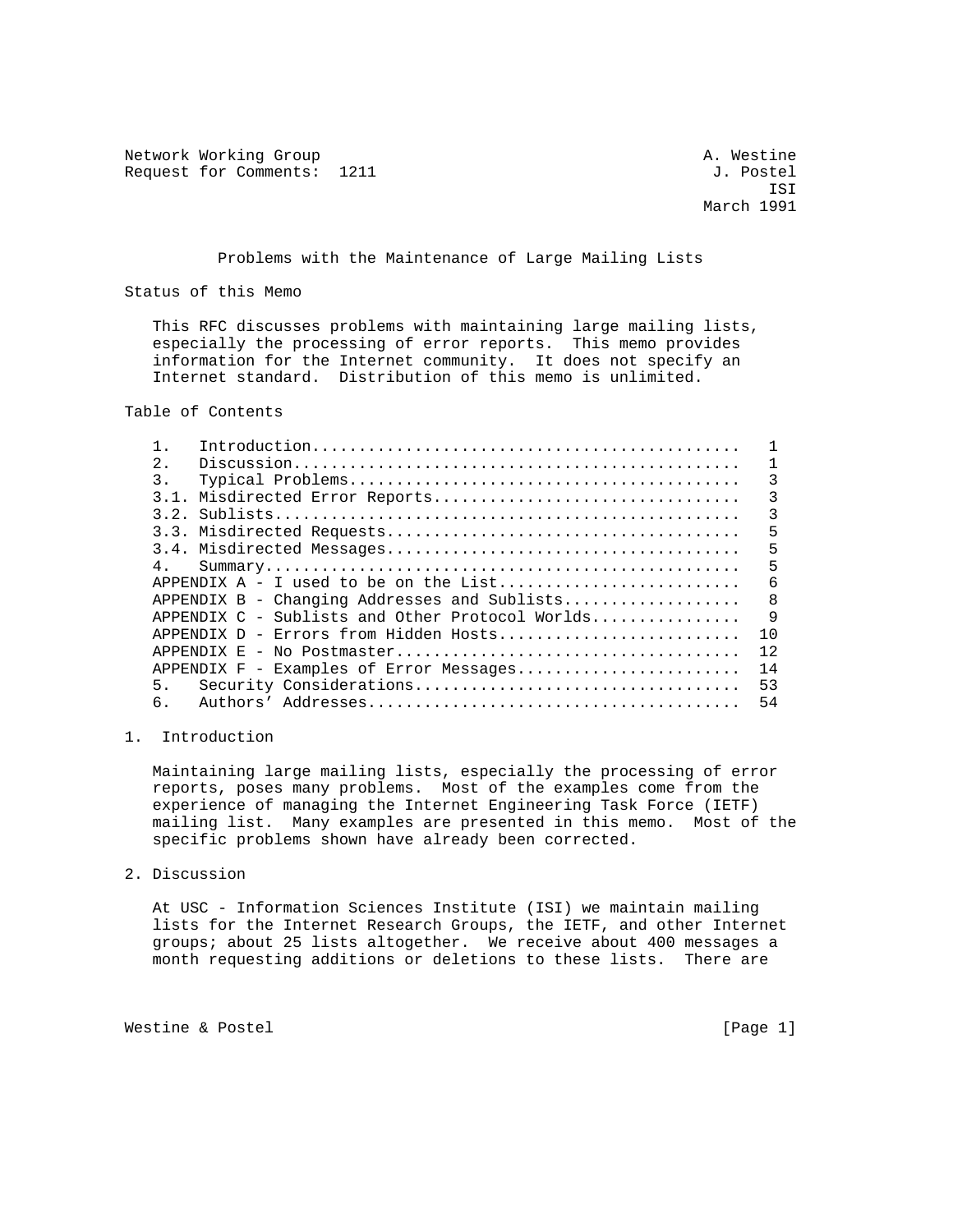about 20 messages a day requesting changes to the lists.

 We also receive about 300 error messages a month due to mail delivery problems. Many of these are duplicates, but the net result is that about 10 cases per day need to be investigated.

 Many of the error reports are for "soft errors", primarily delayed delivery notices, such as "not delivered for 2 days, will try for 3 more days". These just waste the list maintainer's time and are otherwise ignored. This is especially wasteful when such messages are repeated every day. However, if the same host is a cause of such messages for many days in a row, the list maintainer may investigate.

 Please note that ignoring the soft errors is not always easy, since error messages often contain error reports on several mailboxes, requiring the error message to be read carefully to pick out the hard errors.

 The error reports that indicate hard errors, such as "no such user" require the list maintainer to take action. In many cases the appropriate action is to simply delete the user mailbox from the list. However, if the mailbox in question is someone known to be active as a working group chair, or such, further investigation is necessary. The more general case of "no such host" may be a temporary condition, but if it continues for several days it must be investigated.

 Since the error conditions do not have standardized names (for example, "no such user" vs. "user unknown") it is sometimes difficult to understand whether a soft or hard error is being reported, and what one should do about it. For example, what does "Can't Find Mail Center!" mean, or what should one do about "mailll:%MAIL-E-OPENOUT, error opening SYS\$USER2:[STGEORGE.LONGMAIL]MAIL\$00040093BE236612.MAI; as outputI)"?

 The first step in investigating a problem with a user mailbox is to see if it is on the list. If so, the next step is to see if there really is a problem with it. This is done by using the SMTP VRFY and EXPN features, Finger, or Whois. This often develops information suggesting that the user has recently changed his address. This has to be confirmed through an exchange of messages (with the postmaster) and then the mailing list must be updated.

 If the user is not on the list, then it is likely the mail is sent via an exploder or sublist. So the investigation focuses on finding which exploder may be involved, usually this is found by looking at the path (from the received lines) of the error report. The exploder that is the source of the error can sometimes be checked using the

Westine & Postel [Page 2]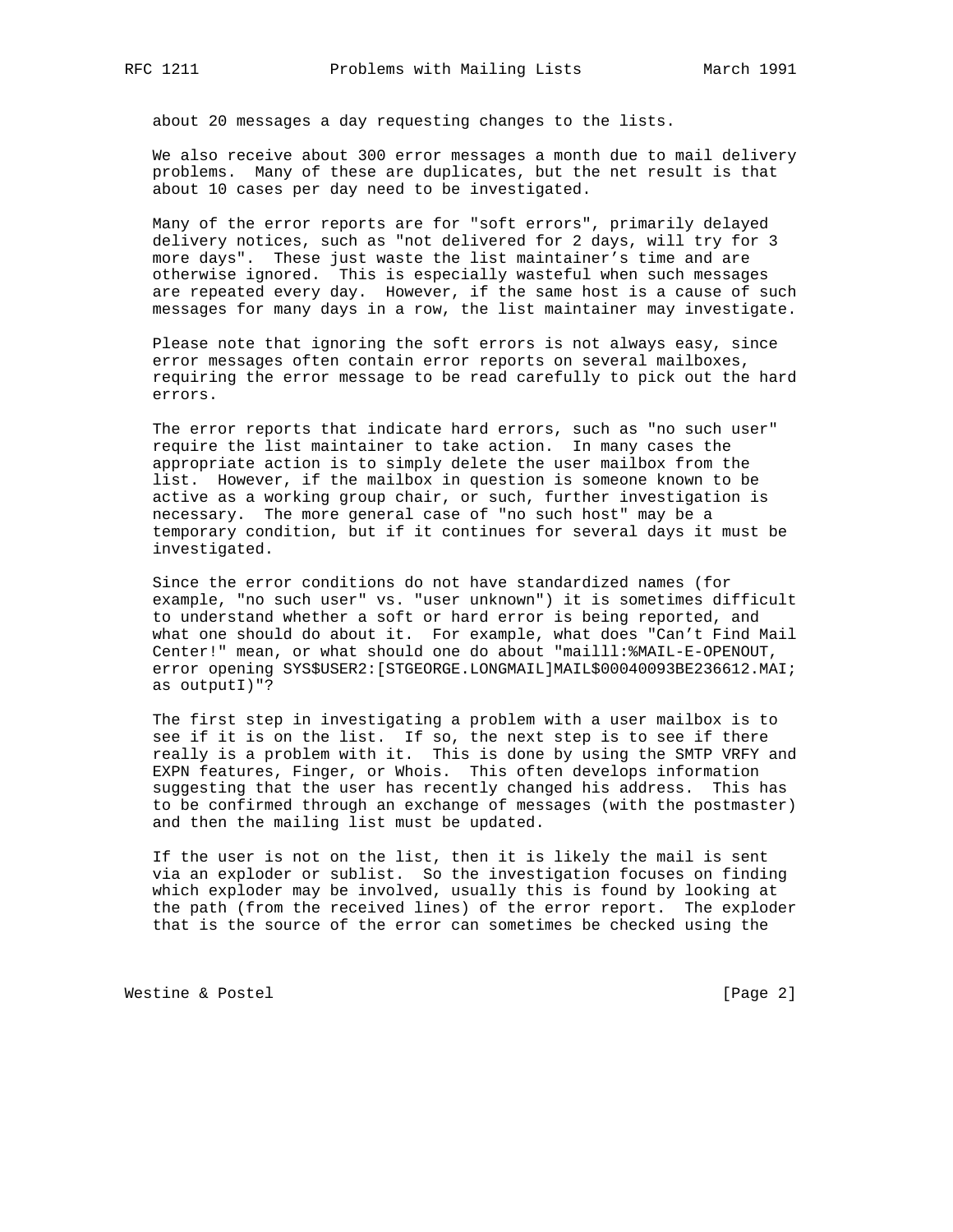SMTP EXPN feature. Then the postmaster is notified.

 If the error report is about a host being unknown, the programs "whathost", "dig", "ping", and "traceroute" may be used to find the problem. However, getting the problem fixed may require communication with host and domain administrators.

 What to do if problems can't be resolved: Delete the offending entry from the list that may eventually cause the following response: "I used to be on the ietf list, how come I am not getting the messages any more?" (See Appendix A.)

3. Typical Problems

 In this section we discuss typical and frequent problems that occur with large mailing lists.

3.1 Misdirected Error Reports

 The most frequent problem is that error reports are sent to the author of the message rather than the list owner. One way this can happen is when there is trouble with the author's host not connecting to another host along the route before it reaches ISI where the mailing list is.

 At ISI the SMTP "from" information is added when the message is distributed to the list so that hosts following the SMTP protocol will send their error reports to the list owner. However, not all hosts do this properly.

 Another problem is that some machines do not pay attention to the SMTP information about where to send error reports.

3.2 Sublists

 What is a sublist? It is a mailbox with an alias-name that expands to a mailing-list or group of recipients. There are many sublists on our mailing lists.

 When a user requests that a mailbox be added to a list that looks like an exploder, the following message is sent:

 We ask that all list maintainters of exploder mailboxes (an alias-name that expands to a mailing-list or group of recipients) set up some sort of ownership at their site, for their list. What this means is, is any mailbox on your list is invalid, the error message will go to you (the list owner), and you can delete that mailbox from your list.

Westine & Postel [Page 3]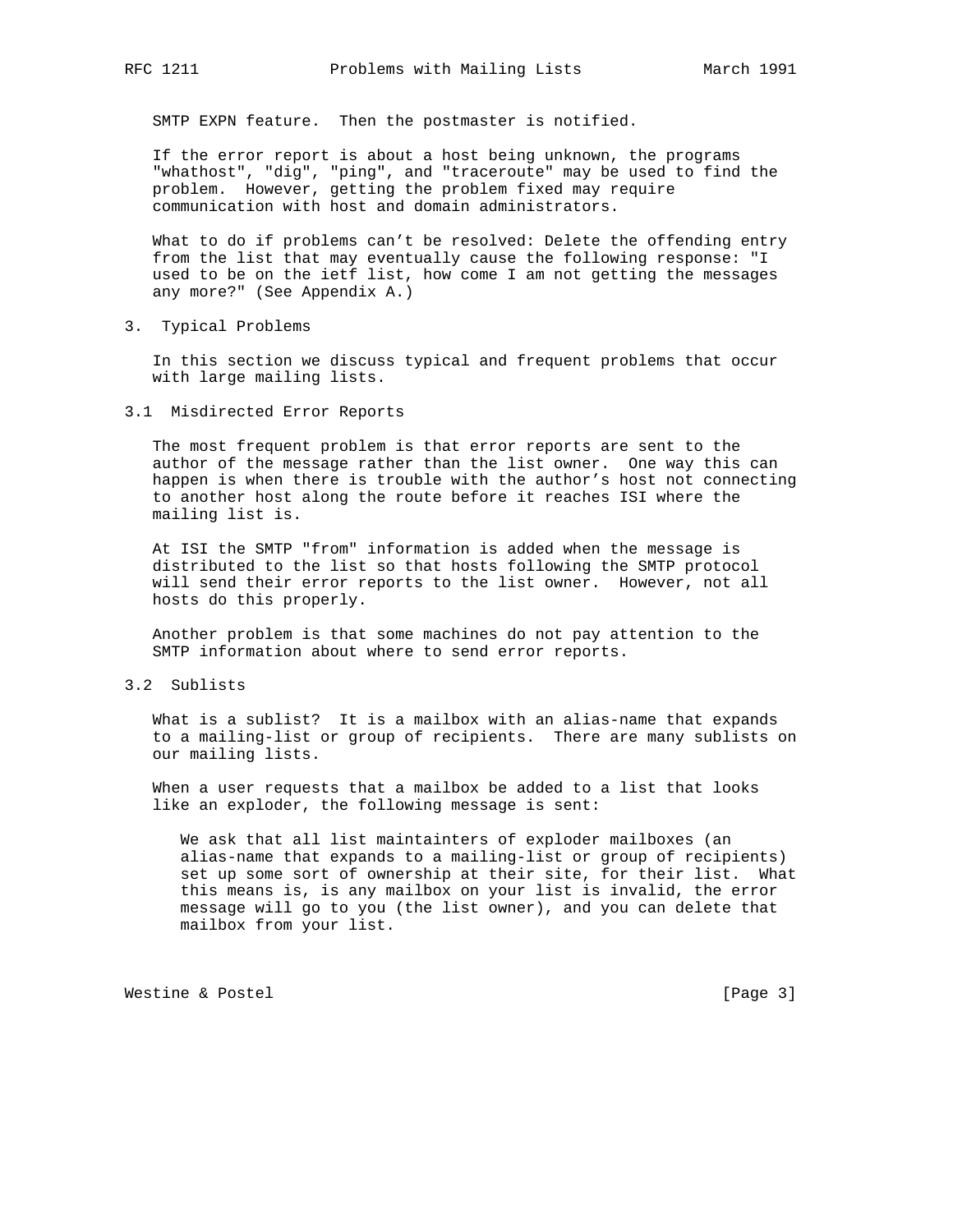An example of an entry in your aliases file would be:

owner-ietf-local: stev@vax.ftp.com,

(or your list maintainer/postmaster)

 It appears that few people understand the concept of list ownership, or they do not set it up correctly. There is ample evidence of problems in this area.

 When investigating "user unknown" messages it is often the case that the user is not individually listed on our list. The next step is to check received lines and hunt for an exploder list with a host similar to the one that the error came from or points to. At that point we attempt to use SMTP EXPN or VRFY to check that the user is on a sublist. Since many hosts do not implement EXPN or VRFY, the result of our check is inconclusive. We then contact the list maintainer and ask him to delete the invalid mailbox if it is on his sublist.

 Another problem occurs when someone on a sublist wants to change the name of his mailbox. We look through the main list to make the correction and if that mailbox is not on the list we check the received lines and look for clues to determine which host this user may be on. More than likely it is a sublist. (See Appendix B.)

 When the mailbox is in another protocol world (like UUCP or BITNET) there are often problems with the handling and direction of error reports. (See Appendix C.)

 Sometimes we are unable to find the addresses reported in the error message on the mailing list in question. In such a case we check the mailing list for a host name also named in the received lines of a message in error. If we find a match then we look for an exploder on that host and expand the sublist there to see if the mailbox in question is on that sublist. (See Appendix D.)

 At the time a sublist is entered into our list we record the name of the requestor and consider him the sublist owner. As people change roles or companies this contact sometimes fails, in that case we fall back to contacting the postmaster. However, not every site has a "postmaster" mailbox. (See Appendix E.)

 Most users send their requests and changes to the IETF-Request mailbox, when they are on, in fact, a sublist, usually at their own company. This creates a problem for us trying to determine which exploder they're on.

Westine & Postel and the contract of the contract of the contract of the contract of the contract of the contract of the contract of the contract of the contract of the contract of the contract of the contract of the contr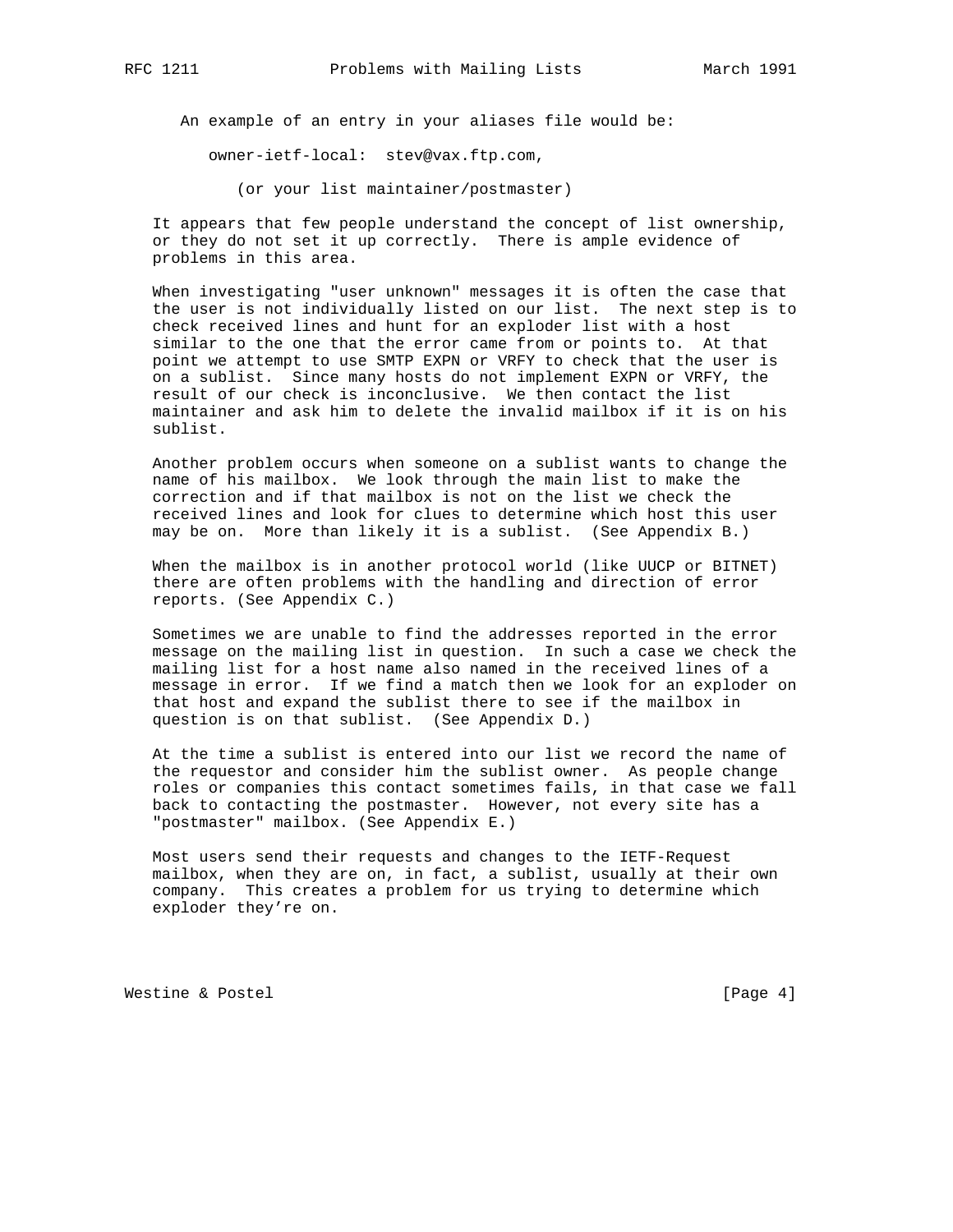In this case, the request message is forwarded to the sublist owner so he can make changes to his list. However, sometimes hosts may be somewhat similar in name (from the same organization, but in a different department, in a different building, off campus, etc.) and it's hard to know if this person should really be on that particular sublist, or listed individually. Occasionally, we examine the main file to see if there are individual addresses that could be incorporated in a sublist.

#### 3.3 Misdirected Requests

 Some users don't know that mailing lists usually have a "request" mailbox, so they mistakenly send their requests to the main list. When this happens, several people will resend the request to the list maintainer and then want to know if the request was completed.

#### 3.4 Misdirected Messages

 There are also messages that go to the request mailbox when they are intended for the main list. These messages get forwarded to the main list and a message is sent to the user notifying him of the correction and the proper way to address his message.

#### 4. Summary

 Running a mailing list should be easy, and with small lists it is. The number of changes and errors are small and infrequent. But when lists get large and traffic gets heavy, the number of changes and errors grow to many a day. The level of effort to manage a mailing list of substantial size and use becomes significant.

 An additional problem is the creativity shown by mail program developers in inventing numerous different error reports. We present a large sample of such messages in Appendix F. We hope that these examples will be of help to other mailing list maintainers.

Our experience with maintaining large lists suggests the following:

Users: Please be considerate and try to work problems out locally.

 Sublist owners: Please do everything you can to get the error messages related to your sublist to go to you. Please try to get users on your system to talk to you about additions and deletions.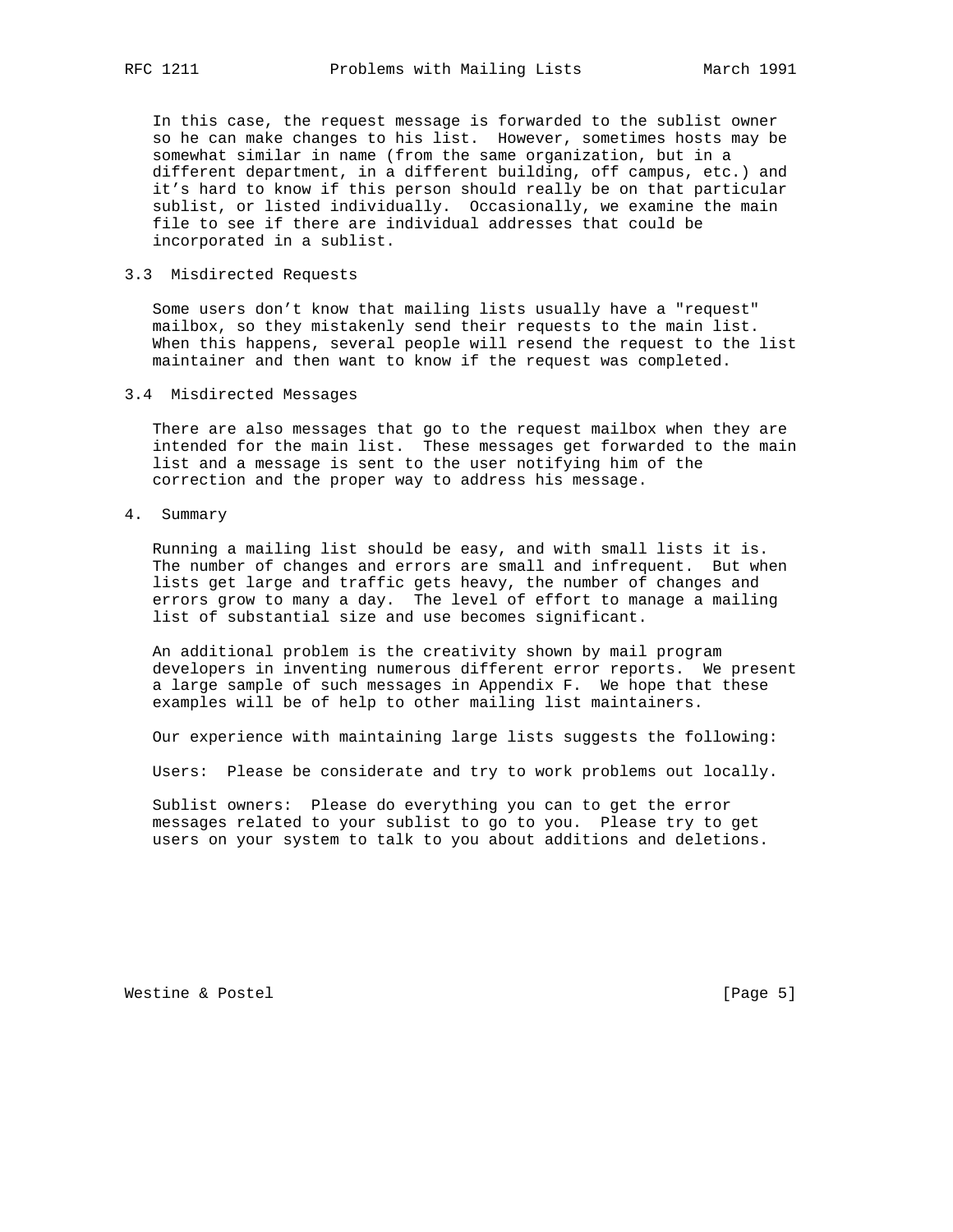# APPENDIX A

A.1. Inquiry Message From User Regarding His Mailbox Date: Tue, 6 Nov 90 03:02:09 PST From: "Stewart Bryant, RE02-G/H2, DTN: 830 4682" <bryant@janus.enet.dec.com> To: ietf-request@ISI.EDU Subject: dist list Please will you check that I have not been deleted from this distribution list. My email address is : bryant@janus.enet.dec.com Thanks Stewart ˜˜˜˜˜˜˜˜˜˜˜˜˜˜˜˜˜˜˜˜˜˜˜˜˜˜˜˜˜˜˜˜˜˜˜˜˜˜˜˜˜˜˜˜˜˜˜˜˜˜˜˜˜˜˜˜˜˜˜˜˜˜˜˜˜˜˜˜˜˜˜˜ A.2. Message To User - His Mailbox Was Re-added To: "Stewart Bryant, RE02-G/H2, DTN: 830 4682" <bryant@janus.enet.dec.com> cc: ietf-request@ISI.EDU Reply-To: westine@isi.edu Subject: Re: dist list In-reply-to: Your message of Tue, 06 Nov 90 03:02:09 -0800. <9011061056.AA11777@decpa.pa.dec.com> Date: Tue, 06 Nov 90 13:54:23 PST From: Ann Westine <westine@venera.isi.edu> Hi Stewart, > Please will you check that I have not been deleted from this > distribution. list.  $\rightarrow$  > My email address is: bryant@janus.enet.dec.com I readded you to the list. --Ann ˜˜˜˜˜˜˜˜˜˜˜˜˜˜˜˜˜˜˜˜˜˜˜˜˜˜˜˜˜˜˜˜˜˜˜˜˜˜˜˜˜˜˜˜˜˜˜˜˜˜˜˜˜˜˜˜˜˜˜˜˜˜˜˜˜˜˜˜˜˜˜˜

Westine & Postel and the contract of the contract of the contract of the contract of the contract of  $[Page 6]$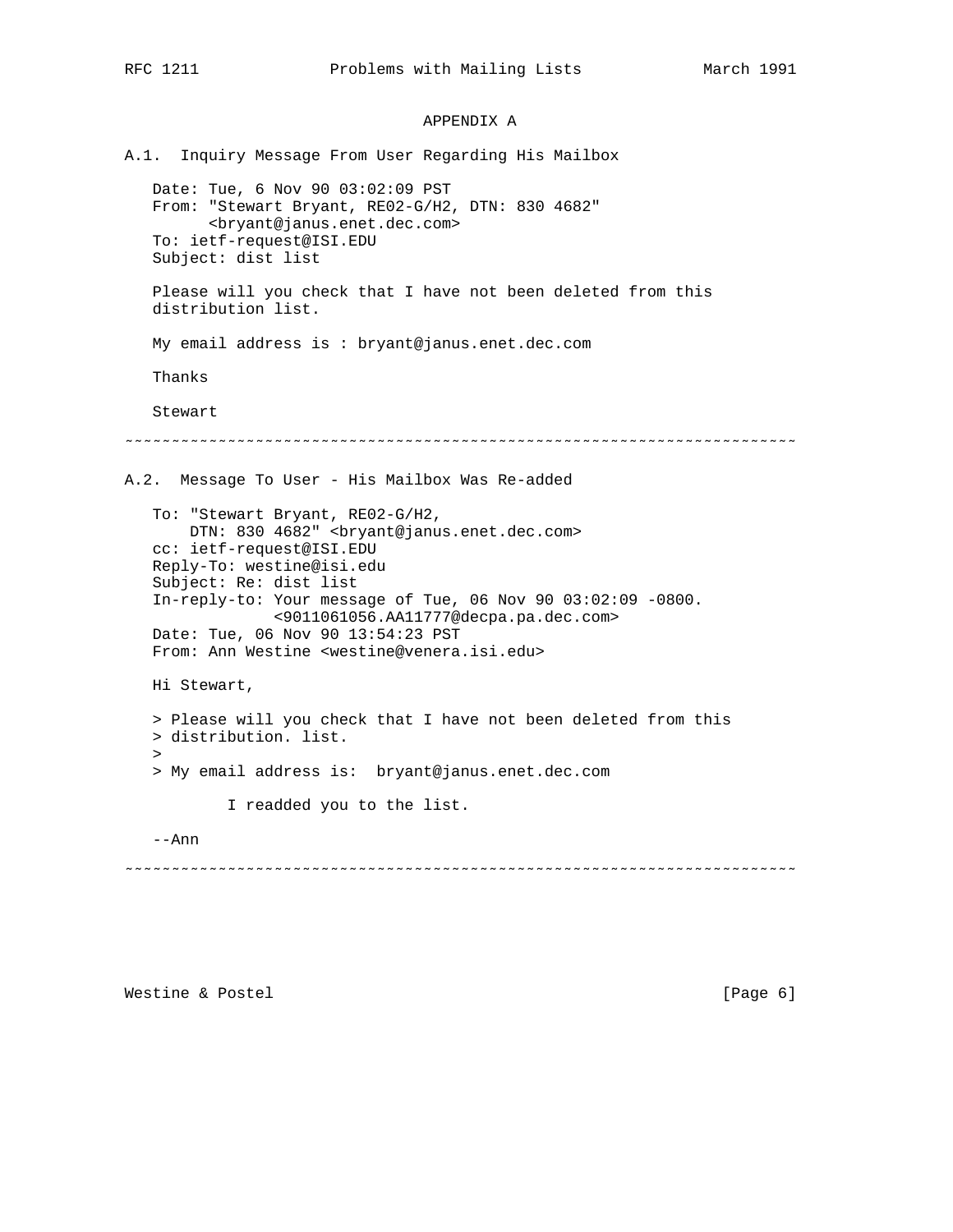```
A.3. User Name Readded and It Bounced
    Date: Tue, 06 Nov 90 17:25:15 -0800
    From: MAILER-DAEMON@decwrl.dec.com (Mail Delivery Subsystem)
    To: westine@ISI.EDU
    Subject: Returned mail: User unknown
        ----- Transcript of session follows -----
    mail11: Error from DECnet MAIL object on node "janus",
             during mail delivery to <JANUS::BRYANT>.
             Remote error code is 0x7e81d2, message is:
    %MAIL-E-ERRACTRNS, error activating transport NM
             (can't decypher error code)
    550 <bryant@janus.enet.dec.com>... User unknown
       ----- Recipients of this delivery -----
    <bryant@janus.enet.dec.com> (bounced)
       ----- Unsent message follows -----
    Received: by decpa.pa.dec.com; id AA21747; Tue, 6 Nov 90 13:54:38
    Received: from LOCALHOST by venera.isi.edu (5.61/5.61+local)
             id <AA24660>; Tue, 6 Nov 90 13:54:25 -0800
    To: "Stewart Bryant, RE02-G/H2,
        DTN: 830 4682" <bryant@janus.enet.dec.com>
    Cc: ietf-request@venera.isi.edu
    Reply-To: westine@venera.isi.edu
    Subject: Re: dist list
    In-Reply-To: Your message of Tue, 06 Nov 90 03:02:09 -0800.
          <9011061056.AA11777@decpa.pa.dec.com>
    Date: Tue, 06 Nov 90 13:54:23 PST
    From: Ann Westine <westine@venera.isi.edu>
   Hi Stewart,
    > Please will you check that I have not been deleted from this
    > distribution list.
\rightarrow > My email address is
\rightarrow > bryant@janus.enet.dec.com
    I readded you to the list.
    --Ann
************************************************************************
```
Westine & Postel and the contract of the contract of the contract of the contract of  $[Page 7]$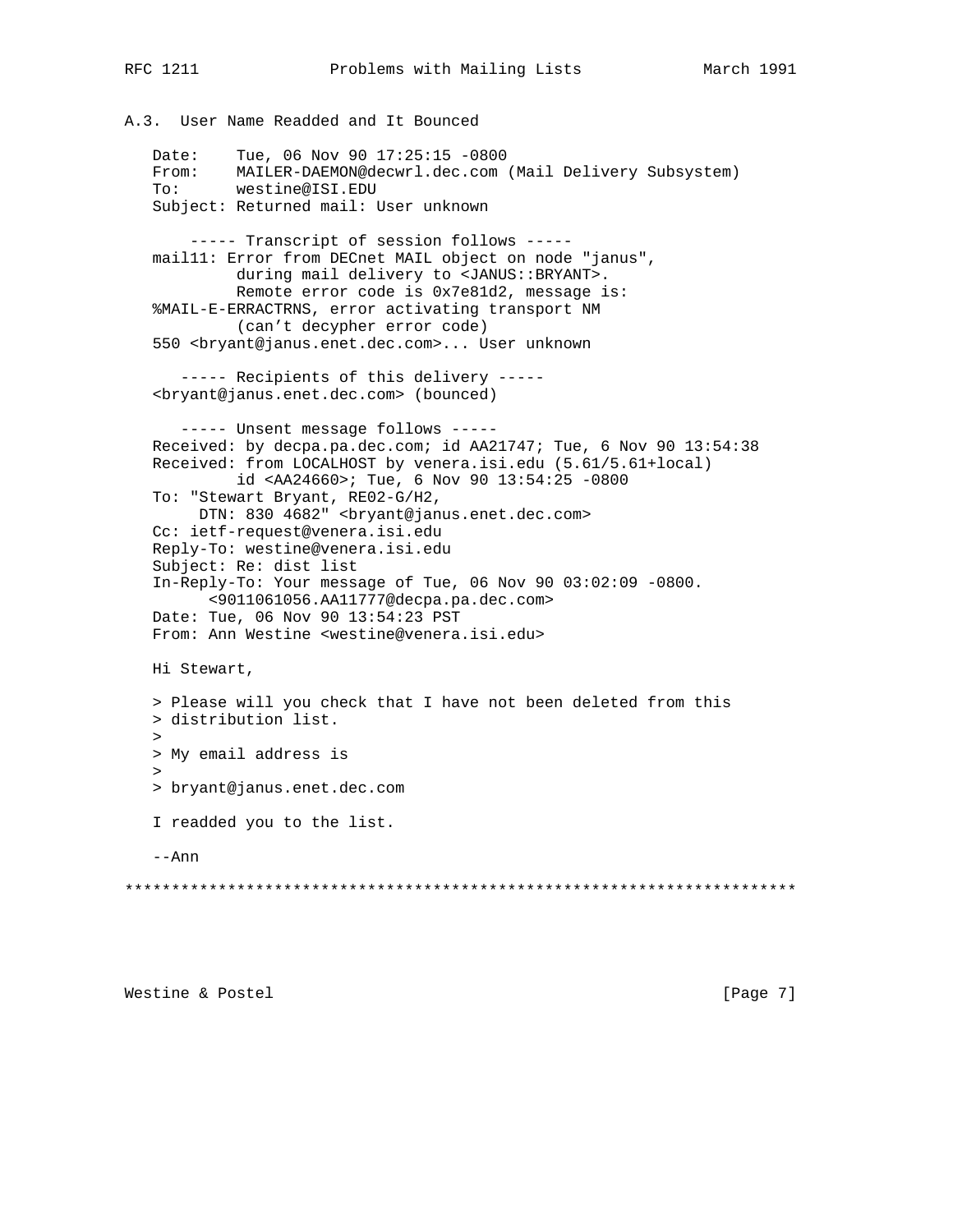#### APPENDIX B

In this example, the old mailbox "kent@ssbell.IMD.Sterling.COM" was to be deleted and the new mailbox "kent@sparky.IMD.Sterling.COM" was to be added. However, when checking the mailing list the old address was not found. Further checking for anything that resembled the hostname still did not turn up anything. Then checking the full header information of the sender's message showed that the message came through UUNET.UU.NET. There is a sublist on UUNET called "post-ietf@UUNET.UU.NET". By using the SMTP feature EXPN on the sublist the mailbox was found in the form "ssbell!kent". Finally, a message was sent to the postmaster at UUNET and asked him to delete the mailbox.

˜˜˜˜˜˜˜˜˜˜˜˜˜˜˜˜˜˜˜˜˜˜˜˜˜˜˜˜˜˜˜˜˜˜˜˜˜˜˜˜˜˜˜˜˜˜˜˜˜˜˜˜˜˜˜˜˜˜˜˜˜˜˜˜˜˜˜˜˜˜˜˜

B.1. Error Report

 Date: Mon, 22 Oct 90 14:05:38 -0500 From: kent@ssbell.IMD.Sterling.COM (Kent Landfield) To: ietf-request@ISI.EDU Subject: E-mail address change

Hello,

 I am currently receiving ietf related email at kent@ssbell.IMD.Sterling.COM. I am moving to sparky.IMD.Sterling.COM as the ssbell system is going away. Could you please change my address to kent@sparky.IMD.Sterling.COM so that I can stay on the list ? Thanks.

˜˜˜˜˜˜˜˜˜˜˜˜˜˜˜˜˜˜˜˜˜˜˜˜˜˜˜˜˜˜˜˜˜˜˜˜˜˜˜˜˜˜˜˜˜˜˜˜˜˜˜˜˜˜˜˜˜˜˜˜˜˜˜˜˜˜˜˜˜˜˜˜

B.2. Message Sent to Postmaster

 To: postmaster@uunet.uu.net Subject: Address - <ssbell!kent> Date: Thu, 25 Oct 90 13:44:24 PDT From: Ann Westine <westine@venera.isi.edu>

Hi,

 Please delete the mailbox ssbell!kent from the "post-ietf" list. I will add his new address "kent@sparky.IMD.Sterling.COM" directly to the ietf list. Thanks. Ann

\*\*\*\*\*\*\*\*\*\*\*\*\*\*\*\*\*\*\*\*\*\*\*\*\*\*\*\*\*\*\*\*\*\*\*\*\*\*\*\*\*\*\*\*\*\*\*\*\*\*\*\*\*\*\*\*\*\*\*\*\*\*\*\*\*\*\*\*\*\*\*\*

Westine & Postel **Example 20** (Page 8)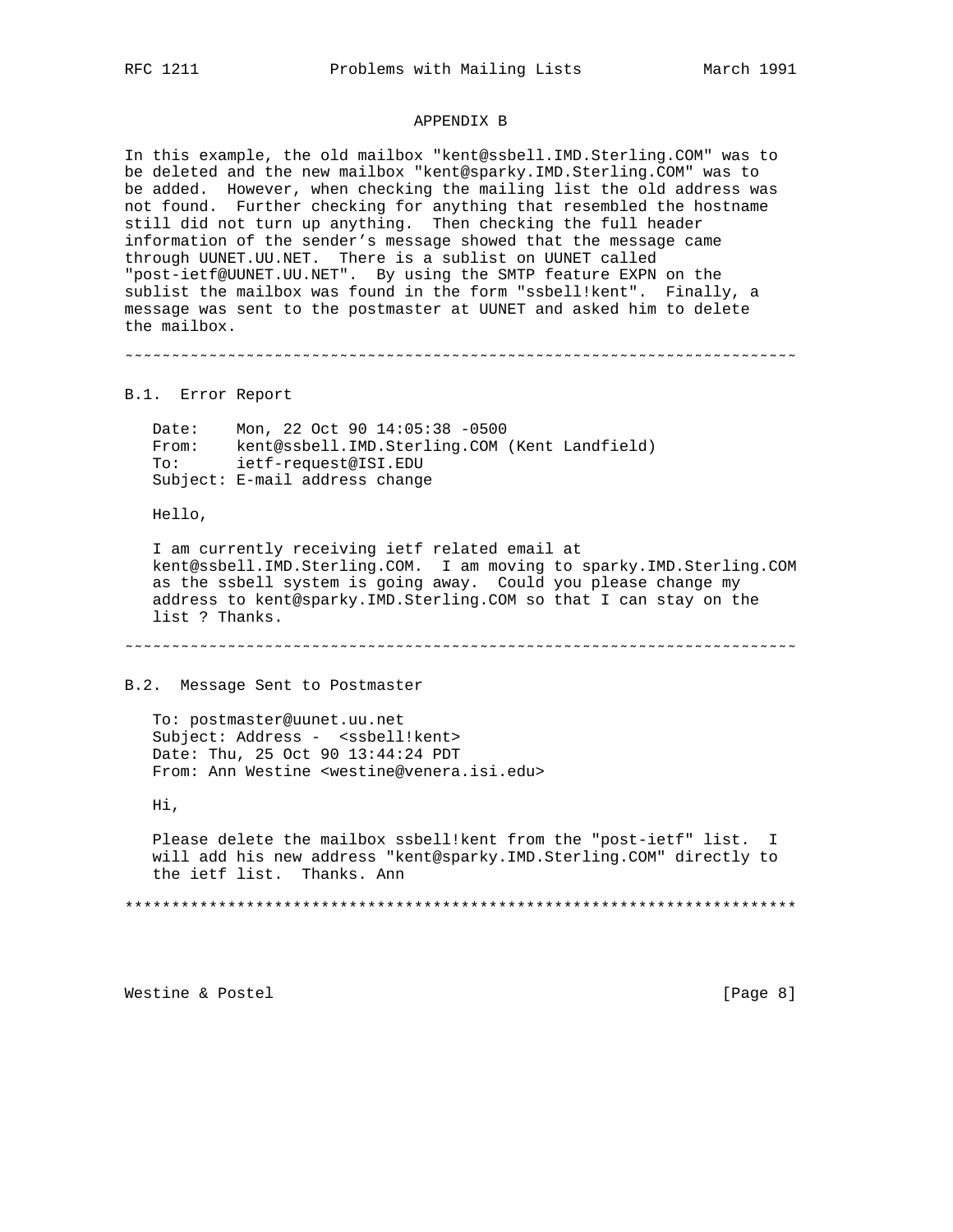### APPENDIX C

Another problem comes up when a sublist happens to be located in another protocol world such as BITNET or UUCP and that mail is forwarded through a mail relay. Experience shows that proper implementation of the list ownership concept is even less likely.

SIGNET is a host in the UUCP world receiving mail forwarded through the mail relay THINK.COM.

˜˜˜˜˜˜˜˜˜˜˜˜˜˜˜˜˜˜˜˜˜˜˜˜˜˜˜˜˜˜˜˜˜˜˜˜˜˜˜˜˜˜˜˜˜˜˜˜˜˜˜˜˜˜˜˜˜˜˜˜˜˜˜˜˜˜˜˜˜˜˜˜

C.1. Error Report

 To: owner-ietf@venera.isi.edu Date: Fri, 05 Oct 90 23:45:26 -0400 From: uucp@Think.COM Subject: Warning From uucp

 We have been unable to contact machine 'signet' since you queued your job.

mail signet!ietf-interest (Date 10/04)

Attempts will continue for a few more days.

 Sincerely, early-bird!uucp

˜˜˜˜˜˜˜˜˜˜˜˜˜˜˜˜˜˜˜˜˜˜˜˜˜˜˜˜˜˜˜˜˜˜˜˜˜˜˜˜˜˜˜˜˜˜˜˜˜˜˜˜˜˜˜˜˜˜˜˜˜˜˜˜˜˜˜˜˜˜˜˜

C.2. Message Sent to Postmaster

 To: postmaster@think.com Subject: unable to contact machine 'signet' Reply-To: westine@isi.edu Date: Mon, 08 Oct 90 09:42:54 PDT From: Ann Westine <westine@venera.isi.edu>

Hi,

 We have a mailbox on the ietf list that gets relayed through your host THINK.COM. We will have to delete this mailbox if a connection cannot be corrected. Thanks, Ann

\*\*\*\*\*\*\*\*\*\*\*\*\*\*\*\*\*\*\*\*\*\*\*\*\*\*\*\*\*\*\*\*\*\*\*\*\*\*\*\*\*\*\*\*\*\*\*\*\*\*\*\*\*\*\*\*\*\*\*\*\*\*\*\*\*\*\*\*\*\*\*\*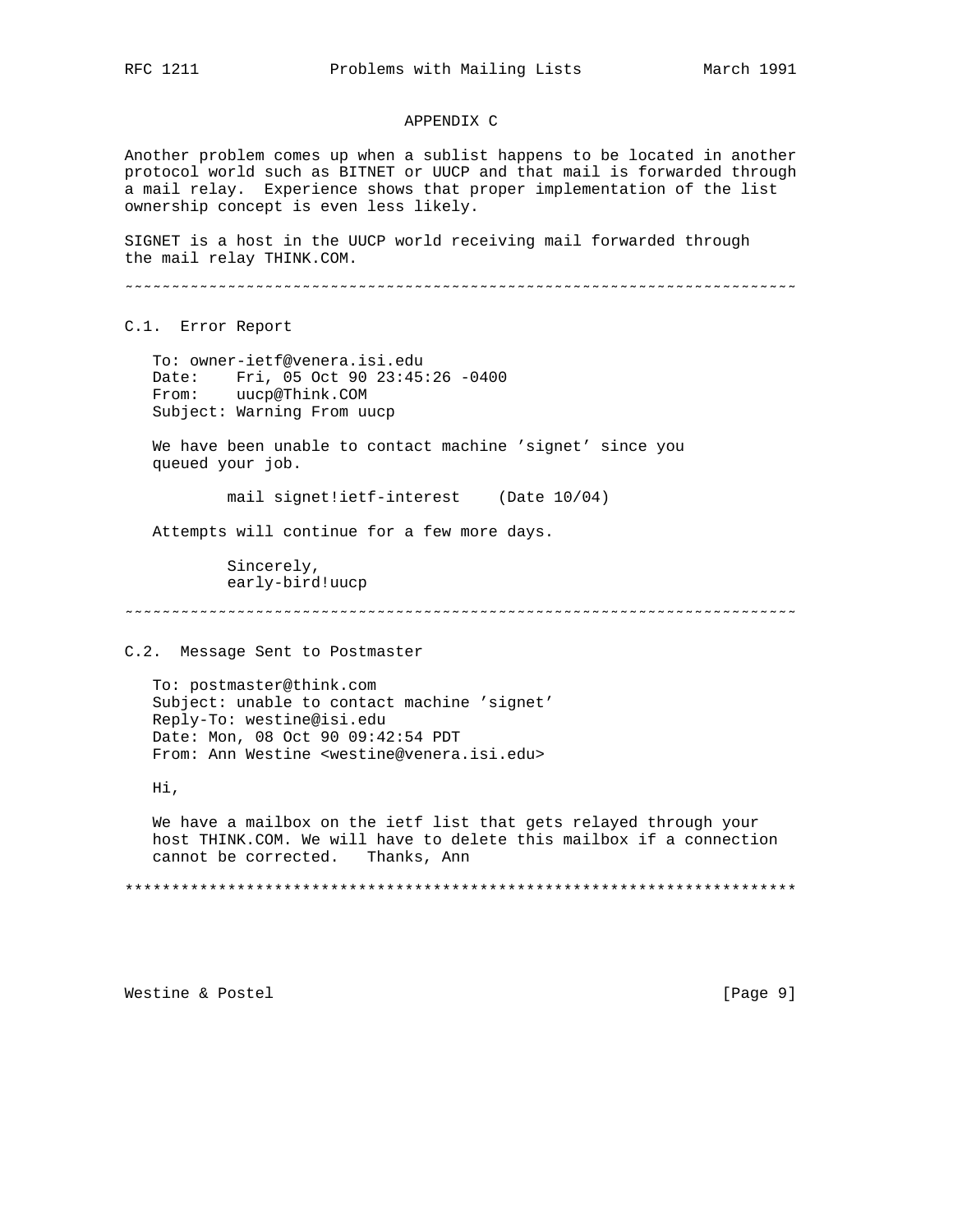## APPENDIX D

Sometimes, the addresses reported in error can't be found on the IETF list. In this example, "GATORCORP" is not on the IETF list. In checking the received lines there is a host called VITALINK.COM. We have an exploder on our list at VITALINK called "ietfinterest@vitalink.com". The program DIG shows that VITALINK.COM MXs to UUNET.UU.NET. Since VITALINK is not directly on the Internet the EXPN and VRFY features of SMTP don't apply, the sublist on VITALINK can't be checked. However, there are enough clues to make an educated guess that the mailboxes on the host GATORCORP are on the exploder sublist at VITALINK. In this situation a message was sent to the Postmaster of VITALINK.COM to ask him to delete the invalid addresses from his sublist.

˜˜˜˜˜˜˜˜˜˜˜˜˜˜˜˜˜˜˜˜˜˜˜˜˜˜˜˜˜˜˜˜˜˜˜˜˜˜˜˜˜˜˜˜˜˜˜˜˜˜˜˜˜˜˜˜˜˜˜˜˜˜˜˜˜˜˜˜˜˜˜˜

#### D.1. Error Report

 Return-Path: vitam6!MAILER-DAEMON@uunet.UU.NET Received-Date: Wed, 7 Nov 90 14:34:51 PST Received: from venera.isi.edu by zephyr.isi.edu (4.1/4.0.3-4) id <AA16502>; Wed, 7 Nov 90 14:34:51 PST Posted-Date: Wed, 7 Nov 90 13:54:08 -0800 Received: from UUNET.UU.NET by venera.isi.edu (5.61/5.61+local) id <AA27149>; Wed, 7 Nov 90 14:34:34 -0800 Received: from vitam6.UUCP by uunet.uu.net (5.61/1.14) with UUCP id AA12926; Wed, 7 Nov 90 17:34:28 -0500 Received: by vitam6.ENG.Vitalink.COM (5.61/1.35) id AC03235; Wed, 7 Nov 90 13:54:08 -0800 Date: Wed, 7 Nov 90 13:54:08 -0800 From: vitam6!MAILER-DAEMON@uunet.UU.NET (Mail Delivery Subsystem) Subject: Returned mail: Host unknown To: uunet!venera.isi.edu!owner-ietf@uunet.UU.NET To: uunet!venera.isi.edu!owner-ietf@uunet.UU.NET ----- Transcript of session follows ----- 550 andrew\_greenfield.safari@gatorcorp, melinda\_le\_baron.safari@gatorcorp...Host unknown

˜˜˜˜˜˜˜˜˜˜˜˜˜˜˜˜˜˜˜˜˜˜˜˜˜˜˜˜˜˜˜˜˜˜˜˜˜˜˜˜˜˜˜˜˜˜˜˜˜˜˜˜˜˜˜˜˜˜˜˜˜˜˜˜˜˜˜˜˜˜˜˜

Westine & Postel [Page 10]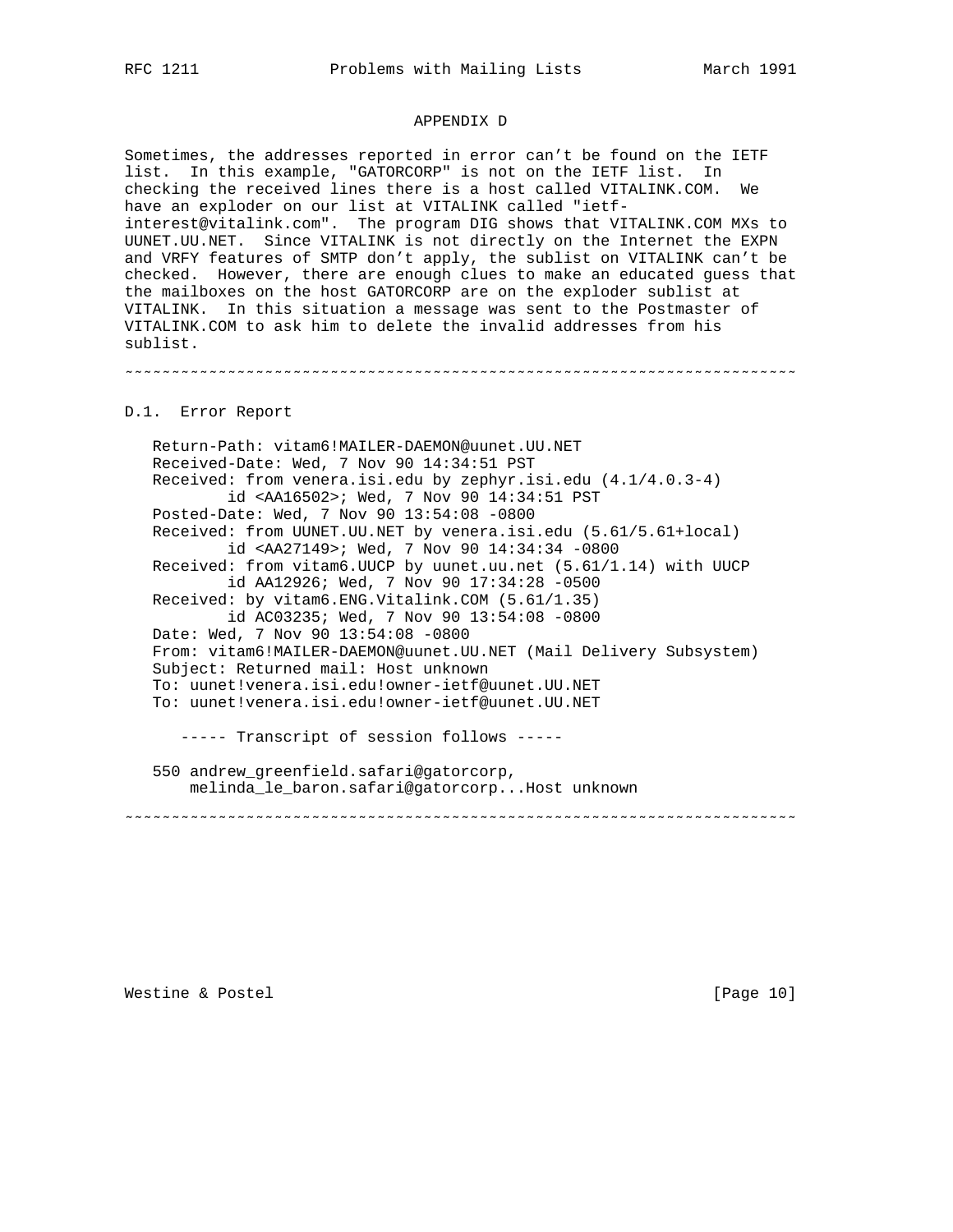# D.2. Message Sent to Postmaster

```
 To: postmaster@vitalink.com
   Cc: westine@ISI.EDU
   Subject: andrew_greenfield.safari@gatorcorp,
            melinda_le_baron.safari@gatorcorp... Host unknown
   Reply-To: westine@ISI.EDU
   Date: Thu, 08 Nov 90 15:30:24 PST
   From: Ann Westine <westine@ISI.EDU>
   Hi,
   We have an exploder mailbox on the IETF list called
   "ietf-interest@vitalink.com". I'm not sure, but I think the
 following addresses may be on that list. Please look into this
 "host unknown" problem. If these addresses need to be deleted,
   please do so.
   Thanks,
   Ann
```
\*\*\*\*\*\*\*\*\*\*\*\*\*\*\*\*\*\*\*\*\*\*\*\*\*\*\*\*\*\*\*\*\*\*\*\*\*\*\*\*\*\*\*\*\*\*\*\*\*\*\*\*\*\*\*\*\*\*\*\*\*\*\*\*\*\*\*\*\*\*\*\*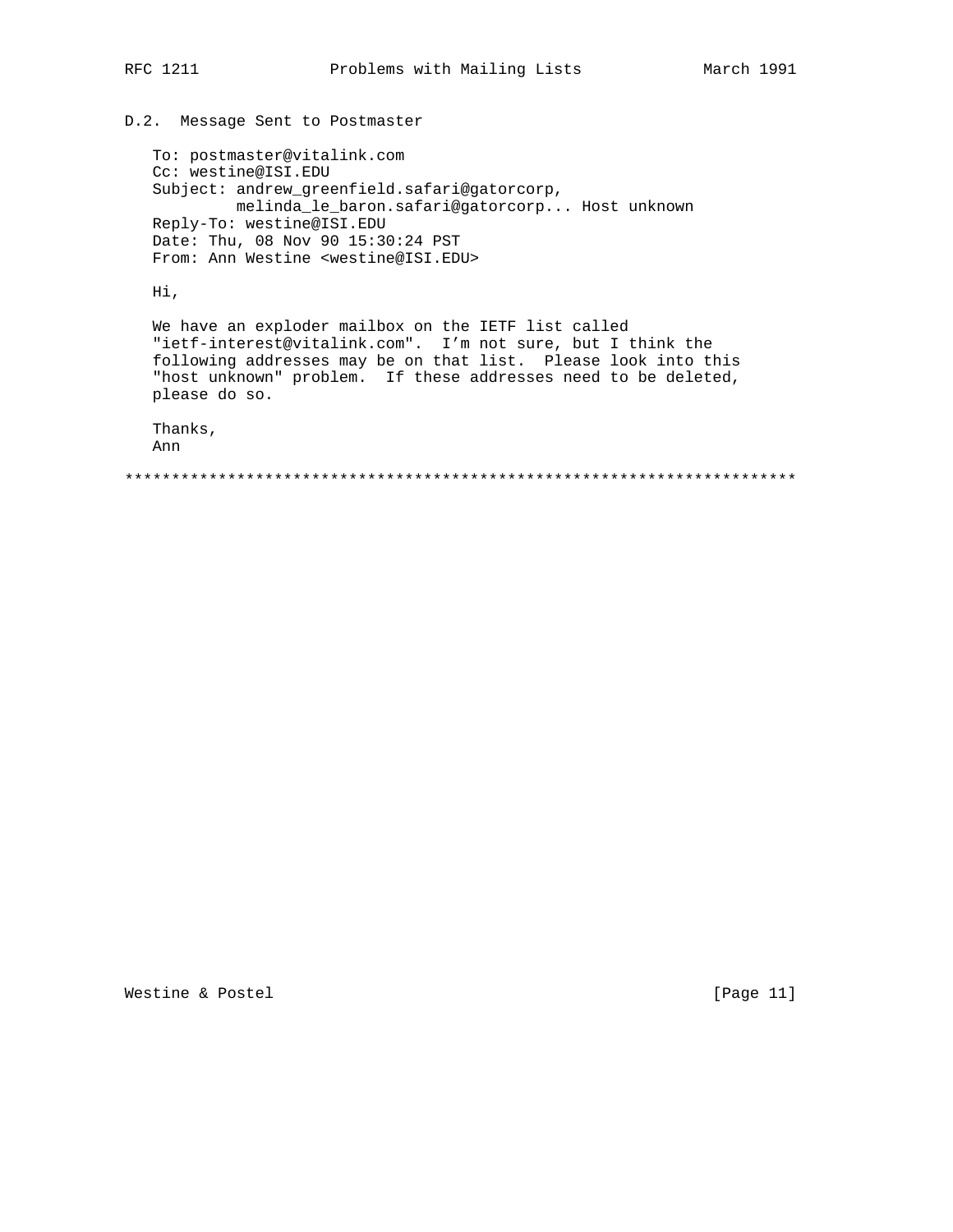#### APPENDIX E

Every host on the Internet that processes mail is required to have a "postmaster" mailbox to receive error reports and trouble inquiries. In this case, the "postmaster" mailbox was not recognized.

E.1. Message Sent to IETF-Request

 To: (ietf-request@venera.isi.edu) From: Caralyn Brown (CBROWN@ENR) Date: 10 Jan 91 8:24 AM Subject: please remove me from this list

 Please remove me from this list. I'm changing companies and I'd like to keep the mailbox from getting out of hand. If it's not too much trouble, could you just send me a confirmation that I was deleted? Thanks.

caralyn

```
˜˜˜˜˜˜˜˜˜˜˜˜˜˜˜˜˜˜˜˜˜˜˜˜˜˜˜˜˜˜˜˜˜˜˜˜˜˜˜˜˜˜˜˜˜˜˜˜˜˜˜˜˜˜˜˜˜˜˜˜˜˜˜˜˜˜˜˜˜˜˜˜
```
E.2. Message Sent to Postmaster

 To: postmaster@list.prime.com Cc: CBROWN@enr.prime.com, ietf-request@venera.isi.edu Subject: Please delete from "ietf@list.prime.com" - Carolyn Brown Reply-To: westine@venera.isi.edu Date: Thu, 10 Jan 91 09:50:15 PST From: Ann Westine <westine@venera.isi.edu>

Hi,

 Please delete Carolyn from your sublist. We do not have her address listed individually on the main IETF list.

Thanks, Ann

˜˜˜˜˜˜˜˜˜˜˜˜˜˜˜˜˜˜˜˜˜˜˜˜˜˜˜˜˜˜˜˜˜˜˜˜˜˜˜˜˜˜˜˜˜˜˜˜˜˜˜˜˜˜˜˜˜˜˜˜˜˜˜˜˜˜˜˜˜˜˜˜

Westine & Postel [Page 12]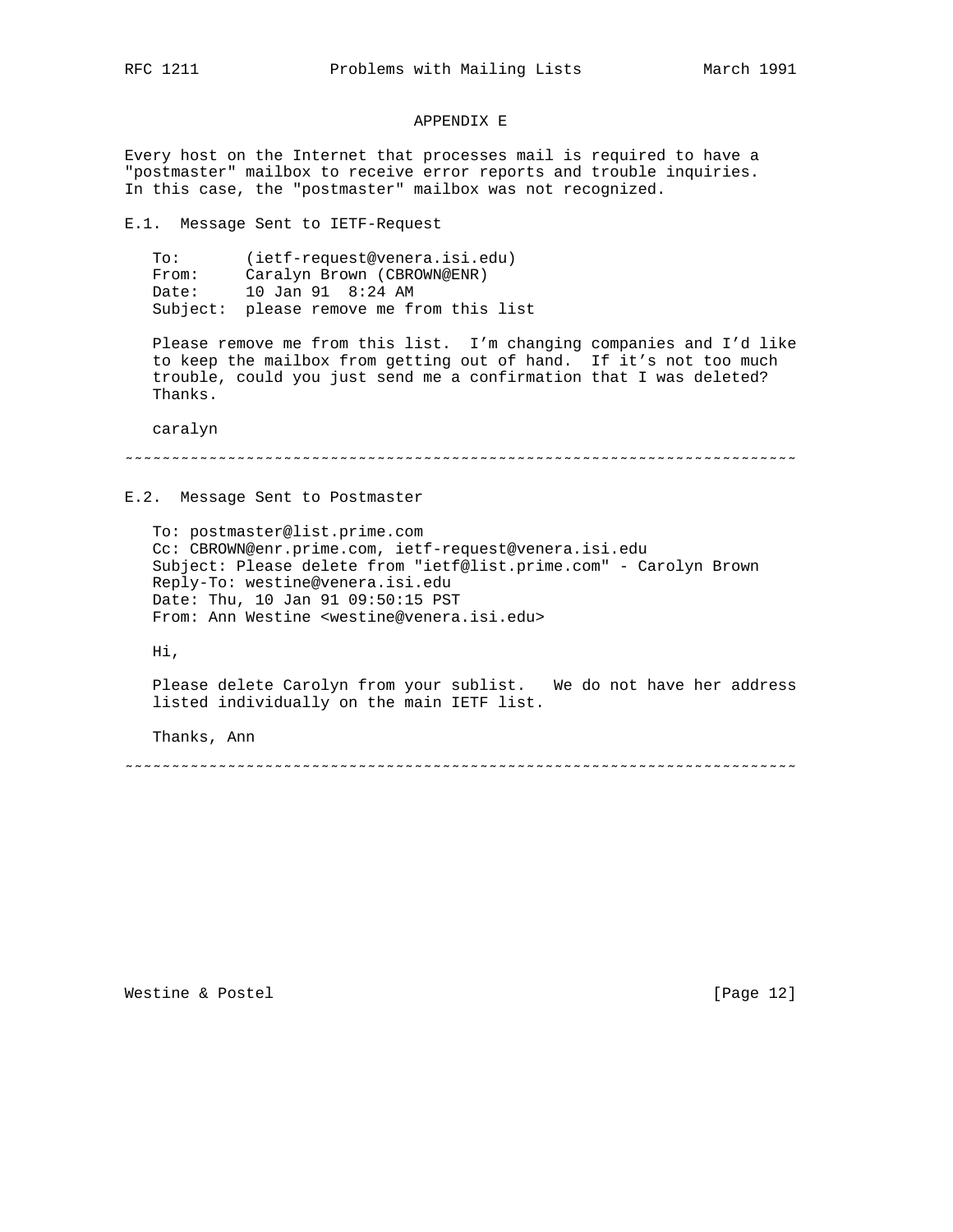E.3. Error Report

From: postmaster-request@List.Prime.COM (List Service version  $1.0.x463)$ Subject: returned mail Message-Type: Return To: <westine@ISI.EDU>

Your mail addressed to "postmaster" could not be processed: There is no mailing list named "postmaster" at this site.

For help, send to help@List.Prime.COM; to receive an index of available lists, send to index@List.Prime.COM; to reach a List Administrator, send to admin@List.Prime.COM.

[Page 13]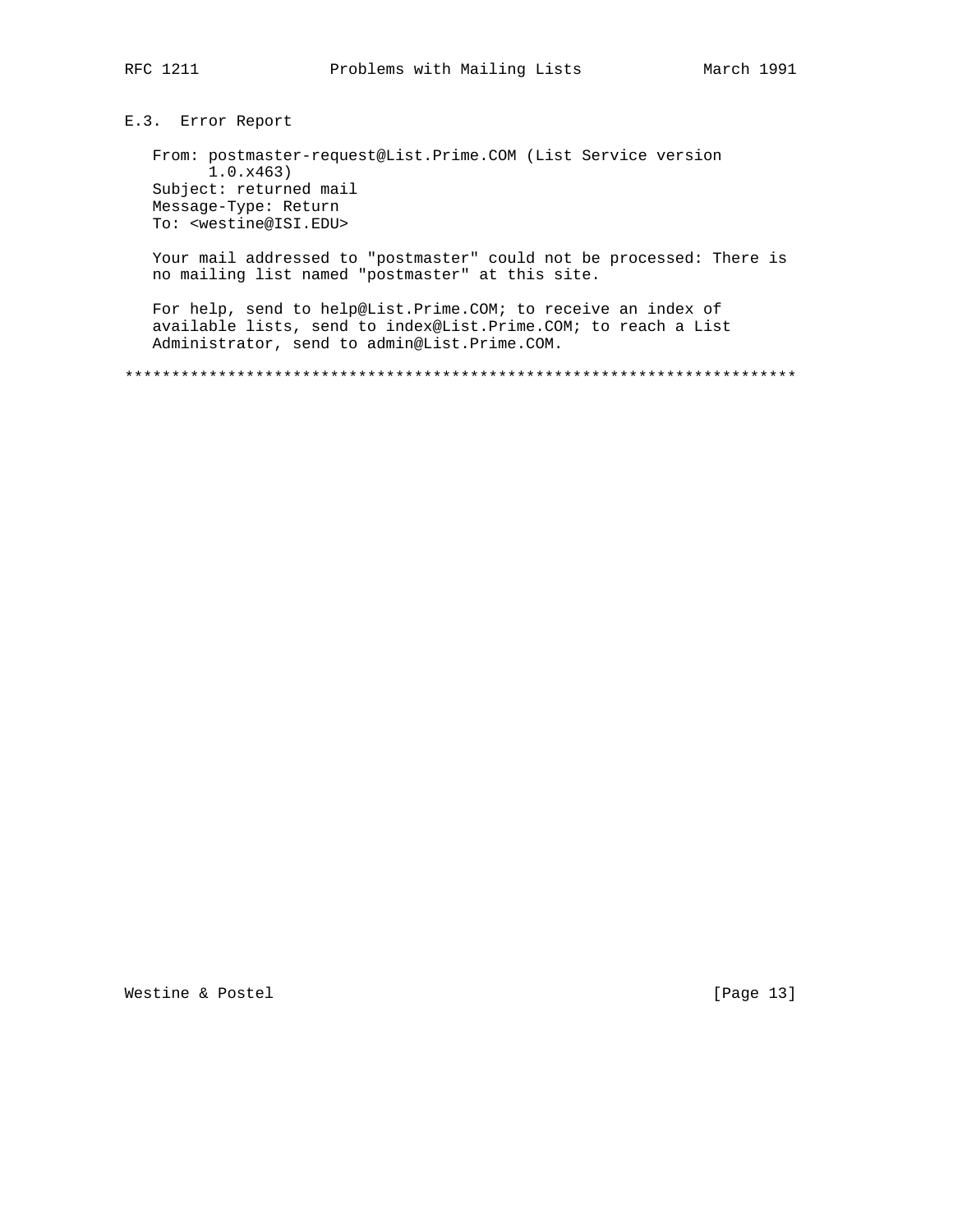APPENDIX F - Examples of Error Messages

#### F.1. Delayed Delivery Notices

 From: MAILER-DAEMON@ISI.EDU (Mail Delivery Subsystem) Subject: Returned mail: Deferred: Connection timed out during user open with uiucdcsm-uiuc-dcs-net.cs.uiuc.edu Posted-Date: Fri, 4 Jan 91 12:46:51 -0800 Received: by venera.isi.edu (5.61/5.61+local) id <AA08435>; Fri, 4 Jan 91 12:46:51 -0800 To: owner-ietf@ISI.EDU ----- Transcript of session follows ----- >>> RCPT To:<laird@BBN.COM> <<< 550 (USER) Unknown user name in "laird@BBN.COM" 550 laird@BBN.COM... User unknown 451 avri@CLEARPOINT.COM... reply: read error avri@CLEARPOINT.COM... reply: read error 421 dockmaster.ncsc.mil.tcp... Deferred: Connection timed out during user open with DOCKMASTER.NCSC.MIL 421 va.nkw.ac.uk.tcp... Deferred: Connection timed out during user open with nsfnet-relay.ac.uk 421 nsl.dec.com.tcp... Deferred: Connection timed out during user open with jove.pa.dec.com 451 drawson@HOBBES.TYMNET.COM... timeout waiting for input drawson@HOBBES.TYMNET.COM... timeout waiting for input 451 drawson@HOBBES.TYMNET.COM... reply: read error drawson@HOBBES.TYMNET.COM... reply: read error 421 sccgate.scc.com.tcp... Deferred: Connection timed out during user open with sccgate.scc.com 421 a.isi.edu.tcp... Deferred: Connection refused by a.ISI.EDU 421 cs.ucl.ac.uk.tcp... Deferred: Connection timed out during user open with nsfnet-relay.ac.uk 421 oasys.dt.navy.mil.tcp... Deferred: Connection timed out during user open with oasys.dt.navy.mil 421 peocu1.navy.mil.tcp... Deferred: Connection timed out during user open with PEOCU1.NAVY.MIL 421 enh.nist.gov.tcp... Deferred: Connection timed out during user open with enh.nist.gov 421 mickey.imsd.contel.com.tcp... Deferred: Connection refused by MICKEY.IMSD.CONTEL.COM 421 uv4.eglin.af.mil.tcp..Deferred: Connection timed out during user open with uv6.eglin.af.mil 421 ima.isc.com.tcp... Deferred: Connection timed out during user open with ima.ima.isc.com 421 huachuca-emh8.army.mil.tcp... Deferred: Connection refused by HUACHUCA-EMH8.ARMY.MIL 421 vaxa.nerc-keyworth.ac.uk.tcp... Deferred: Connection timed out

Westine & Postel [Page 14]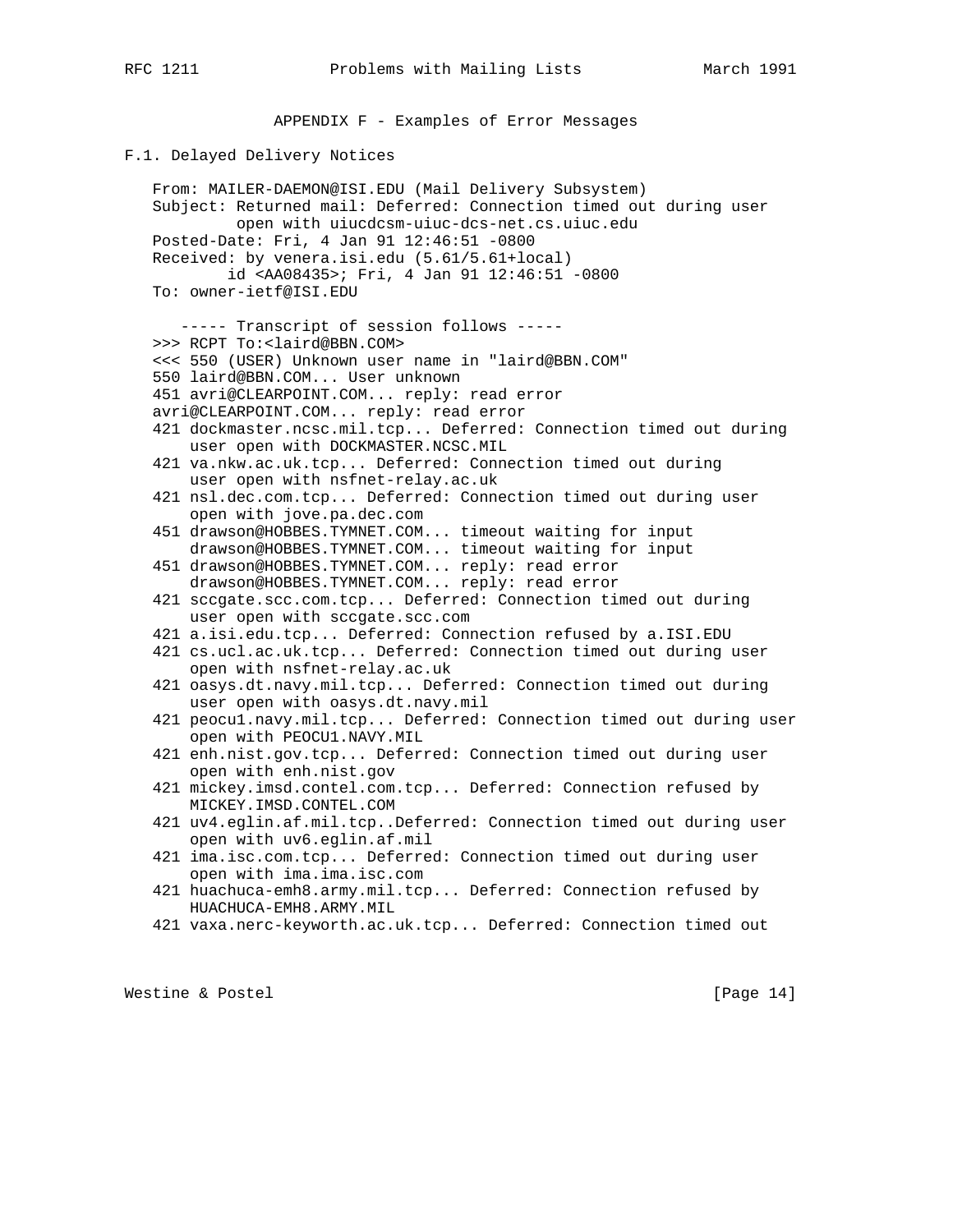during user open with nsfnet-relay.ac.uk

- 421 gdr.bath.ac.uk.tcp... Deferred: Connection timed out during user open with nsfnet-relay.ac.uk
- 421 ccint1.rsre.mod.uk.tcp... Deferred: Connection timed out during user open with ccint1.rsre.mod.uk
- 550 m\_ellison@TOOK.LKG.DEC.COM... Host unknown
- 421 hqafsc-vax.af.mil.tcp... Deferred: Connection timed out during user open with HQAFSC-VAX.AF.MIL
- 421 nic.nordu.net.tcp... Deferred: Connection timed out during user open with nic.nordu.net
- 421 aedc-vax.af.mil.tcp... Deferred: Connection timed out during user open with AEDC-VAX.AF.MIL
- 421 letterkenn-emh1.army.mil.tcp... Deferred: Connection timed out during user open with LETTERKENN-EMH1.ARMY.MIL
- 421 dumle.kommhuset.se.tcp... Deferred: Connection timed out during user open with sunic.sunet.se
- 421 cis.uab.edu.tcp... Deferred: Connection timed out during user open with cisa.CIS.UAB.EDU
- 421 server.af.mil.tcp... Deferred: Connection timed out during user open with server.af.mil
- 421 issun3.stc.nl.tcp... Deferred: Connection timed out during user open with issun3.stc.nl
- 421 cs.uiuc.edu.tcp... Deferred: Connection timed out during user open with uiucdcsm-uiuc-dcs-net.cs.uiuc.edu

 ------------- \*\*\*\*\*\*\*\*\*\*\*\*\*\*\*\*\*\*\*\*\*\*\*\*\*\*\*\*\*\*\*\*\*\*\*\*\*\*\*\*\*\*\*\*\*\*\*\*\*\*\*\*\*\*\*\*\*\*\*\*\*\*\*\*\*\*\*\*\*\*\*\*

F.2. Failed Mail

 Date: Tue, 30 Oct 90 5:00:40 EST From: BBN Mail System (MMDF) <mmdf@BBN.COM> Sender: mmdf@BBN.COM Subject: Failed mail (msg.aa09055) To: owner-ietf@ISI.EDU

After 12 days (276 hours), your message could not be fully delivered.

It failed to be received by the following address(es):

mfidelma@cc5.bbn.com (host: cc5.bbn.com) (queue: smtp)

 Problems usually are due to service interruptions at the receiving machine. Less often, they are caused by the communication system.

\*\*\*\*\*\*\*\*\*\*\*\*\*\*\*\*\*\*\*\*\*\*\*\*\*\*\*\*\*\*\*\*\*\*\*\*\*\*\*\*\*\*\*\*\*\*\*\*\*\*\*\*\*\*\*\*\*\*\*\*\*\*\*\*\*\*\*\*\*\*\*\*

Westine & Postel [Page 15]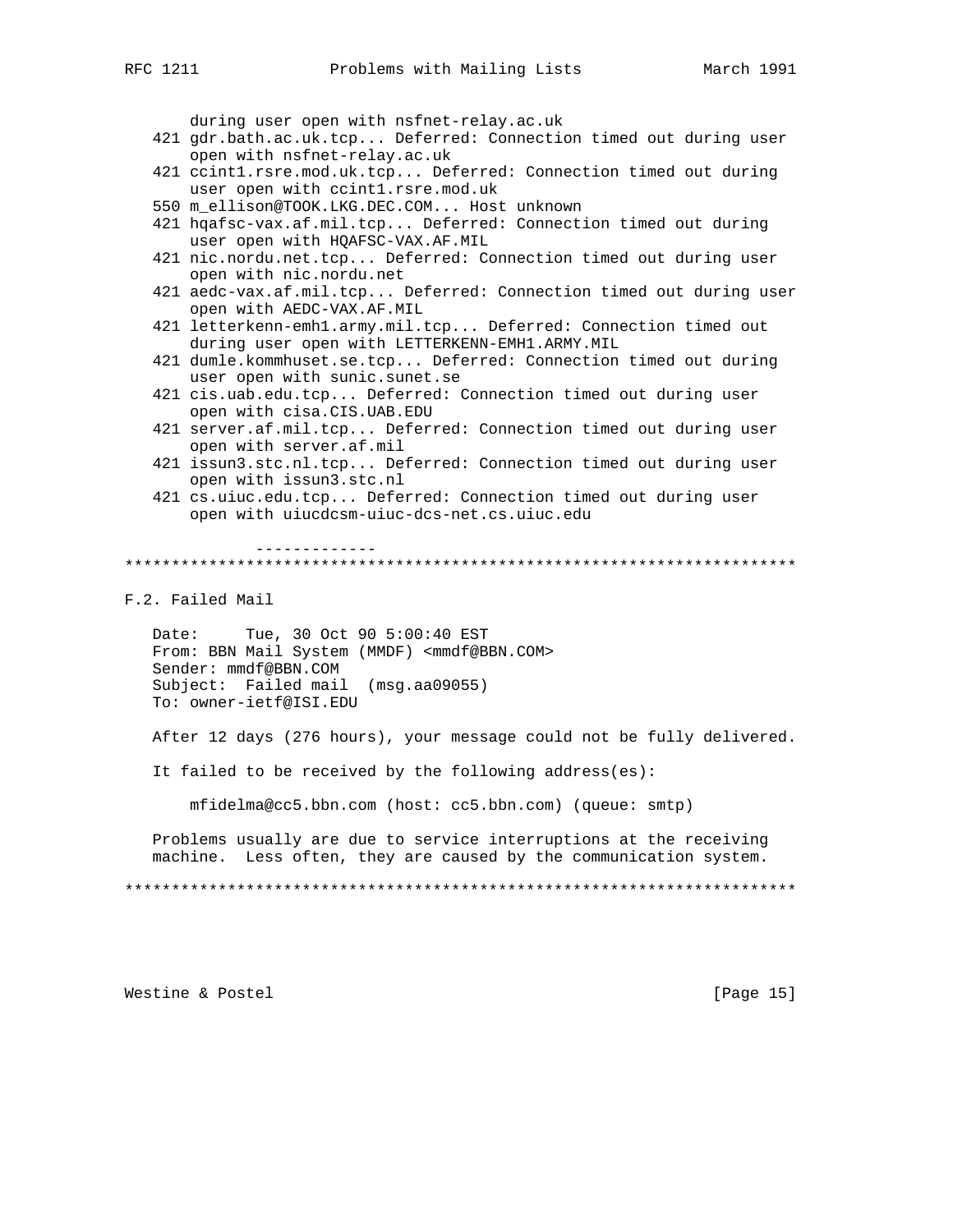F.3. Waiting Mail

```
 To: RELAY Mail System (MMDF) <mmdf@RELAY.CS.NET>
    Cc: owner-ietf <@RELAY.CS.NET:owner-ietf@VENERA.ISI.EDU>
   Reply-To: westine@ISI.EDU
    Subject: Re: Waiting mail (msg.aa00720)
    In-Reply-To: Your message of Tue, 02 Oct 90 07:45:14 -0400.
                 <9010021201.AA06288@venera.isi.edu>
   Date: Mon, 08 Oct 90 10:11:03 PDT
   From: Ann Westine <westine@ISI.EDU>
   > After 5 days (105 hours), your message has not yet been
    > fully delivered. Attempts to deliver the message will continue
    > for 2 more days. No further action is required by you.
\rightarrow > Delivery attempts are still pending for the following address(es):
   > > @zix.gmd.dbp.de:weidenhammer@vax.hmi.dbp.de
   > (host: zix.gmd.dbp.de)(queue: dfn)
\rightarrow > Problems usually are due to service interruptions at the receiving
    > machine. Less often, they are caused by the communication system.
************************************************************************
F.4. What Started Out as a Sublist with No Active Users
   a. Error Report
   Date: Tue, 4 Sep 90 22:13:12 +0200
   From: MAILER-DAEMON@inria.inria.fr (Mail Delivery Subsystem)
   Subject: Returned mail: User unknown
   To: owner-ietf
       ----- Transcript of session follows -----
   While talking to mailhost.Gipsi.FR:
    >>> RCPT To:<ietf@GIPSI.FR>
    <<< 550 <ietf@GIPSI.FR>... User unknown
    550 <ietf@GIPSI.FR>... User unknown
               ----------
˜˜˜˜˜˜˜˜˜˜˜˜˜˜˜˜˜˜˜˜˜˜˜˜˜˜˜˜˜˜˜˜˜˜˜˜˜˜˜˜˜˜˜˜˜˜˜˜˜˜˜˜˜˜˜˜˜˜˜˜˜˜˜˜˜˜˜˜˜˜˜˜
```
Westine & Postel [Page 16]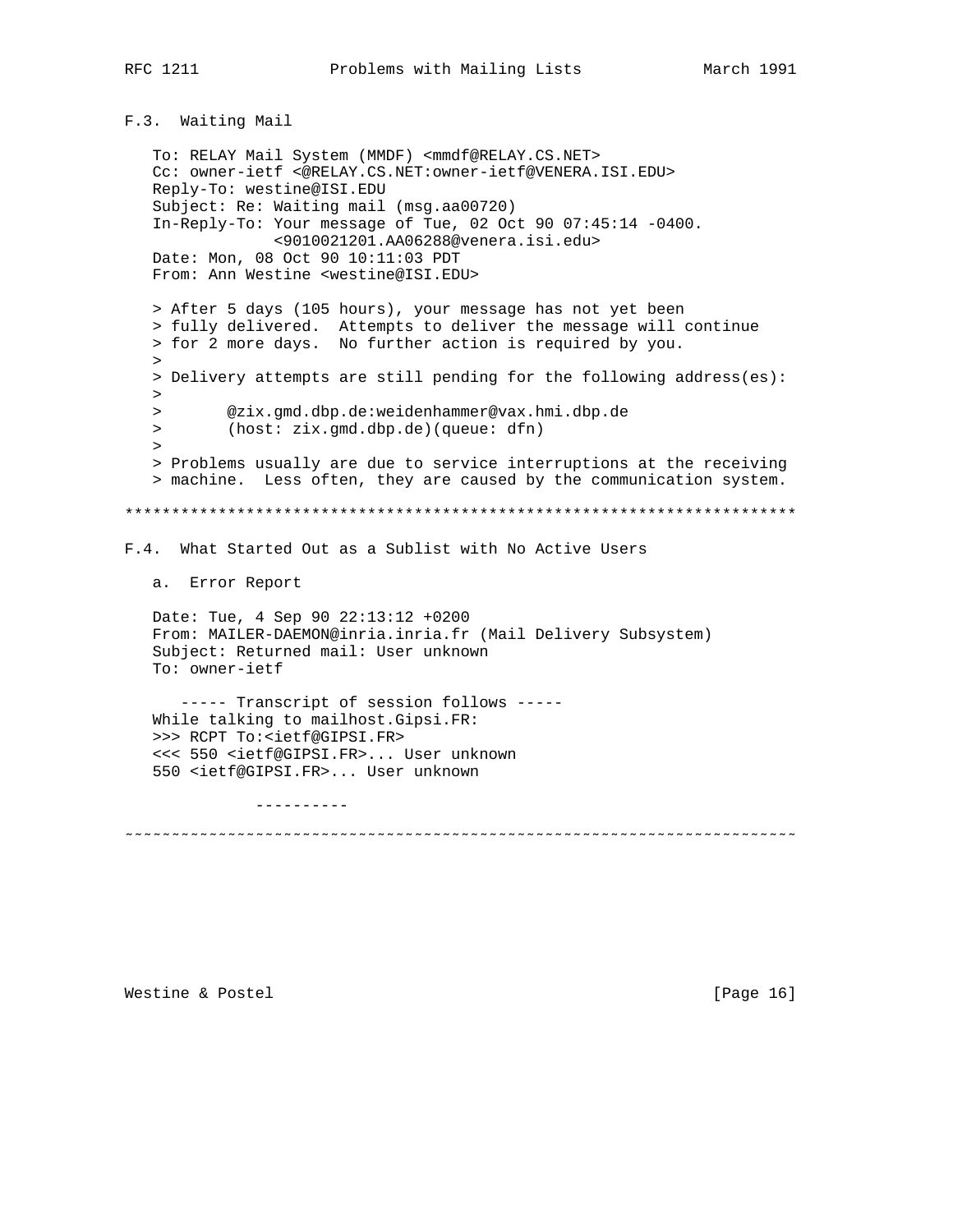b. Message Sent to Postmaster

 TO: Postmaster@gisi.gipsi.fr Subject: 550 <ietf@GIPSI.FR>... User unknown Reply-To: westine@isi.edu Date: Tue, 11 Sep 90 09:56:20 PDT From: Ann Westine <westine@venera.isi.edu>

Hi,

 I have received numerous error messages like this for over a week. There appears to be a mailbox on your exploder that is invalid, please delete it.

Thanks, --Ann

˜˜˜˜˜˜˜˜˜˜˜˜˜˜˜˜˜˜˜˜˜˜˜˜˜˜˜˜˜˜˜˜˜˜˜˜˜˜˜˜˜˜˜˜˜˜˜˜˜˜˜˜˜˜˜˜˜˜˜˜˜˜˜˜˜˜˜˜˜˜˜˜

c. Reply From Postmaster

 From: edmonde@ubu.gipsi.fr (Edmonde Duteurtre) To: westine In-Reply-To: Ann Westine's message of Tue, 11 Sep 90 09:56:20 PDT <9009111656.AA19730@venera.isi.edu> Subject: 550 <ietf@GIPSI.FR>... User unknown

Hello

 On our site, the bind@gipsi.fr, snmp@gipsi.fr, ietf@gipsi.fr and the nameddroppers@gipsi.fr mailed only one person: prindevi@gipsi.fr but this person has leaved our company, and you should cancel this addresses.

 I think we get enough informations through the news. I think you should cancel us (ietf@Gipsi.FR) on the mailing list ietf.

\*\*\*\*\*\*\*\*\*\*\*\*\*\*\*\*\*\*\*\*\*\*\*\*\*\*\*\*\*\*\*\*\*\*\*\*\*\*\*\*\*\*\*\*\*\*\*\*\*\*\*\*\*\*\*\*\*\*\*\*\*\*\*\*\*\*\*\*\*\*\*\*

Westine & Postel [Page 17]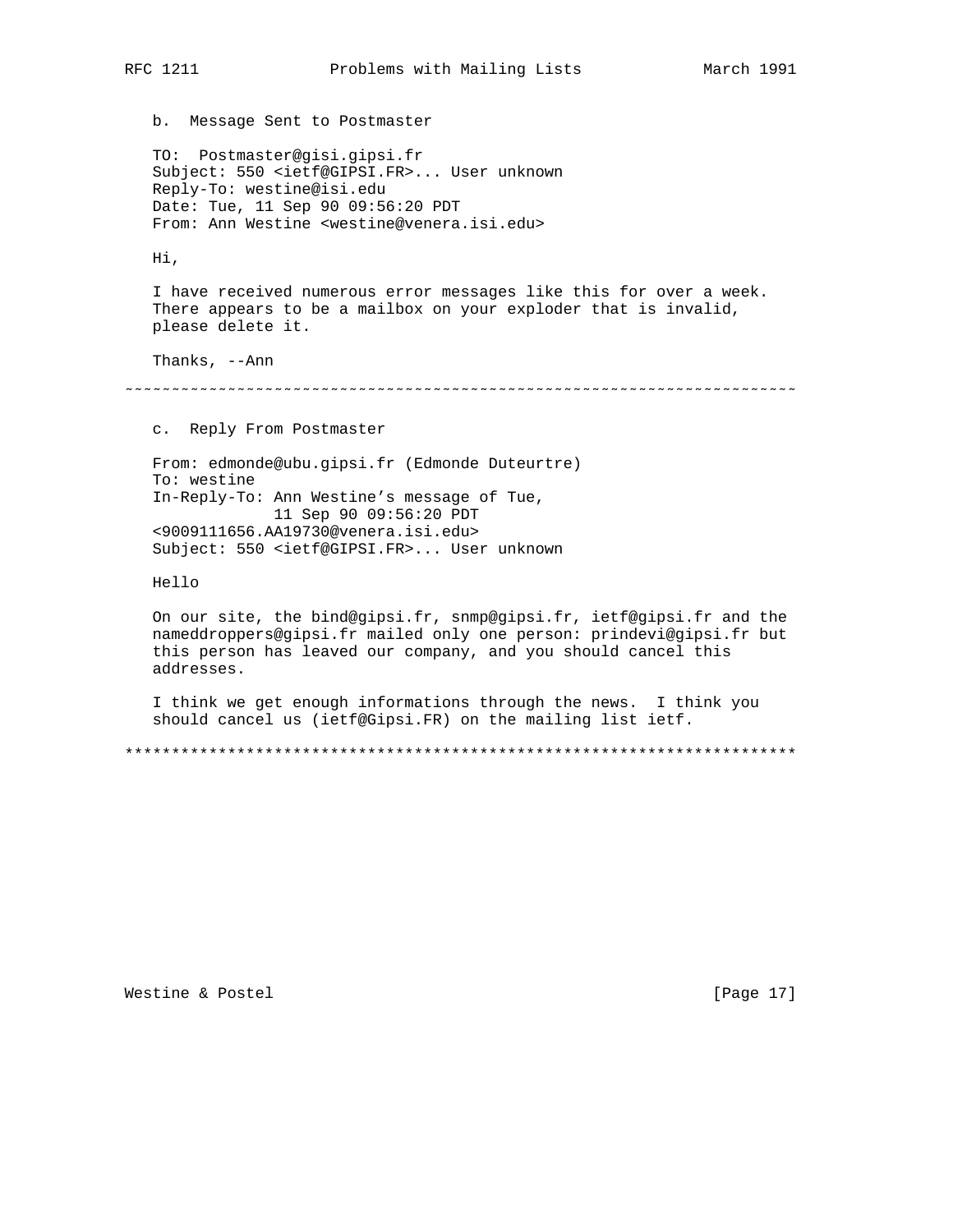F.5. Sublists without local ownership

 In this error message there was not much to go on except the words IETF and the name of the host from where the mailer-daemon sent the error. Using that clue the mailing list was searched for that host name (SATURN). It was a sublist. It appears that there is something internally wrong with the sublist and this error should have gone to the postmaster or owner of the IETF@SATURN.ACC.COM list instead of the IETF owner. A message was sent to the postmaster. No reply was received, but the condition was fixed. ˜˜˜˜˜˜˜˜˜˜˜˜˜˜˜˜˜˜˜˜˜˜˜˜˜˜˜˜˜˜˜˜˜˜˜˜˜˜˜˜˜˜˜˜˜˜˜˜˜˜˜˜˜˜˜˜˜˜˜˜˜˜˜˜˜˜˜˜˜˜˜˜ a. Error Report Date: Wed, 3 Oct 90 14:42:57 EDT From: MAILER-DAEMON%saturn.ACC.COM@salt.acc.com (Mail Delivery Subsystem) Subject: Returned mail: unknown mailer error 13 To: <owner-ietf@ISI.EDU> ----- Transcript of session follows ----- /p/news/ietf/21770: Permission denied 554 "| /usr/local/news -s ietf"... unknown mailer error 13 ˜˜˜˜˜˜˜˜˜˜˜˜˜˜˜˜˜˜˜˜˜˜˜˜˜˜˜˜˜˜˜˜˜˜˜˜˜˜˜˜˜˜˜˜˜˜˜˜˜˜˜˜˜˜˜˜˜˜˜˜˜˜˜˜˜˜˜˜˜˜˜˜ b. Message Sent to Postmaster To: Postmaster@saturn.acc.com cc: ietf-request Reply-To: westine@isi.edu Subject: 554 "| /usr/local/news -s ietf" ... unknown mailer error 13 In-reply-to: Your message of Wed, 03 Oct 90 14:42:57 -0400. <9010031842.AA01601@saturn.acc.com> Date: Mon, 08 Oct 90 10:53:02 PDT From: Ann Westine <westine@venera.isi.edu> Hi, Please fix the problem with the following mailbox "ietf@SATURN.ACC.COM". Thanks, Ann \*\*\*\*\*\*\*\*\*\*\*\*\*\*\*\*\*\*\*\*\*\*\*\*\*\*\*\*\*\*\*\*\*\*\*\*\*\*\*\*\*\*\*\*\*\*\*\*\*\*\*\*\*\*\*\*\*\*\*\*\*\*\*\*\*\*\*\*\*\*\*\* Westine & Postel [Page 18]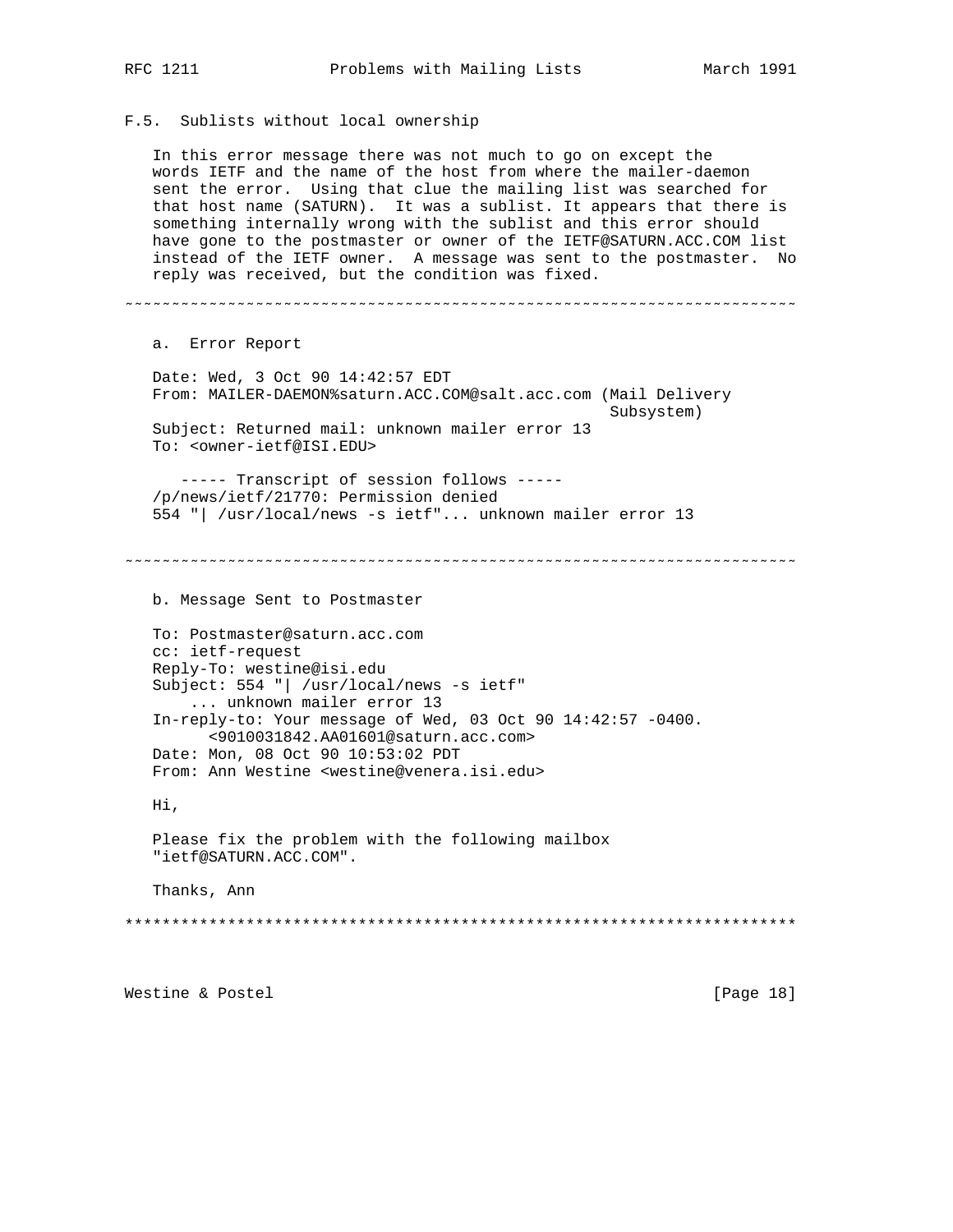F.6. Repetitive Error Every Couple of Months from Same Host

a. Message Dated August 90

 Date: Tue, 21 Aug 90 09:21:26 -0700 From: MAILER-DAEMON@decwrl.dec.com (Mail Delivery Subsystem) Subject: Returned mail: Host unknown To: <@decpa.pa.dec.com:owner-ietf@venera.isi.edu>

 ----- Transcript of session follows ---- mail11: connect: Connect failed, Unrecognized object (permanent failure)

 554 <netrix::gillin>... 550 Host unknown (Authoritative answer from name server)

 ----- Recipients of this delivery ----- <erlang::chiu> (sent) <netrix::gillin> (bounced) <erlang::rama> (sent)

˜˜˜˜˜˜˜˜˜˜˜˜˜˜˜˜˜˜˜˜˜˜˜˜˜˜˜˜˜˜˜˜˜˜˜˜˜˜˜˜˜˜˜˜˜˜˜˜˜˜˜˜˜˜˜˜˜˜˜˜˜˜˜˜˜˜˜˜˜˜˜˜

b. Message Dated October 90

 Date: Mon, 29 Oct 90 05:02:53 -0800 From: MAILER-DAEMON@decwrl.dec.com (Mail Delivery Subsystem) Subject: Returned mail: Host unknown To: <@decpa.pa.dec.com:owner-ietf@venera.isi.edu>

 ----- Transcript of session follows ---- mail11: Error from DECnet MAIL object on node "erlang", during mail delivery to <ERLANG::CHIU>. Remote error code is 0x7e803a, message is: %MAIL-E-LOGLINK, error creating network link to node CHIU -SYSTEM-F-NOSUCHNODE, remote node is unknown 554 <erlang::chiu>... 550 Host unknown (Authoritative answer from name server)

 ----- Recipients of this delivery ----- <erlang::chiu> (bounced) <netrix::gillin> (sent) <erlang::rama> (sent)

˜˜˜˜˜˜˜˜˜˜˜˜˜˜˜˜˜˜˜˜˜˜˜˜˜˜˜˜˜˜˜˜˜˜˜˜˜˜˜˜˜˜˜˜˜˜˜˜˜˜˜˜˜˜˜˜˜˜˜˜˜˜˜˜˜˜˜˜˜˜˜˜

Westine & Postel [Page 19]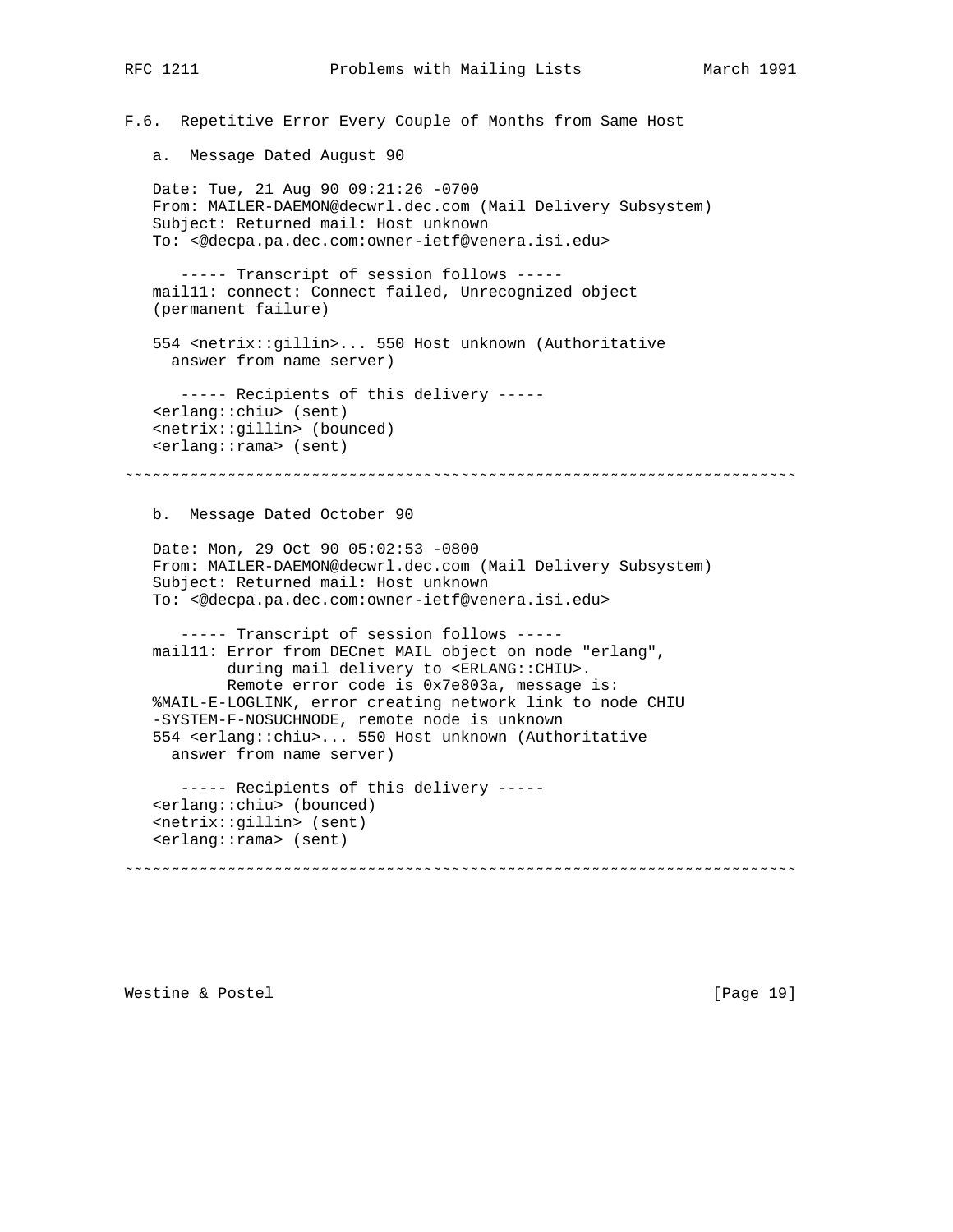| c. Message Dated December 90                                                                                                                                                                                                                  |
|-----------------------------------------------------------------------------------------------------------------------------------------------------------------------------------------------------------------------------------------------|
| Date: Sun, 16 Dec 90 21:40:47 -0800<br>From: MAILER-DAEMON@decwrl.dec.com (Mail Delivery Subsystem)<br>Subject: Returned mail: Host unknown<br>To: owner-ietf@ISI.EDU                                                                         |
| ----- Transcript of session follows -----<br>mail11: connect: Connect failed, Unrecognized object<br>(permanent failure)                                                                                                                      |
| 554 <bansal@netrix.enet.dec.com> 550 Host unknown (Authoritative<br/>answer from name server)</bansal@netrix.enet.dec.com>                                                                                                                    |
| ----- Recipients of this delivery -----                                                                                                                                                                                                       |
| <bansal@netrix.enet.dec.com> (bounced)</bansal@netrix.enet.dec.com>                                                                                                                                                                           |
|                                                                                                                                                                                                                                               |
| d.<br>Message Dated December 90                                                                                                                                                                                                               |
| Date: Sun, 16 Dec 90 23:01:21 -0800<br>From: MAILER-DAEMON@decwrl.dec.com (Mail Delivery Subsystem)<br>Subject: Returned mail: Host unknown<br>To: owner-ietf@ISI.EDU                                                                         |
| ----- Transcript of session follows -----<br>mail11: connect: Connect failed, Unrecognized object<br>(permanent failure)                                                                                                                      |
| 554 <qillin%netrix.dec@decwrl.dec.com> 550 Host unknown<br/>(Authoritative answer from name server)</qillin%netrix.dec@decwrl.dec.com>                                                                                                        |
| ----- Recipients of this delivery -----                                                                                                                                                                                                       |
| <moqul@decwrl.dec.com> (sent)<br/>mogul@acetes (sent)<br/><gillin%netrix.dec@decwrl.dec.com> (bounced)<br/><chiu%erlang.dec@decwrl.dec.com> (sent)</chiu%erlang.dec@decwrl.dec.com></gillin%netrix.dec@decwrl.dec.com></moqul@decwrl.dec.com> |
|                                                                                                                                                                                                                                               |

RFC 1211 **Problems with Mailing Lists** March 1991

Westine & Postel **Mestine & Postel**  $[Page 20]$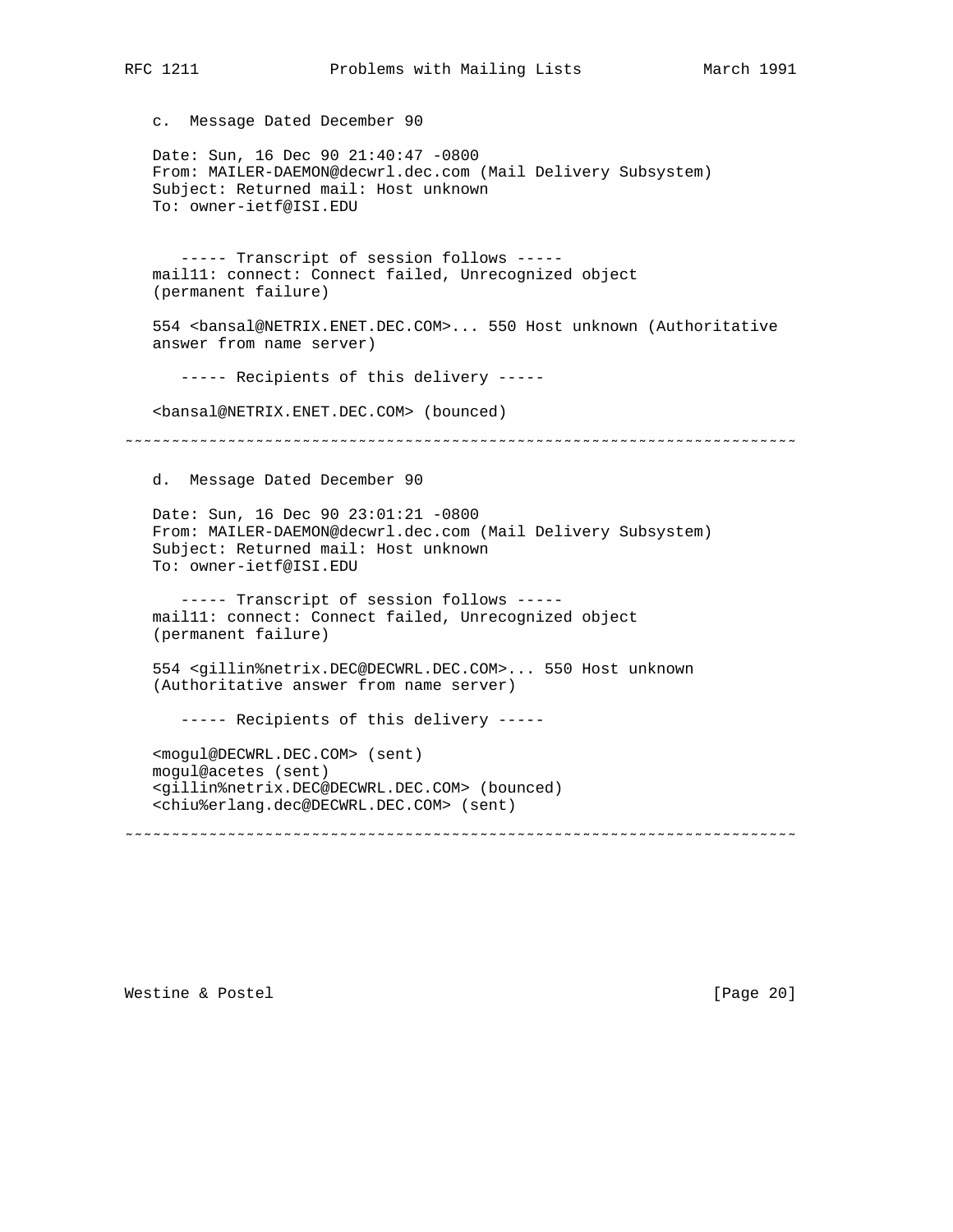e. Message Dated January 91

Date: Sun, 6 Jan 91 17:05:53 -0800 From: MAILER-DAEMON@decwrl.dec.com (Mail Delivery Subsystem) Subject: Returned mail: User unknown To: owner-ietf@ISI.EDU

----- Transcript of session follows ----maill1: Error from DECnet MAIL object on node "bigfut", during mail delivery to <BIGFUT:: CALLON>. Remote error code is 0x7e81fa, message is: (can't decypher error  $(abc)$ 550 <Callon@BIGFUT.ENET.DEC.COM>... User unknown

F.7. Host Unknown or Sublist

The address "lucb-ml@OPUS" is not an Internet style domain name. The exploder ietf@CS.McGILL.CA has this address on its sublist, and CSA. McGILL. CA does not recognize this host. (This error should have gone to the sublist owner at CS.MCGILL.CA).

Date: Tue, 9 Oct 90 19:45:14 -0400 From: Mail Delivery Subsystem <MAILER-DAEMON@oliver.cs.mcgill.ca> Subject: Returned mail: Host unknown To: <owner-ietf@ISI.EDU>

----- Transcript of session follows -----550 "Luc Boulianne" <lucb-ml@opus>... Host unknown

F.8. "HOST UNKNOWN" and the Host Really Is Known

Usually a "host unknown" report is not acted on unless it is repeated over a period of several days. In many cases the hosts really do exist, but they're just down for a couple of days, or there are network problems reaching it (or it's name serrver).

Date: Fri, 2 Nov 90 08:45:56 -0800 From: MAILER-DAEMON@ISI.EDU (Mail Delivery Subsystem) Subject: Returned mail: Host unknown To: owner-los-nettos@ISI.EDU

----- Transcript of session follows -----550 nrc.com.tcp... 550 Host unknown 550 IHM@NRC.COM... Host unknown

Westine & Postel

[Page  $21$ ]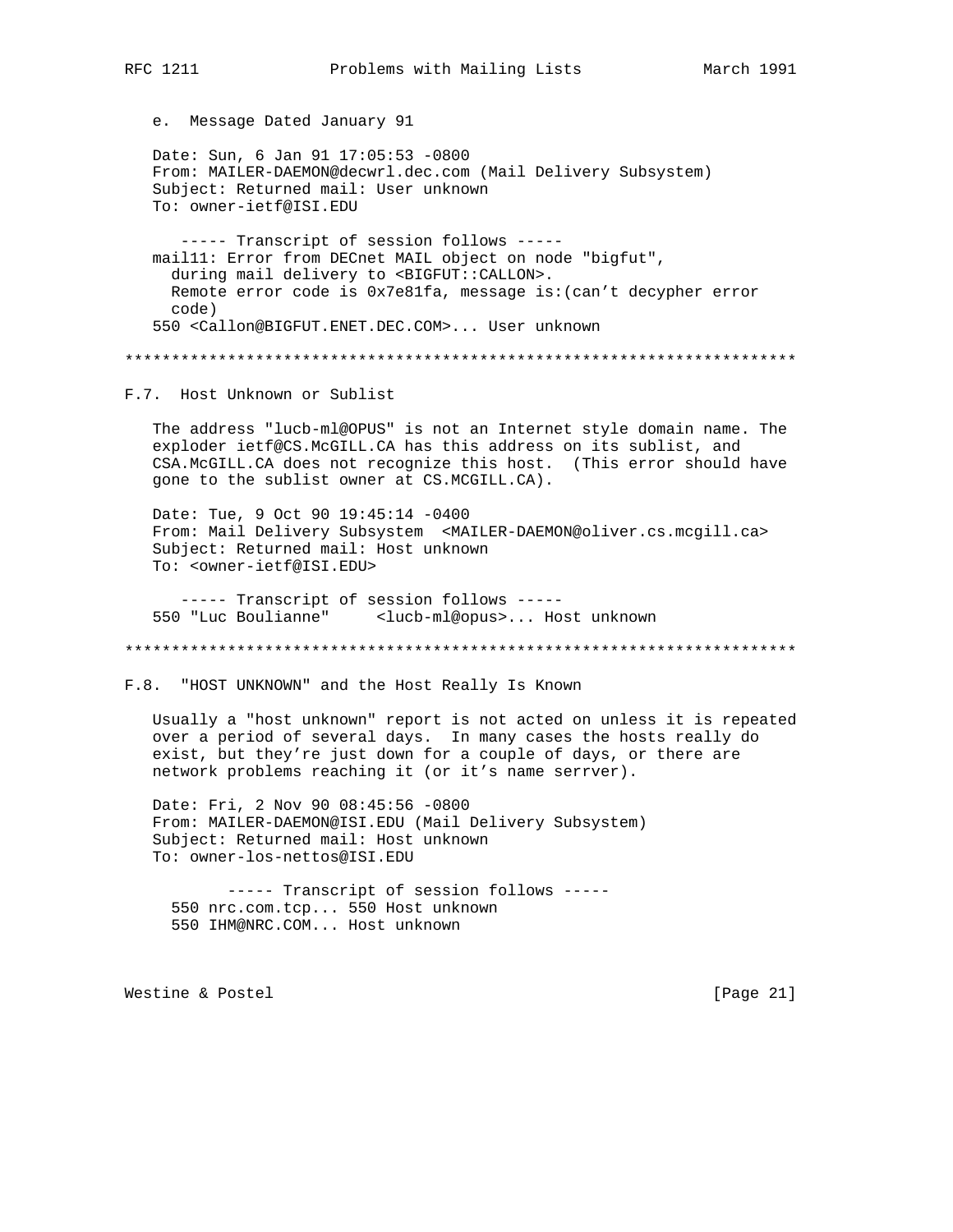WHATHOST CHECK westine 28% whathost nrc.com Host: nrc.com ==> 129.216.200.51 westine 82% whathost 129.216.200.51 Host: aztec.NRC.COM ==> 129.216.200.51 F.9. Host Unknown and MXed to Another Host. DNS says AMES will forward mail for ADAPT, but mailer at AMES says ADAPT is unknown. Should ask postmaster at AMES to fix either mailer or DNS data. Date: Wed, 31 Oct 90 09:39:35 PST From: unet!Mailer-Daemon@ames.arc.nasa.gov Subject: Returned mail: Host unknown To: owner-ietf@ISI.EDU ----- Transcript of session follows ----bad system name: ADAPT uux failed (68) 550 george@ADAPT.NET.COM... Host unknown westine 86% dig adapt.net.com any ; <<>> DiG <<>> adapt.net.com any ;; ->>HEADER<<- opcode: QUERY, status: NOERROR, id: 6 : i flags: qr aa rd ra Ques: 1, Ans: 2, Auth: 0, Addit: 2 *;;* QUESTIONS: *ii* adapt.net.com, type = ANY, class = IN ;; ANSWERS: adapt.net.com IN MX 20 tymix.tymnet.com ; 84029 *; ; ADDITIONAL RECORDS:* 

Westine & Postel

[Page 22]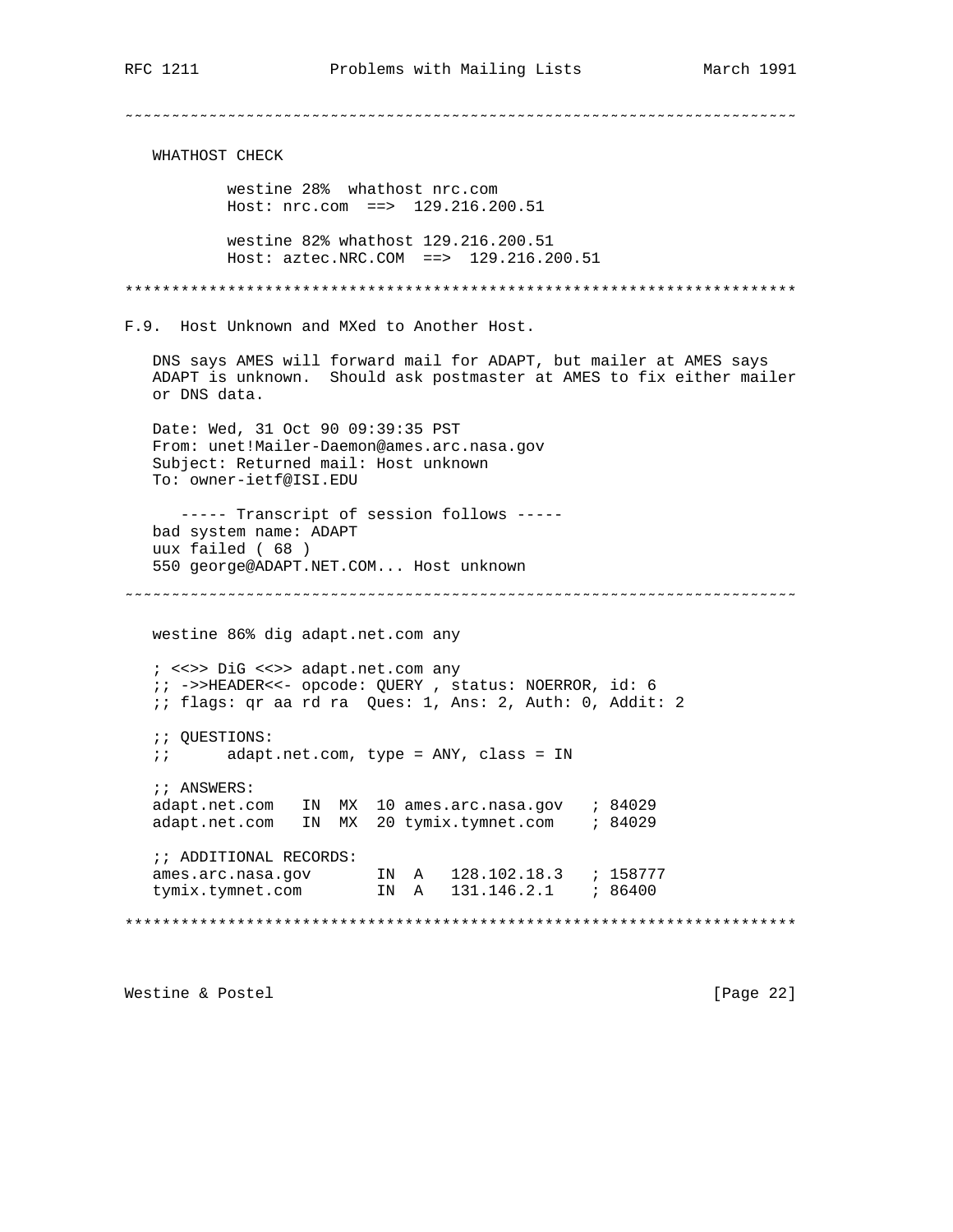F.10. User Unknown

 Most "User Unknown" error messages listed individually on the main list get deleted. Those on a sublist, require a message to the postmaster or list maintainer. They are asked to delete the invalid user mailbox from their local list.

\*\*\*\*\*\*\*\*\*\*\*\*\*\*\*\*\*\*\*\*\*\*\*\*\*\*\*\*\*\*\*\*\*\*\*\*\*\*\*\*\*\*\*\*\*\*\*\*\*\*\*\*\*\*\*\*\*\*\*\*\*\*\*\*\*\*\*\*\*\*\*\*

F.10.1. Add User but Address Fails

 This is a case where the recipient was checking to see if his mailbox was already on the list and if not to readd him. He was readded to the list. A "user unknown" error message was received on the confirming message that was sent notifying recipient that he had been added.

˜˜˜˜˜˜˜˜˜˜˜˜˜˜˜˜˜˜˜˜˜˜˜˜˜˜˜˜˜˜˜˜˜˜˜˜˜˜˜˜˜˜˜˜˜˜˜˜˜˜˜˜˜˜˜˜˜˜˜˜˜˜˜˜˜˜˜˜˜˜˜˜

a. Message Sent to User And Postmaster

 To: postmaster@janus.enet.decl.com, postmaster@decwrl.dec.com Cc: westine, bryant@janus.enet.dec.com Subject: RE: <br/> <br/> <br/> <br/>s.enet.dec.com> Date: Wed, 07 Nov 90 10:15:40 PST From: Ann Westine <westine@venera.isi.edu>

Hi Stewart and Postmaster,

 I readded your name to the IETF list but there seems to be problems with connections to DECnet hosts right now. I have seen lots of errors like this lately. Postmaster, please check into this. JANUS is not the only host with an error, there are other hosts like this in trouble.

For example.

 From: MAILER-DAEMON@decwrl.dec.com (Mail Delivery Subsystem) Subject: Returned mail: Host unknown To: <@decpa.pa.dec.com:owner-ietf@venera.isi.edu>

 ----- Transcript of session follows ---- mail11: Error from DECnet MAIL object on node "erlang", during mail delivery to <ERLANG::CHIU>. Remote error code is 0x7e803a, message is: %MAIL-E-LOGLINK, error creating network link to node CHIU -SYSTEM-F-NOSUCHNODE, remote node is unknown 554 <erlang::chiu>... 550 Host unknown (Authoritative answer

Westine & Postel [Page 23]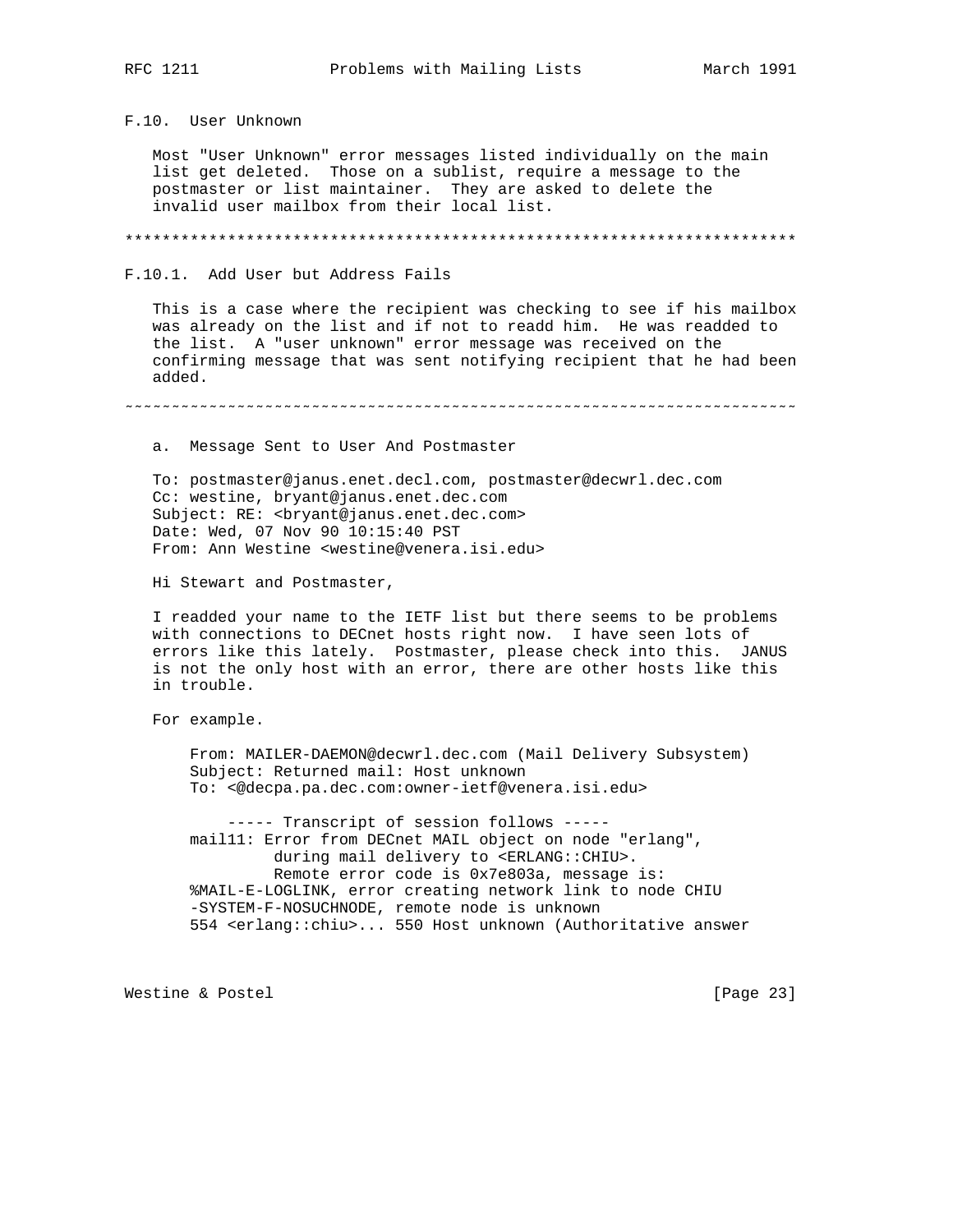```
 from name server)
            ----- Recipients of this delivery -----
         <erlang::chiu> (bounced)
         <netrix::gillin> (sent)
         <erlang::rama> (sent)
                 -------
        Thank you, Ann
             To: "Stewart Bryant, RE02-G/H2,
                DTN: 830 4682" <br/> <br/> <br/> <br/>panus.enet.dec.com>
             Cc: ietf-request@ISI.EDU
             Subject: Re: dist list
             In-Reply-To: Your message of Tue, 06 Nov 90 03:02:09 0800.
                        <9011061056.AA11777@decpa.pa.dec.com>
             Date: Tue, 06 Nov 90 13:54:23 PST
             From: Ann Westine <westine@ISI.EDU>
             Hi Stewart,
             > Please will you check that I have not been deleted
             > from this distribution list.
\rightarrow > My email address is > bryant@janus.enet.dec.com
          I readded you to the list. Thanks, Ann
             ------- Forwarded Message
             Date: Tue, 06 Nov 90 17:25:15 -0800
             From: MAILER-DAEMON@decwrl.dec.com
             To: westine@ISI.EDU
             Subject: Returned mail: User unknown
                ----- Transcript of session follows -----
             mail11: Error from DECnet MAIL object on node "janus",
                     during mail delivery to <JANUS::BRYANT>.
                     Remote error code is 0x7e81d2, message is:
             %MAIL-E-ERRACTRNS, error activating transport NM
                     (can't decypher error code)
                550 <bryant@janus.enet.dec.com>... User unknown
                 ----- Recipients of this delivery -----
             <bryant@janus.enet.dec.com> (bounced)
˜˜˜˜˜˜˜˜˜˜˜˜˜˜˜˜˜˜˜˜˜˜˜˜˜˜˜˜˜˜˜˜˜˜˜˜˜˜˜˜˜˜˜˜˜˜˜˜˜˜˜˜˜˜˜˜˜˜˜˜˜˜˜˜˜˜˜˜˜˜˜˜
```
Westine & Postel [Page 24]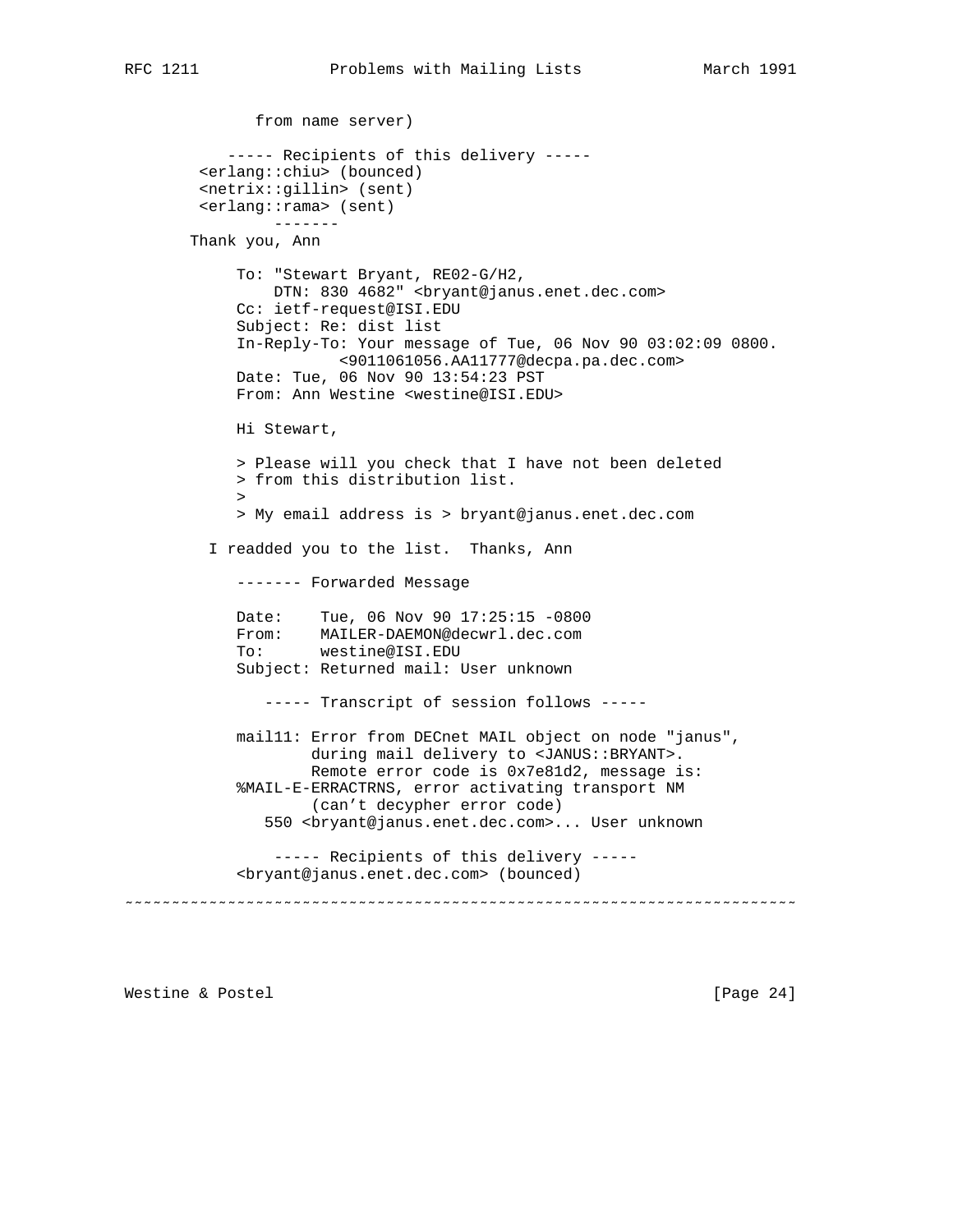```
b. Message From Postmaster
    Return-path: vixie@wrl.dec.com
   Date: Wed, 07 Nov 90 16:24:37 PST
   To: westine@ISI.EDU
   cc: postmaster@janus.enet.dec.com, postmaster@wrl.dec.com,
            bryant@janus.enet.dec.com
   Subject: Re: <bryant@janus.enet.dec.com>
  From: Paul A Vixie <vixie@wrl.dec.com>
   Anne,
   This was a transient. Please let me know if any other .enet.dec.com
   nodes are still unreachable.
   Paul
˜˜˜˜˜˜˜˜˜˜˜˜˜˜˜˜˜˜˜˜˜˜˜˜˜˜˜˜˜˜˜˜˜˜˜˜˜˜˜˜˜˜˜˜˜˜˜˜˜˜˜˜˜˜˜˜˜˜˜˜˜˜˜˜˜˜˜˜˜˜˜˜
c. Another Message to Postmaster
   To: Paul A Vixie <vixie@wrl.dec.com>
    cc: postmaster@janus.enet.dec.com, postmaster@wrl.dec.com,
       bryant@janus.enet.dec.com
   Reply-To: westine@isi.edu
    Subject: Re: <bryant@janus.enet.dec.com>
    In-reply-to: Your message of Wed, 07 Nov 90 16:24:37 -0800.
        <9011080024.AA28353@volition.pa.dec.com>
   Date: Thu, 08 Nov 90 11:23:39 PST
   From: Ann Westine <westine@venera.isi.edu>
   Hi Paul,
   There are a few other error message that I received last week and
    they seem to reoccur every couple of months. Here is an example.
   What does this error mean?
    Date: Mon, 29 Oct 90 05:02:53 -0800
    From: MAILER-DAEMON@decwrl.dec.com (Mail Delivery Subsystem)
    Subject: Returned mail: Host unknown
   To: <@decpa.pa.dec.com:owner-ietf@venera.isi.edu>
      ----- Transcript of session follows -----
   mail11: Error from DECnet MAIL object on node "erlang",
           during mail delivery to <ERLANG::CHIU>.
           Remote error code is 0x7e803a, message is:
    %MAIL-E-LOGLINK, error creating network link to node CHIU
    -SYSTEM-F-NOSUCHNODE, remote node is unknown
Westine & Postel [Page 25]
```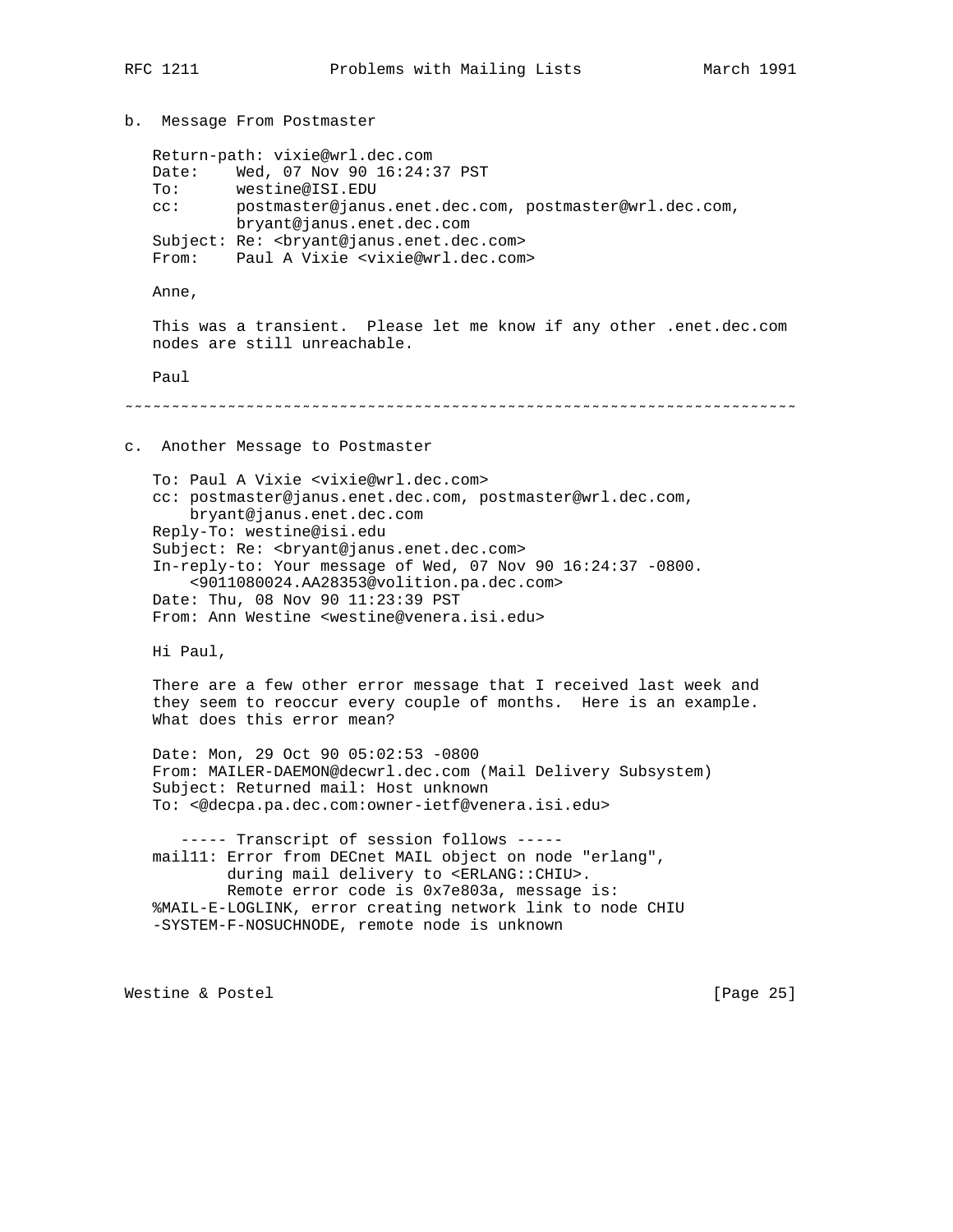554 <erlang::chiu>... 550 Host unknown (Authoritative answer from name server)

----- Recipients of this delivery -----<erlang::chiu> (bounced) <netrix::gillin> (sent) <erlang::rama> (sent) <netrix::gillin> (sent) <erlang::rama> (sent)

----------

d. Message From Postmaster

Date: Thu, 08 Nov 90 17:10:02 PST  $To:$ westine@ISI.EDU Subject: Re: <bryant@janus.enet.dec.com> From: Paul A Vixie <vixie@wrl.dec.com>

Anne,

This error:

----- Transcript of session follows ----maill1: Error from DECnet MAIL object on node "erlang", during mail delivery to <ERLANG:: CHIU>. Remote error code is 0x7e803a, message is: %MAIL-E-LOGLINK, error creating network link to node CHIU -SYSTEM-F-NOSUCHNODE, remote node is unknown 554 <erlang::chiu>... 550 Host unknown (Authoritative answer from name server)

... means that the person on ERLANG:: has forwarded their mail to a system that ERLANG does not know about. Decnet mail is not store-andforward, so decwrl (as smtp-to-decnet gateway) sees the end-system error. Trying to be helpful, it sends it back to you.

My advice is to delete any addresses you have trouble with, if they are in the .enet.dec.com subdomain.

paul

Westine & Postel

[Page 26]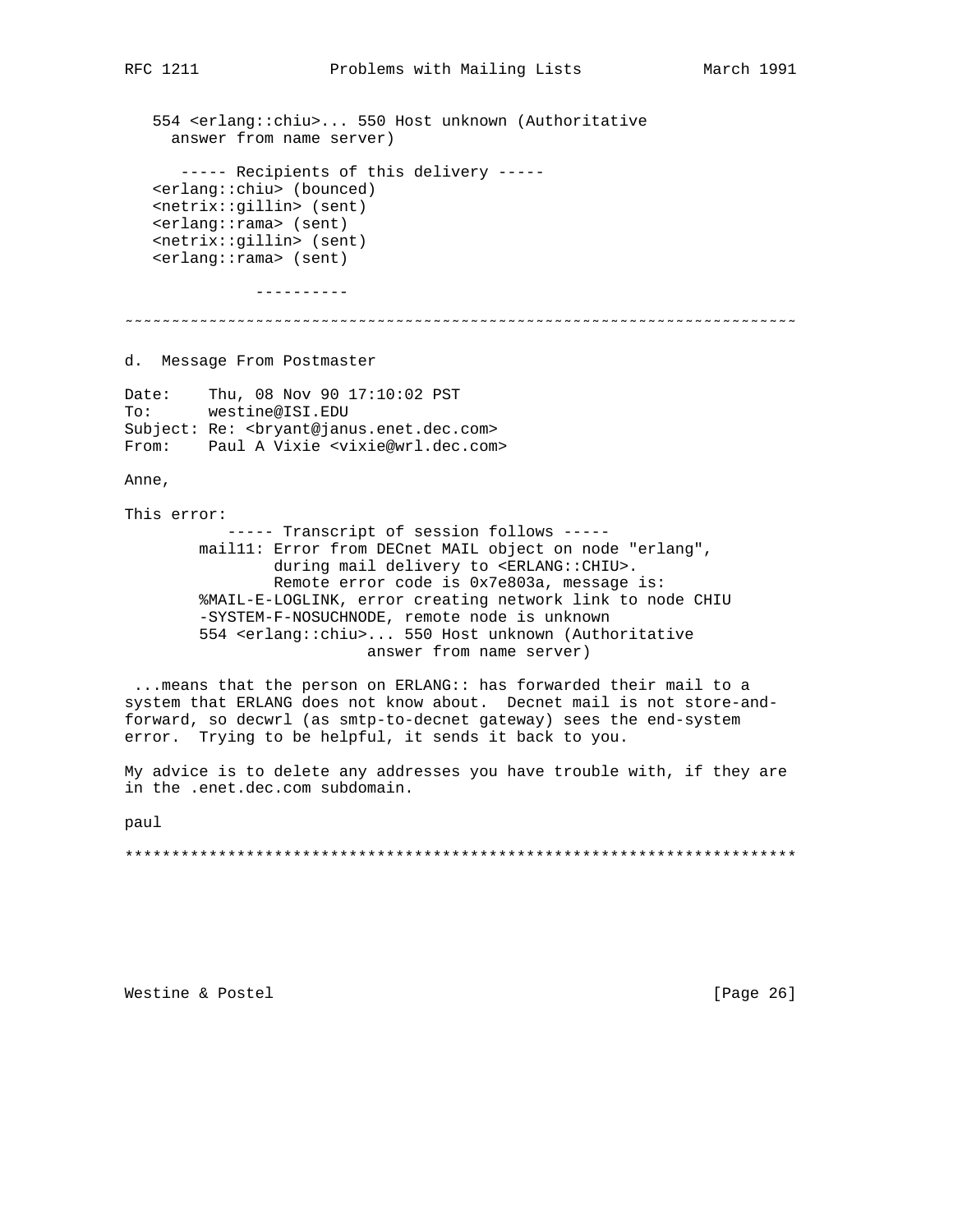F.10.2. No Such User

Date: Wed, 10 Oct 90 18:05 CDT From: PMDF Mail Server <Postmaster@crcvms.unl.edu> Subject: Undeliverable mail To: westine@ISI.EDU

The message could not be delivered to:

Addressee: gale Reason: %MAIL-E-NOSUCHUSR, no such user GALE at node CRCVMS

F.11. No Transcript

Date: Wed, 8 Aug 90 13:21:03 -0700 From: MAILER-DAEMON (Mail Delivery Subsystem) Subject: Returned mail: Deferred: Host Name Lookup Failure To: owner-ietf To: owner-ietf To: westine

\_\_\_\_\_\_\_\_\_\_\_\_\_\_

<text deleted>

F.12. Looping - Too Many Hops

Date: Wed, 7 Nov 90 18:08:59 PDT From: Mail Delivery Subsystem <MAILER-DAEMON@jessica.stanford.edu> Subject: Returned mail: Unable to deliver mail To:<@jessica.stanford.edu,@jessica.stanford.edu,@jessica.stanford.edu, @jessica.stanford.edu,@jessica.stanford.edu,@jessica.stanford.edu, @jessica.stanford.edu:owner-ietf@venera.isi.edu>

----- Transcript of session follows -----554 sendall: too many hops (17 max)

Received: from Jessica.Stanford.EDU by Ahwahnee.Stanford.EDU (5.59/inc-1.0) id AA09128; Wed, 7 Nov 90 18:08:36 PDT Received: from Ahwahnee.Stanford.EDU by jessica.stanford.edu (5.59/25-eef) id AA17687; Wed, 7 Nov 90 18:08:31 PDT Received: from Jessica.Stanford.EDU by Ahwahnee.Stanford.EDU (5.59/inc-1.0)id AA09124; Wed, 7 Nov 90 18:08:28 PDT Received: from Ahwahnee.Stanford.EDU by jessica.stanford.edu

Westine & Postel

[Page 27]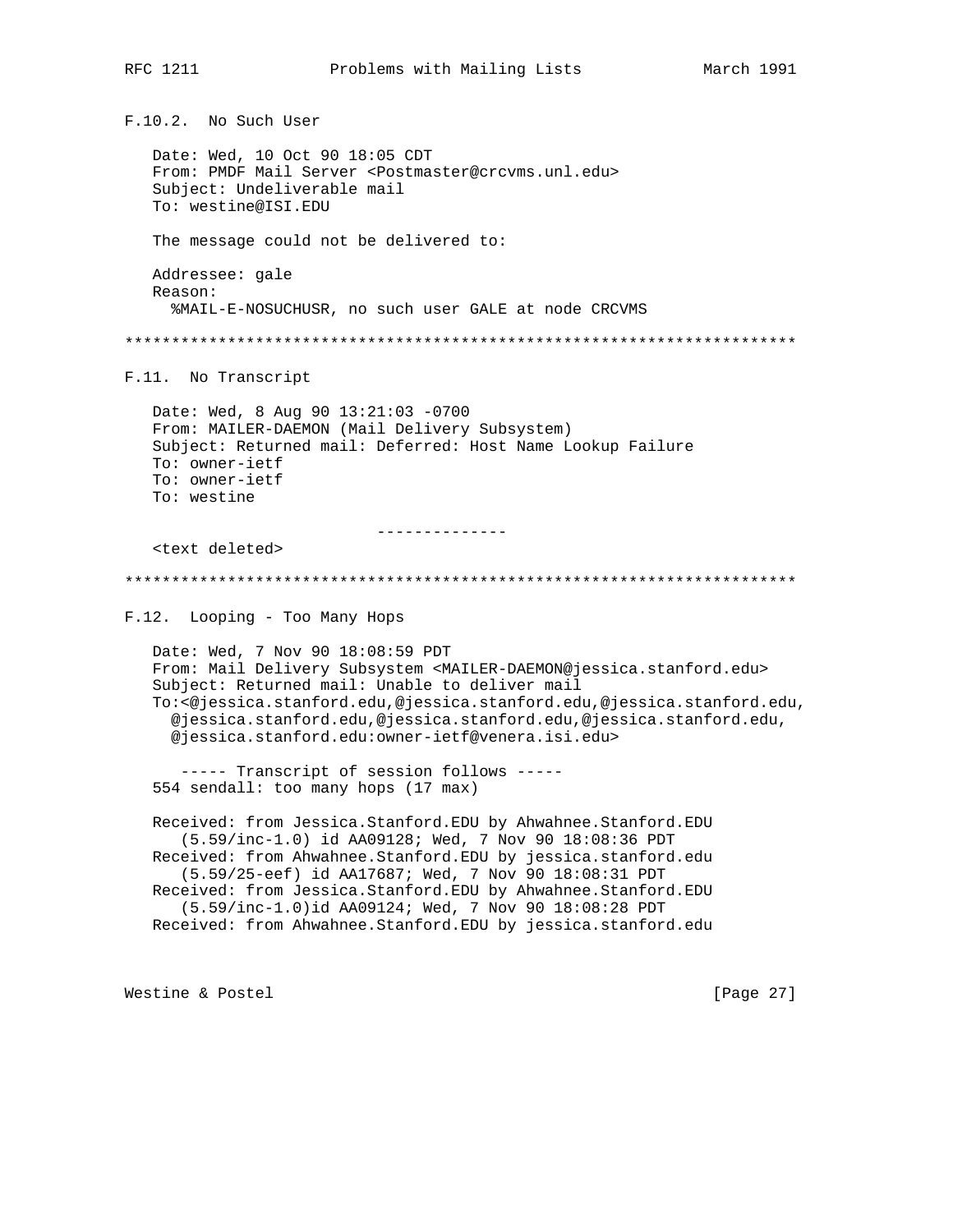(5.59/25-eef) id AA17674; Wed, 7 Nov 90 18:08:22 PDT Received: from Jessica.Stanford.EDU by Ahwahnee.Stanford.EDU (5.59/inc-1.0) id AA09120; Wed, 7 Nov 90 18:08:19 PDT Received: from Ahwahnee.Stanford.EDU by jessica.stanford.edu (5.59/25-eef) id AA17658; Wed, 7 Nov 90 18:08:13 PDT Received: from Jessica.Stanford.EDU by Ahwahnee.Stanford.EDU (5.59/inc-1.0) id AA09116; Wed, 7 Nov 90 18:08:11 PDT Received: from Ahwahnee.Stanford.EDU by jessica.stanford.edu (5.59/25-eef) id AA17645; Wed, 7 Nov 90 18:08:05 PDT Received: from Jessica.Stanford.EDU by Ahwahnee.Stanford.EDU (5.59/inc-1.0) id AA09112; Wed, 7 Nov 90 18:08:03 PDT Received: from VENERA.ISI.EDU by jessica.stanford.edu (5.59/25-eef) id AA17625; Wed, 7 Nov 90 18:07:50 PDT Received: by venera.isi.edu (5.61/5.61+local) id <AA29996>; Wed, 7 Nov 90 15:45:49 -0800 Received-Date: Wed, 7 Nov 90 15:45:45 -0800 Received: from NRI.RESTON.VA.US by venera.isi.edu (5.61/5.61+local) id <AA29992>; Wed, 7 Nov 90 15:45:45 -0800 Received: from nri by NRI.NRI.Reston.VA.US id aa13139;7 Nov 90 18:26 To: Frank Kastenholz <kasten%europa.interlan.com@relay.cs.net> Cc: ietf@venera.isi.edu Subject: Re: IETF mailing list Date: Wed, 07 Nov 90 18:26:53 -0500 From: vcerf@NRI.Reston.VA.US \*\*\*\*\*\*\*\*\*\*\*\*\*\*\*\*\*\*\*\*\*\*\*\*\*\*\*\*\*\*\*\*\*\*\*\*\*\*\*\*\*\*\*\*\*\*\*\*\*\*\*\*\*\*\*\*\*\*\*\*\*\*\*\*\*\*\*\*\*\*\*\* F.13. No Postmaster a. Error Message Date: Mon, 5 Nov 90 18:40:58 EST From: Mailer-Daemon@osi.ncsl.nist.gov Subject: Returned mail: User unknown To: owner-ietf@ISI.EDU ----- Transcript of session follows ----- 421 osi3: Host osi3 is down 550 Postmaster... User unknown ˜˜˜˜˜˜˜˜˜˜˜˜˜˜˜˜˜˜˜˜˜˜˜˜˜˜˜˜˜˜˜˜˜˜˜˜˜˜˜˜˜˜˜˜˜˜˜˜˜˜˜˜˜˜˜˜˜˜˜˜˜˜˜˜˜˜˜˜˜˜˜˜

Westine & Postel [Page 28]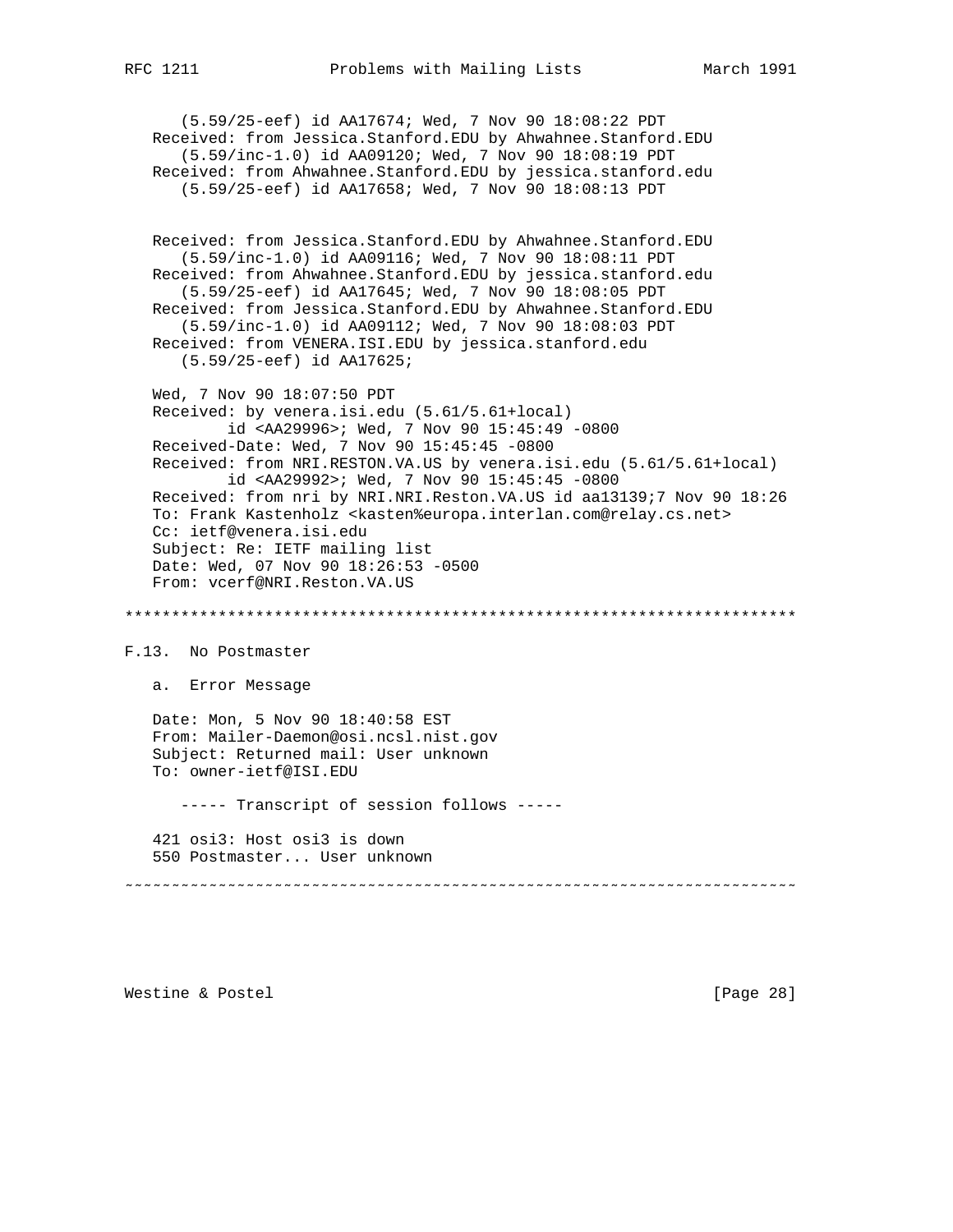b. Checking Hostname and Address westine 37% dig osi3.ncsl.nist.gov any ;; QUESTIONS: ;; osi3.ncsl.nist.gov, type = ANY, class = IN ;; ANSWERS: osi3.ncsl.nist.gov IN A 129.6.48.108 ; 86400 osi3.ncsl.nist.gov IN A 129.6.51.1 ; 86400 ˜˜˜˜˜˜˜˜˜˜˜˜˜˜˜˜˜˜˜˜˜˜˜˜˜˜˜˜˜˜˜˜˜˜˜˜˜˜˜˜˜˜˜˜˜˜˜˜˜˜˜˜˜˜˜˜˜˜˜˜˜˜˜˜˜˜˜˜˜˜˜˜ c. Checking For Users westine 49% mconnect OSI3.NCSL.NIST.GOV connecting to host OSI3.NCSL.NIST.GOV (0x6c300681), port 0x1900 connection open 220 osi3.ncsl.nist.gov sendmail 4.0/NIST(rbj/dougm) ready at Thu, 8 Nov 90 13:58:49 EST expn ietf 250-Dale Walters <walters> 250-Richard Colella <colella@emu.ncsl.nist.gov> 250 Doug Montgomery <dougm@warthog.ncsl.nist.gov> ˜˜˜˜˜˜˜˜˜˜˜˜˜˜˜˜˜˜˜˜˜˜˜˜˜˜˜˜˜˜˜˜˜˜˜˜˜˜˜˜˜˜˜˜˜˜˜˜˜˜˜˜˜˜˜˜˜˜˜˜˜˜˜˜˜˜˜˜˜˜˜˜ d. Checking For Administrators westine 44% whois osi3.ncsl.nist.gov National Bureau of Standards (ICST-OSI3) Hostname: OSI3.NCSL.NIST.GOV Nicknames: OSI3.ICST.NBS.GOV,ICST-OSI3.ARPA Address: 129.6.48.108 System: SUN-3/160 running UNIX Coordinator: Montgomery, Douglas C. (DCM5) dougm@OSI.NCSL.NIST.GOV (301) 975-3630 Record last updated on 17-May-89. ˜˜˜˜˜˜˜˜˜˜˜˜˜˜˜˜˜˜˜˜˜˜˜˜˜˜˜˜˜˜˜˜˜˜˜˜˜˜˜˜˜˜˜˜˜˜˜˜˜˜˜˜˜˜˜˜˜˜˜˜˜˜˜˜˜˜˜˜˜˜˜˜

Westine & Postel [Page 29]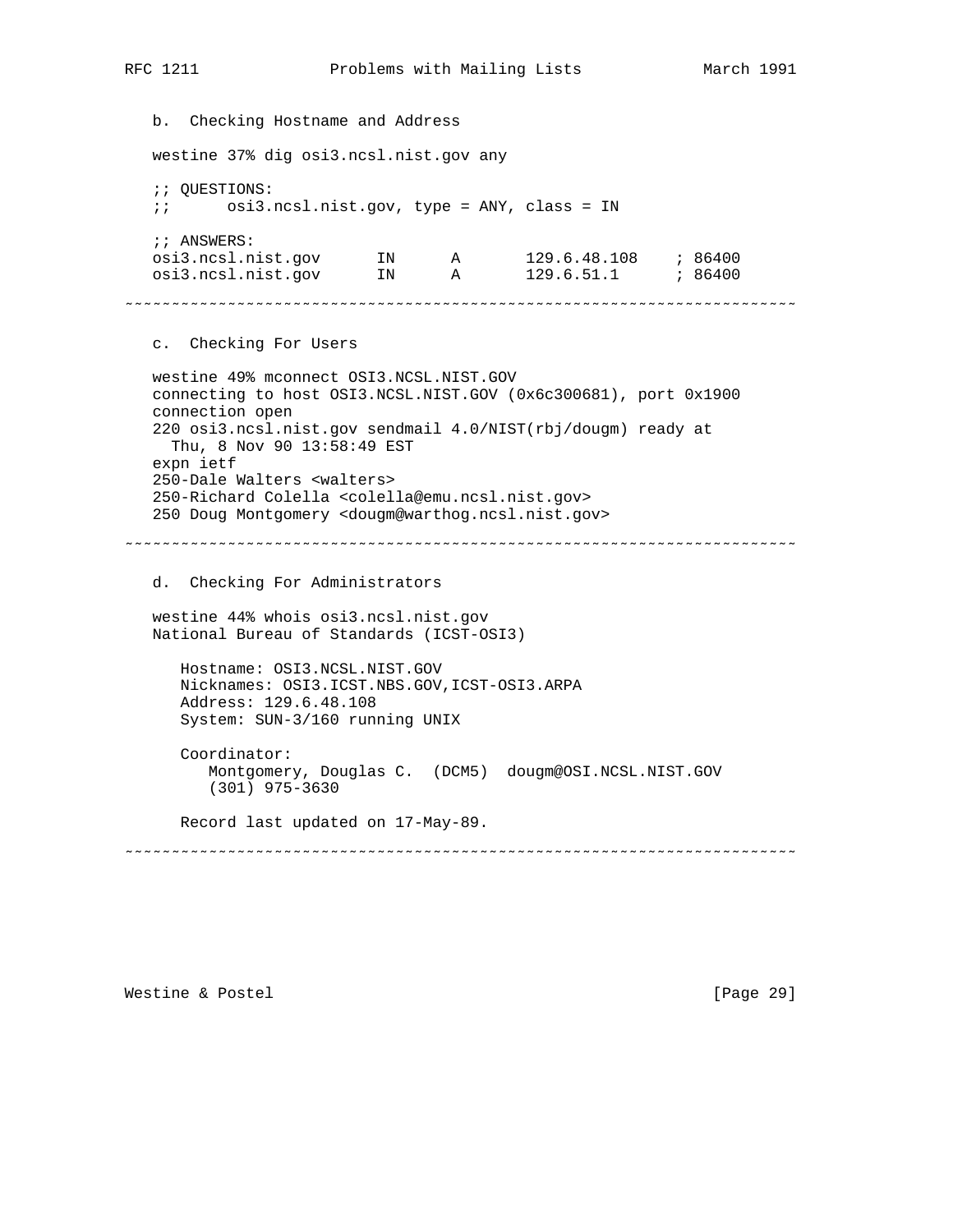e. Message Sent to Coordinator

 From westine@venera.isi.edu Thu Nov 8 13:58:40 1990 Posted-Date: Thu, 08 Nov 90 10:59:30 PST To: dougm@osi.ncsl.nist.gov Cc: westine@venera.isi.edu Subject: RE: 421 osi3: Host osi3 is down 550 Postmaster... User unknown Reply-To: westine@venera.isi.edu Date: Thu, 08 Nov 90 10:59:30 PST From: Ann Westine <westine@venera.isi.edu>

Hi Doug,

 If the Postmaster is "unknown" please delete him from your exploder list "ietf@osi3.ncsl.nist.gov". I have been receiving error messages like this one for several days now. If I don't hear from you, I will have to delete the above mailbox.

Ann

 > ----- Transcript of session follows ----- > 421 osi3: Host osi3 is down > 550 Postmaster... User unknown

˜˜˜˜˜˜˜˜˜˜˜˜˜˜˜˜˜˜˜˜˜˜˜˜˜˜˜˜˜˜˜˜˜˜˜˜˜˜˜˜˜˜˜˜˜˜˜˜˜˜˜˜˜˜˜˜˜˜˜˜˜˜˜˜˜˜˜˜˜˜˜˜

f. Message From Coordinator

 Date: Thu, 8 Nov 90 15:34:02 EST From: Doug Montgomery <dougm@warthog.ncsl.nist.gov> Organization: National Institute of Standards and Technology (NIST) Sub-Organization: National Computer Systems Laboratory To: westine@ISI.EDU Subject: RE: 421 osi3: Host osi3 is down 550 Postmaster... User unknown Cc: staff@osi3.ncsl.nist.gov

 I think I have found out what is wrong. For some reason (we can discuss this below) your exploder is sending IETF mail to our exploder (ietf@osi3.ncsl.nist.gov) through the machine osi.ncsl.nist.gov. Now due to a recent subnet reconfiguration and subsequent lack of update to our DNS servers, the DNS was returning an incorrect address for osi3. Thus IETF mail would be sent to OSI, which would try to forward it to OSI3 (using the wrong address). OSI would think that OSI3 was down and dump the message, trying to send a notice to Postmaster. OSI doesn't have an aliase for Postmaster and thus the second error message that you saw.

Westine & Postel [Page 30]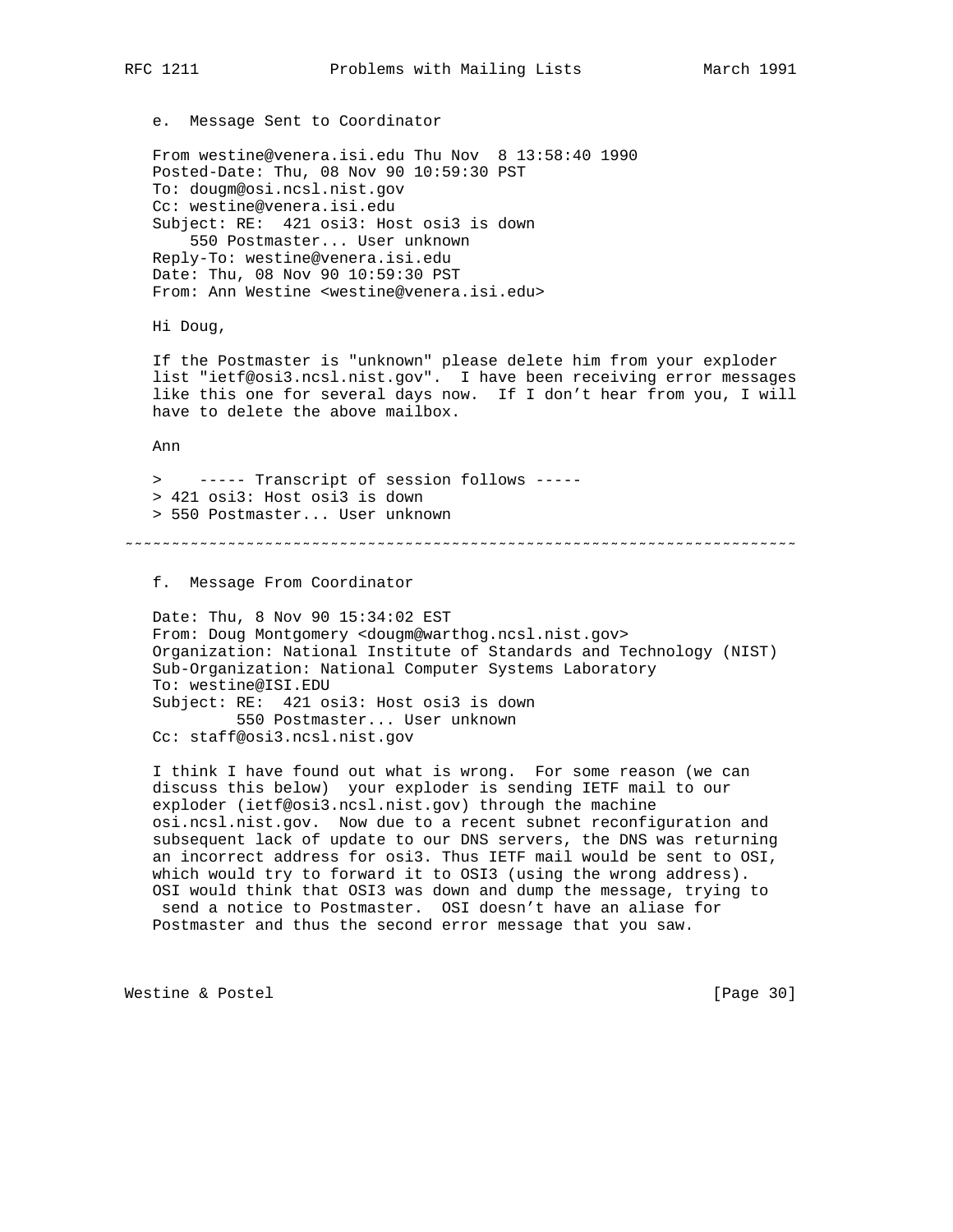These two problems have been fixed on OSI. Now the question is what address you have in your distribution list that would cause this mail to go through OSI in the first place. I guess you might have something like "ietf%osi3@osi.ncsl.nist.gov." The other interesting point about your list is that we receive IETF mail to our exploder directly from venera.

 Thus I suspect that there are two entries for OSI3 on your distribution list. One that gets relayed through OSI and one that points directly to OSI3. If this is the case please deleted everything except the "ietf@osi3.ncsl.nist.gov." address.

If this is not the case or if there are other problems let me know.

˜˜˜˜˜˜˜˜˜˜˜˜˜˜˜˜˜˜˜˜˜˜˜˜˜˜˜˜˜˜˜˜˜˜˜˜˜˜˜˜˜˜˜˜˜˜˜˜˜˜˜˜˜˜˜˜˜˜˜˜˜˜˜˜˜˜˜˜˜˜˜˜

g. My Reply Back

Here are all the addresses I have on the IETF list under NIST.GOV.

 ietf@OSI3.NCSL.NIST.GOV, mills@OSI.NCSL.NIST.GOV

I'll deleted "mills@osi.ncsl.nist.gov".

Here are two others at NIST

 hunt@ENH.NIST.GOV, sting@CAM.NIST.GOV

 By the way, on the following message, it looks like the Mailer-Daemon message went from OSI.ncsl.nist.gov to enh.nist.gov to venera.isi.edu.

--Ann

Westine & Postel [Page 31]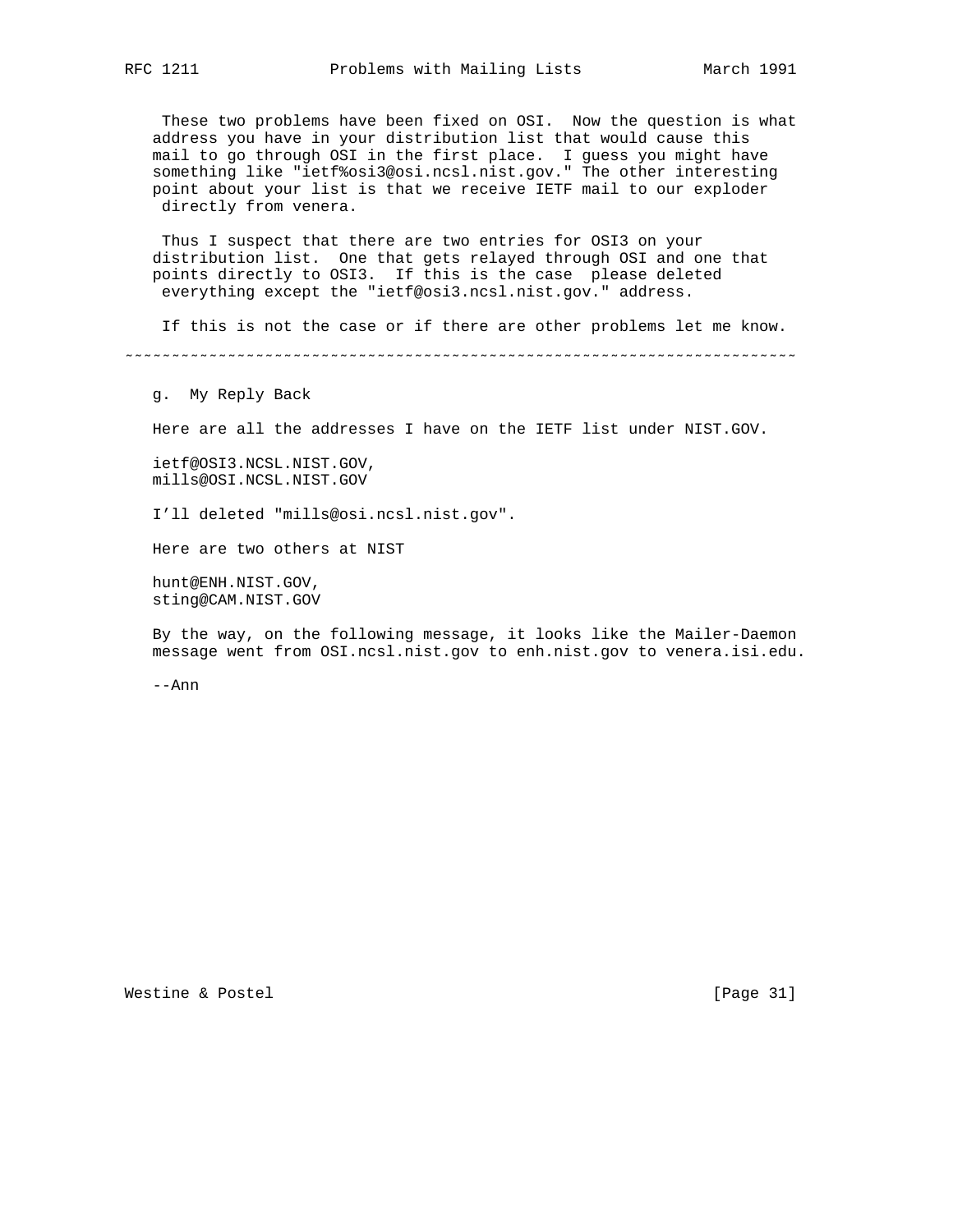Return-Path: Mailer-Daemon@osi.ncsl.nist.gov Received-Date: Thu, 8 Nov 90 12:44:11 PST Received: from venera.isi.edu by zephyr.isi.edu (4.1/4.0.3-4) id <AA19131>; Thu, 8 Nov 90 12:44:11 PST Posted-Date: Thu, 8 Nov 90 15:39:54 EST Received: from enh.nist.gov by venera.isi.edu (5.61/5.61+local) id <AA03448>; Thu, 8 Nov 90 12:44:01 -0800 Received: from OSI.NCSL.NIST.GOV by ENH.NIST.GOV; Thu, 8 Nov 90 15:43 EDT Received: by osi.ncsl.nist.gov (4.1/SMI-4.1) id AB14654; Thu, 8 Nov 90 15:39:54 EST Date: Thu, 8 Nov 90 15:39:54 EST From: Mailer-Daemon@osi.ncsl.nist.gov Subject: Returned mail: User unknown To: owner-ietf@ISI.EDU Message-Id: <9011082039.AB14654@osi.ncsl.nist.gov> X-Envelope-To: owner-ietf@venera.isi.edu ----- Transcript of session follows ----- 421 osi3: Host osi3 is down 550 Postmaster... User unknown ----- Unsent message follows ----- ˜˜˜˜˜˜˜˜˜˜˜˜˜˜˜˜˜˜˜˜˜˜˜˜˜˜˜˜˜˜˜˜˜˜˜˜˜˜˜˜˜˜˜˜˜˜˜˜˜˜˜˜˜˜˜˜˜˜˜˜˜˜˜˜˜˜˜˜˜˜˜˜

h. Another Problem .Forward

 From: Doug Montgomery <dougm@warthog.ncsl.nist.gov> Organization: National Institute of Standards and Technology (NIST) To: westine@ISI.EDU Subject: Re: 421 osi3:Host osi3 is down 550 Postmaster.. User unknown

 Deleting the mills@osi.ncsl.nist.gov entry should fix your problems. Mills has a .forward to osi3, thus explaining why IETF mail was going ---> OSI ---> OSI3.

 I checked OSI's sendmail.cf and it is relaying through enh. This, though has nothing to do with the previous problem.

 I flushed the queue of IETF mail on OSI waiting to go to OSI3. I don't think you should see anymore bounced messages.

 Sorry that our local problems were causing you grief .... let me know if it happens again.

\*\*\*\*\*\*\*\*\*\*\*\*\*\*\*\*\*\*\*\*\*\*\*\*\*\*\*\*\*\*\*\*\*\*\*\*\*\*\*\*\*\*\*\*\*\*\*\*\*\*\*\*\*\*\*\*\*\*\*\*\*\*\*\*\*\*\*\*\*\*\*\*

Westine & Postel [Page 32]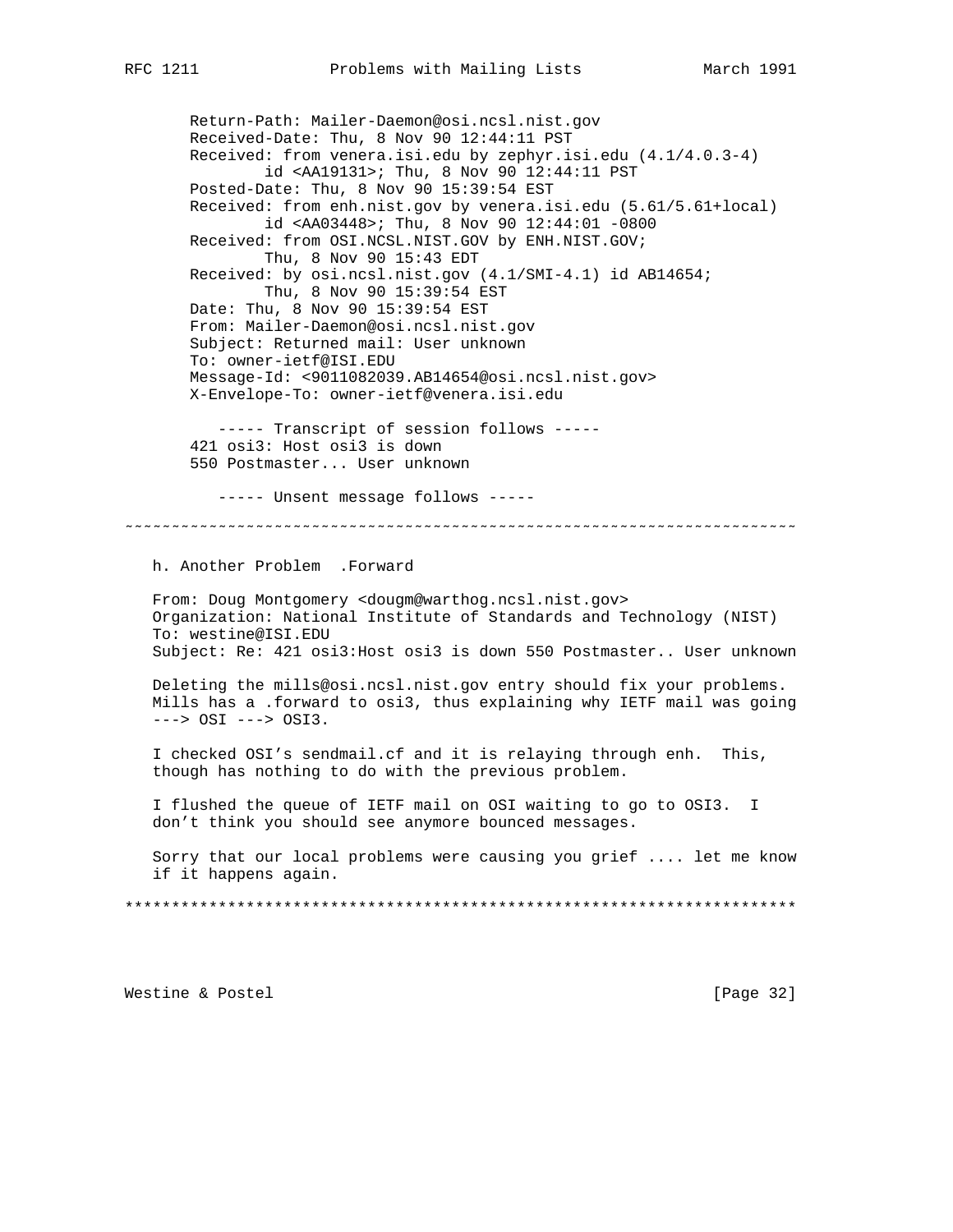# F.14. File Over Allocation

 Date: Tue, 4 Sep 90 10:35:49 -0700 From: MAILER-DAEMON (Mail Delivery Subsystem) Subject: Returned mail: Deferred: Connection timed out during user open with ames.arc.nasa.gov Posted-Date: Tue, 4 Sep 90 10:35:49 -0700 To: owner-ietf ----- Transcript of session follows ----- >>> QUIT <<< 421 sage.acc.com SMTP Service not available: insufficient disk space. 451 bboard.ietf@SAGE.ACC.COM... reply: read error bboard.ietf@SAGE.ACC.COM... reply: read error \*\*\*\*\*\*\*\*\*\*\*\*\*\*\*\*\*\*\*\*\*\*\*\*\*\*\*\*\*\*\*\*\*\*\*\*\*\*\*\*\*\*\*\*\*\*\*\*\*\*\*\*\*\*\*\*\*\*\*\*\*\*\*\*\*\*\*\*\*\*\*\* F.15. File Deleted Date: Fri, 10 Aug 90 14:21:57 EDT From: Daemon <daemon@ccj.bbn.com> Subject: Undeliverable mail To: westine Mail could not be delivered to the following address(es): /usr/databases/bugs/vaxmail@ccj.bbn.com: No such file or directory \*\*\*\*\*\*\*\*\*\*\*\*\*\*\*\*\*\*\*\*\*\*\*\*\*\*\*\*\*\*\*\*\*\*\*\*\*\*\*\*\*\*\*\*\*\*\*\*\*\*\*\*\*\*\*\*\*\*\*\*\*\*\*\*\*\*\*\*\*\*\*\* F.16. Strange Postmaster a. Message Forwarded to IETF-Request Forwarded: Thu, 21 Feb 91 14:31:09 PST Forwarded: westine Forwarded: postmaster@mbunix.mitre.org Forwarded: galvin@TIS.COM Return-Path: galvin@TIS.COM Received-Date: Sun, 17 Feb 91 17:48:07 PST Received: from venera.isi.edu by zephyr.isi.edu (4.1/4.0.3-4) id <AA03679>; Sun, 17 Feb 91 17:48:07 PST Posted-Date: Sun, 17 Feb 91 20:48:12 -0500 Received: from TIS.COM by venera.isi.edu (5.61/5.61+local) id <AA26292>; Sun, 17 Feb 91 17:48:01 -0800 Received: from TIS.COM by TIS.COM (4.1/SUN-5.64DB)

Westine & Postel [Page 33]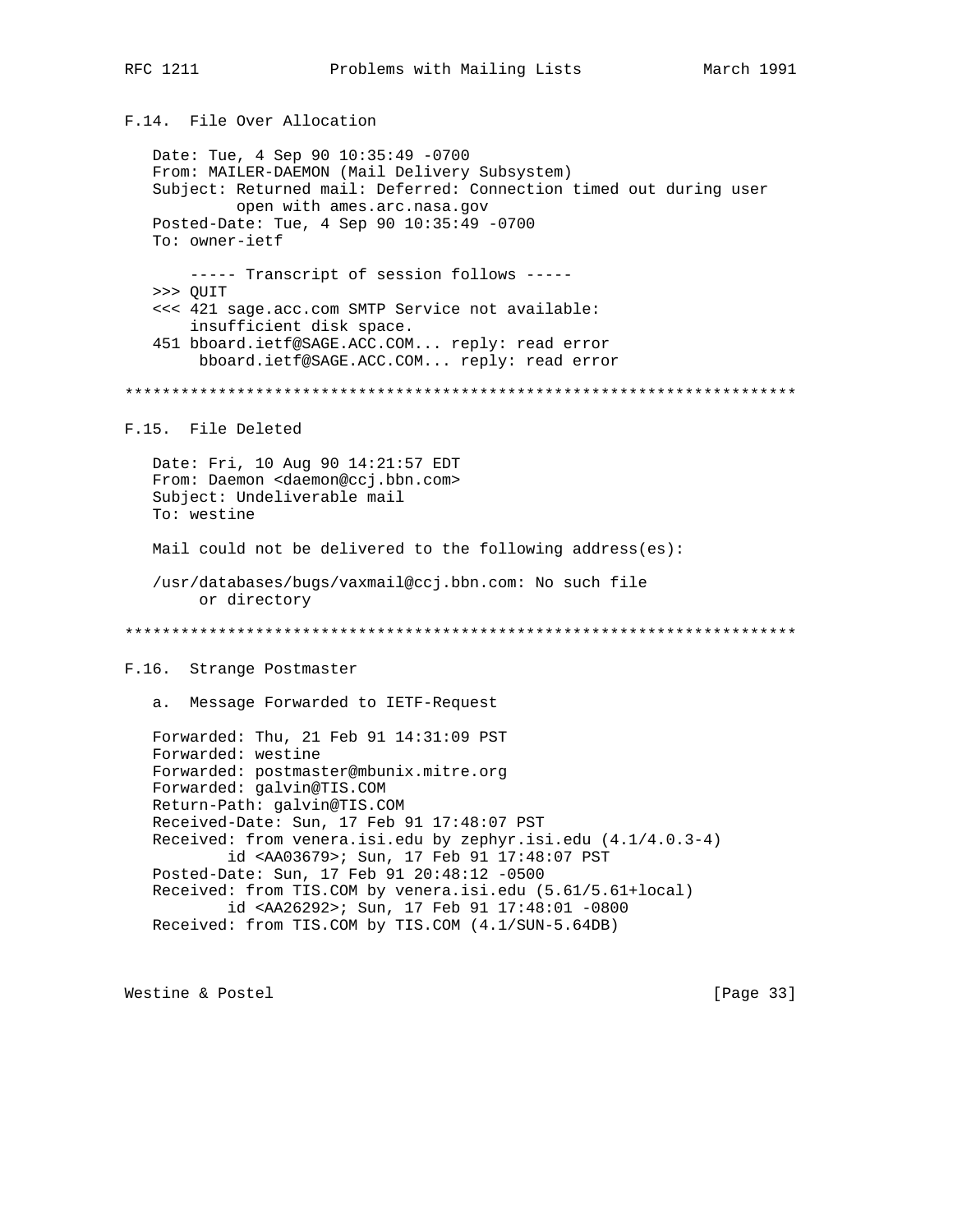id AA04098; Sun, 17 Feb 91 20:48:13 EST Reply-To: James M Galvin <galvin@TIS.COM> To: ietf-request@ISI.EDU Subject: Failed Mail to IETF Date: Sun, 17 Feb 91 20:48:12 -0500 From: James M Galvin <galvin@TIS.COM> ------- Forwarded Message Message-ID: <9102160528.AA27189@mbunix.mitre.org> From: galvin@tis.com <galvin@TIS.COM> To: Bill\_Anderson.G113\_MAIL@qmgate.mitre.org Date: 15 Feb 91 21:28:28 Subject: Can't Find MailCenter! <text deleted> ˜˜˜˜˜˜˜˜˜˜˜˜˜˜˜˜˜˜˜˜˜˜˜˜˜˜˜˜˜˜˜˜˜˜˜˜˜˜˜˜˜˜˜˜˜˜˜˜˜˜˜˜˜˜˜˜˜˜˜˜˜˜˜˜˜˜˜˜˜˜˜˜ b. Problem Reported to MITRE To: postmaster@mbunix.mitre.org Cc: westine, galvin@TIS.COM Subject: RE: Can't Find MailCenter! Reply-To: westine@isi.edu Date: Thu, 21 Feb 91 14:31:01 PST From: Ann Westine <westine@venera.isi.edu> Hi, We're getting this problem again. Please fix. Thank you. Ann ------- Forwarded Message Date: Sun, 17 Feb 91 20:48:12 -0500 From: James M Galvin <galvin@TIS.COM> To: ietf-request@ISI.EDU Subject: Failed Mail to IETF ------- Forwarded Message Message-ID: <9102160528.AA27189@mbunix.mitre.org> From: galvin@tis.com <galvin@TIS.COM> To: Bill\_Anderson.G113\_MAIL@qmgate.mitre.org<br>Date: 15 Feb 91 21:28:28 Date: 15 Feb 91 21:28:28 Subject: Can't Find MailCenter!

Westine & Postel [Page 34]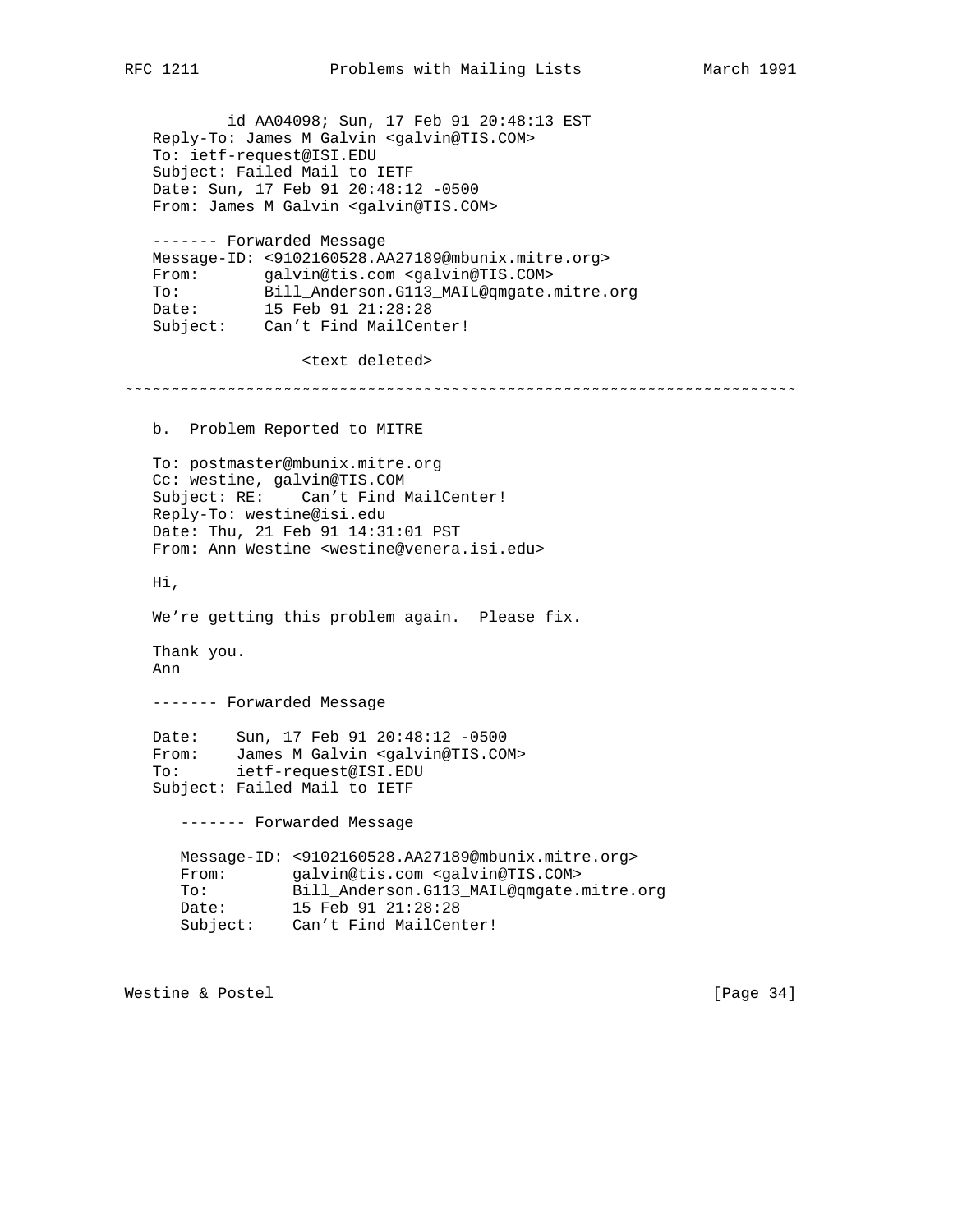GatorMail-Q Re: 1st PRELIMINARY AGENDA/ Received: by qmgate; 15 Feb 91 21:28:25 Received: by mbunix.mitre.org (5.57/4.7) id AA25128; Fri, 15 Feb 91 21:26:46 EST Received: by venera.isi.edu (5.61/5.61+local) id <AA17839>; Fri, 15 Feb 91 08:45:12 -0800 Posted-Date: Fri, 15 Feb 91 11:45:16 -0500 Received-Date: Fri, 15 Feb 91 08:45:09 -0800 Received: from TIS.COM by venera.isi.edu (5.61/5.61+local) id <AA17833>; Fri, 15 Feb 91 08:45:09 -0800 Message-Id: <9102151645.AA26445@TIS.COM> Reply-To: James M Galvin <galvin@tis.com> To: Megan Davies <mdavies@nri.reston.va.us> Cc: ietf@venera.isi.edu Subject: Re: 1st PRELIMINARY AGENDA/ST. LOUIS In-Reply-To: Your message of Thu, 14 Feb 91 17:44:13 EST. <9102141744.aa15663@NRI.NRI.Reston.VA.US> Date: Fri, 15 Feb 91 11:45:16 -0500 From: James M Galvin <galvin@tis.com>

<text deleted>

\*\*\*\*\*\*\*\*\*\*\*\*\*\*\*\*\*\*\*\*\*\*\*\*\*\*\*\*\*\*\*\*\*\*\*\*\*\*\*\*\*\*\*\*\*\*\*\*\*\*\*\*\*\*\*\*\*\*\*\*\*\*\*\*\*\*\*\*\*\*\*\* F.17. Message Too Large Date: Wed, 10 Oct 90 17:50:10 MDT From: MAILER-DAEMON@ncar.UCAR.EDU (Mail Delivery Subsystem) Subject: Returned mail: Service unavailable To: <westine@ISI.EDU> ----- Transcript of session follows ----- 554 olear@niwot.scd.ucar.edu... Message is too large; 50000 bytes max 554 olear@niwot.scd.ucar.edu... Service unavailable

\*\*\*\*\*\*\*\*\*\*\*\*\*\*\*\*\*\*\*\*\*\*\*\*\*\*\*\*\*\*\*\*\*\*\*\*\*\*\*\*\*\*\*\*\*\*\*\*\*\*\*\*\*\*\*\*\*\*\*\*\*\*\*\*\*\*\*\*\*\*\*\*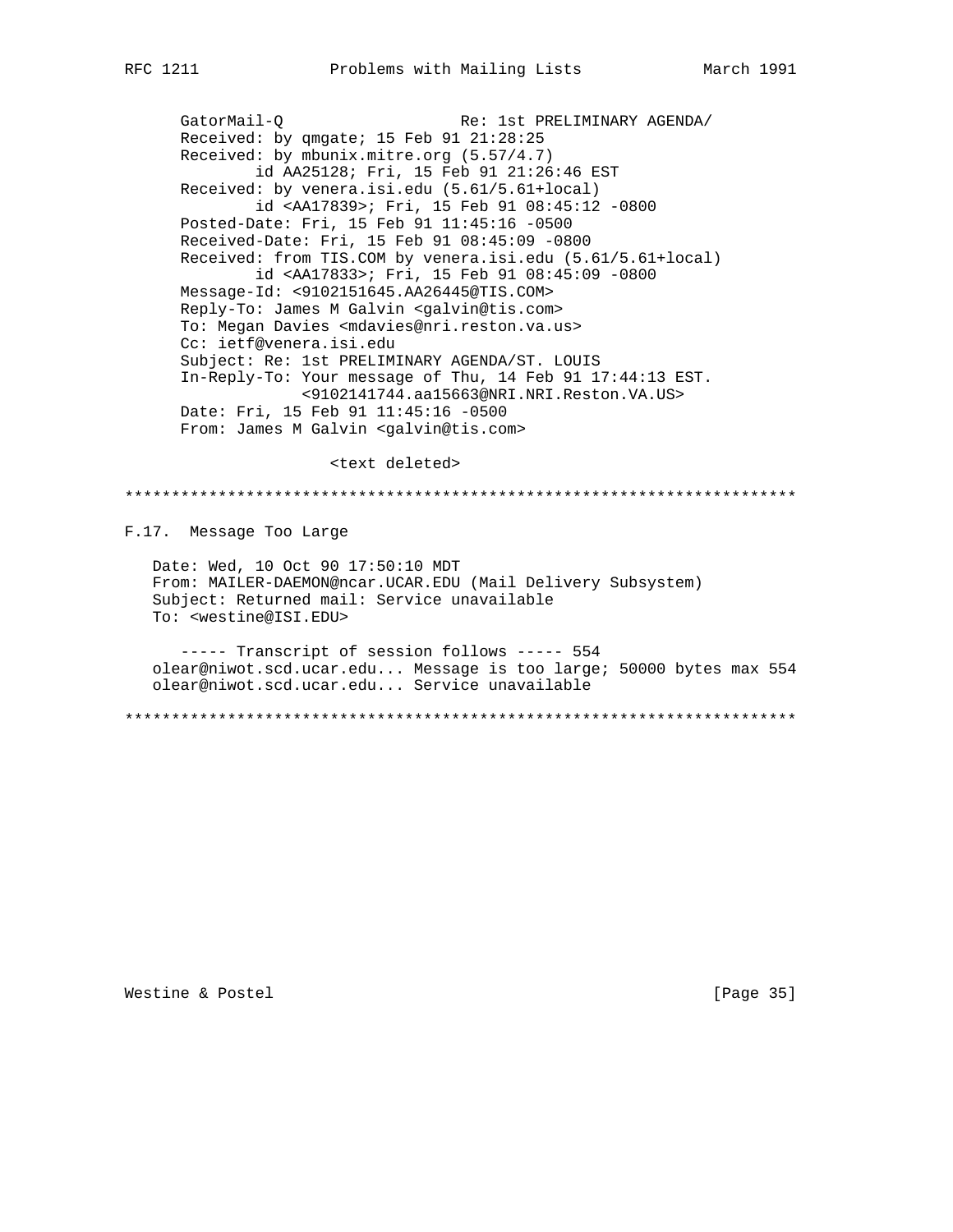F.18. Vacation Messages

a. Case 1

 Date: Mon, 8 Oct 90 15:28:30 PDT From: David Wasley <dlw@violet.berkeley.edu> Subject: I am away from e-mail This\_Message\_Brought\_To\_You\_By: the vacation program Apparently-To: owner-ietf@venera.isi.edu

 I am away from e-mail until October 13. If your message requires immediate attention, please contact one of the people below:

Network problems: Austin Shelton <austins@violet.Berkeley.EDU>

 Network information: Bill Wells <netinfo@violet.Berkeley.EDU> Network installation: Jim Allison <jca@violet.Berkeley.EDU> If you're really desparate, leave me voice-mail at (415) 642-3478. Thanks for your patience! David Wasley, U C Berkeley

˜˜˜˜˜˜˜˜˜˜˜˜˜˜˜˜˜˜˜˜˜˜˜˜˜˜˜˜˜˜˜˜˜˜˜˜˜˜˜˜˜˜˜˜˜˜˜˜˜˜˜˜˜˜˜˜˜˜˜˜˜˜˜˜˜˜˜˜˜˜˜˜

b. Case 2

 Date: Fri, 2 Nov 90 18:17:12 EST From: MAILER-DAEMON@dsl.cis.upenn.edu (Mail Delivery Subsystem) Subject: Returned mail: unknown mailer error 1 To: <mmm-people-request@ISI.EDU>

 ----- Transcript of session follows ---- sh: vacation: not found 554 "|vacation farber"... unknown mailer error 1

\*\*\*\*\*\*\*\*\*\*\*\*\*\*\*\*\*\*\*\*\*\*\*\*\*\*\*\*\*\*\*\*\*\*\*\*\*\*\*\*\*\*\*\*\*\*\*\*\*\*\*\*\*\*\*\*\*\*\*\*\*\*\*\*\*\*\*\*\*\*\*\*

F.19. LocaL Configuration Errors

 Date: Tue, 14 Aug 90 00:36:51 -0400 From: MAILER-DAEMON@nyu.edu Subject: Returned mail: Local configuration error To: <owner-ietf>

 ----- Transcript of session follows ----- 554 <russell@NYU.EDU>,<ittai@NYU.EDU>... Local configuration error

\*\*\*\*\*\*\*\*\*\*\*\*\*\*\*\*\*\*\*\*\*\*\*\*\*\*\*\*\*\*\*\*\*\*\*\*\*\*\*\*\*\*\*\*\*\*\*\*\*\*\*\*\*\*\*\*\*\*\*\*\*\*\*\*\*\*\*\*\*\*\*\*

Westine & Postel [Page 36]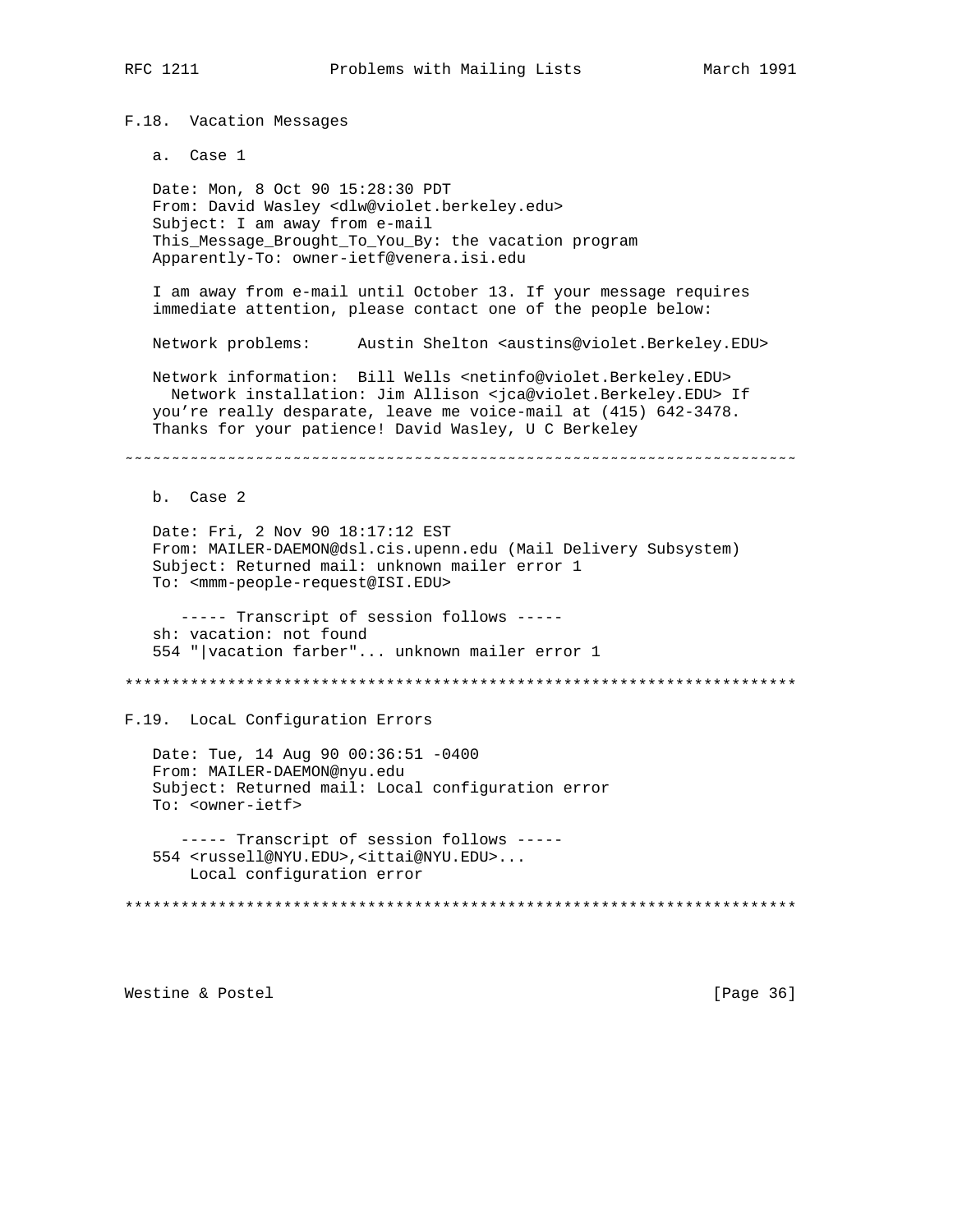F.20. Service Unavailable

Date: Wed, 8 Aug 90 13:00:39 EDT From: Mailer-Daemon@omni.eng.clemson.edu Subject: Returned mail: Service unavailable To: <owner-ietf>

----- Transcript of session follows -----Connected to eng.clemson.edu: >>> HELO omni <<< 553 omni host name configuration error 554 <gkrishn@ENG.CLEMSON.EDU>... Service unavailable

----- Unsent message follows -----

F.21. "Bad File Number"

To: <owner-ietf> From: The UTCS Post Office <postmaster@gpu.utcs.utoronto.ca> Subject: Delivery problems with your mail

Your message has been received by the University of Toronto Computing Services Postal System. A copy of it has been returned to you because of difficulties encountered while attempting to deliver your mail.

The following errors occurred while attempting delivery:

<smtp madhaus.utcs.utoronto.ca oattes@madhaus.utcs.utoronto.ca 1609>: 128.100.102.10: 550 <nsr@madhaus.utcs.utoronto.ca>... User unknown: Bad file number

F.22. Cannot Append

Date: Sat, 11 Aug 90 14:51:57 PDT From: MAILER-DAEMON@uunet.uu.net (Mail Delivery Subsystem) Subject: Returned mail: Service unavailable To: uunet!venera.isi.edu!owner-ietf@uunet.UU.NET

----- Transcript of session follows ----mail: /var/spool/mail/cslater: cannot append Mail saved in dead.letter 554 cslater... Service unavailable

Westine & Postel

[Page 37]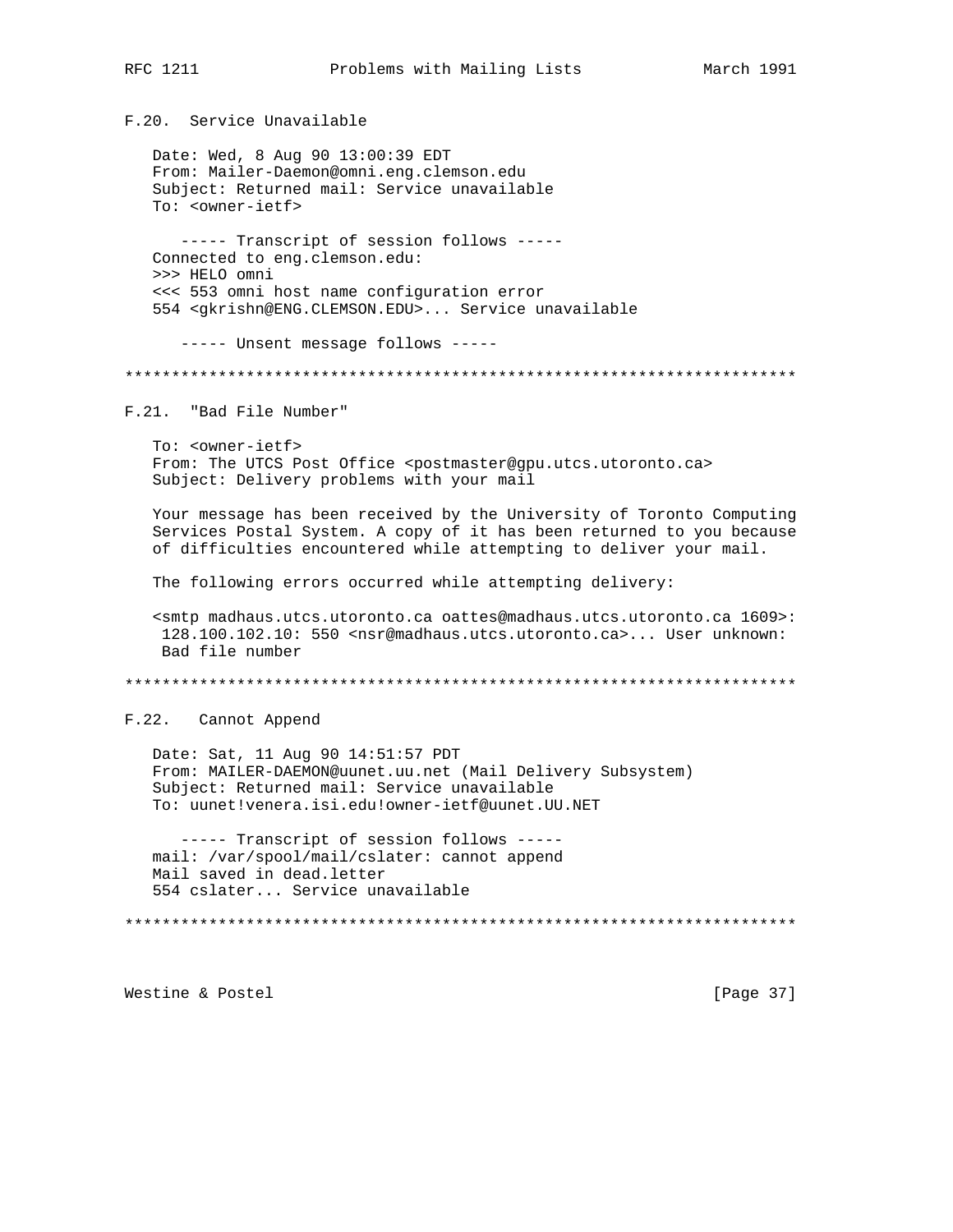F.23. Error Creating Network Link

"erlang::chang... Host unknown"

 Date: Thu, 1 Nov 90 12:34:20 -0800 From: MAILER-DAEMON@decwrl.dec.com (Mail Delivery Subsystem) Subject: Returned mail: Deferred To: <@decpa.pa.dec.com:owner-ietf@venera.isi.edu> ----- Transcript of session follows ---- mail11: Error from DECnet MAIL object on node "erlang", during mail delivery to <ERLANG::CHIU>. Remote error code is 0x7e803a, message is: %MAIL-E-LOGLINK, error creating network link to node CHIU -SYSTEM-F-NOSUCHNODE, remote node is unknown 554 <erlang::chiu>... 550 Host unknown (Authoritative answer from name server) mail11: connect: Connect failed, Node unreachable (temporary failure) ----- Recipients of this delivery ----- <erlang::chiu> (bounced) <netrix::gillin> (queued, will retry) <erlang::rama> (sent) ----- Unsent message follows ----- \*\*\*\*\*\*\*\*\*\*\*\*\*\*\*\*\*\*\*\*\*\*\*\*\*\*\*\*\*\*\*\*\*\*\*\*\*\*\*\*\*\*\*\*\*\*\*\*\*\*\*\*\*\*\*\*\*\*\*\*\*\*\*\*\*\*\*\*\*\*\*\* F.24. Not a Typewriter Date: Wed, 8 Aug 90 19:36:47 -0700 From: MAILER-DAEMON@decwrl.dec.com (Mail Delivery Subsystem) Subject: Returned mail: Host unknown To: owner-ietf ----- Transcript of session follows ---- get\_status: Not a typewriter (mail11 operating system error) 451 <gray@netrix.enet.dec.com>... Operating system error mail11: connect: Connect failed, Unrecognized object (permanent failure) 554 <bansal@NETRIX.ENET.DEC.COM>... 550 Host unknown (Authoritative answer from name server)

Westine & Postel [Page 38]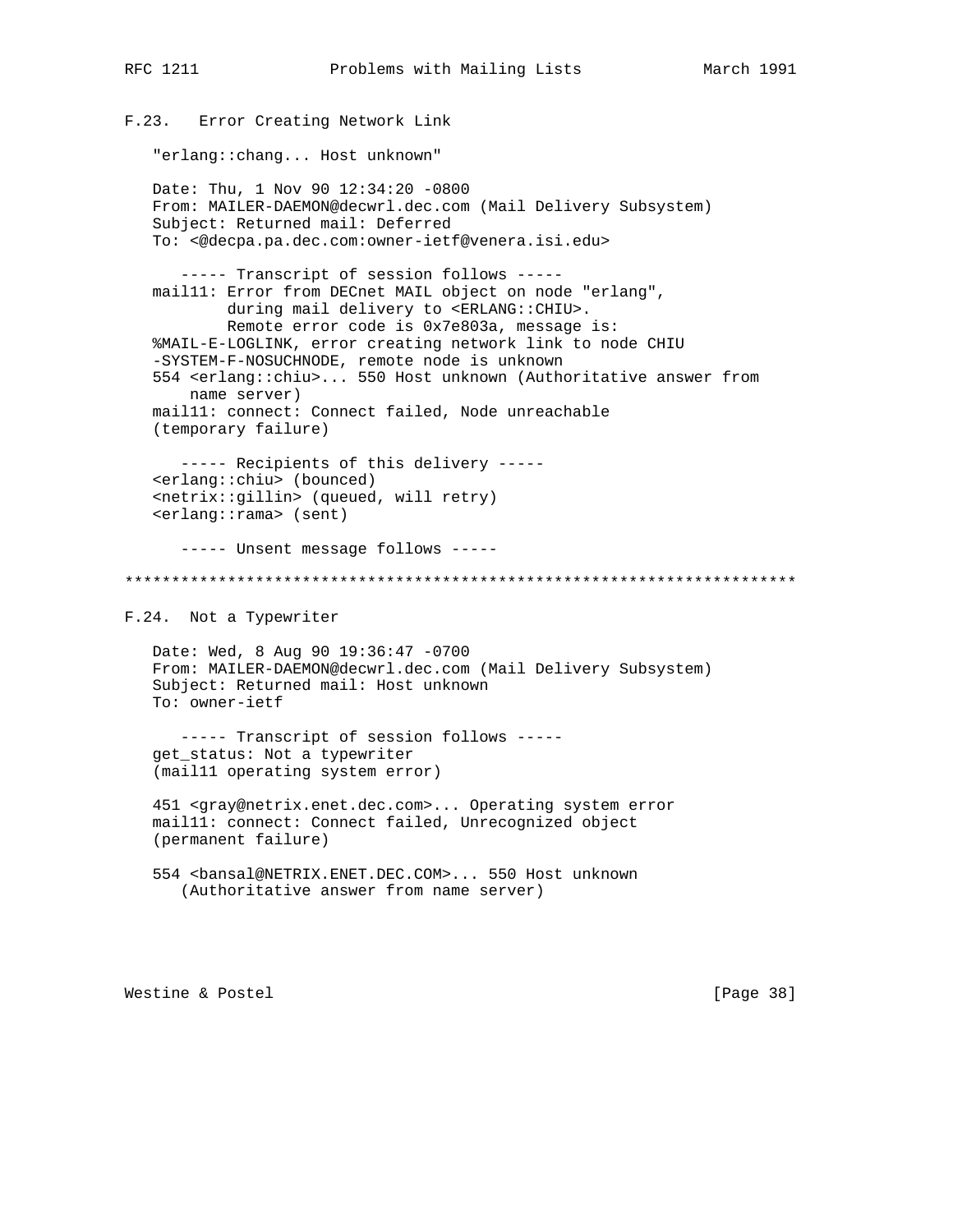----- Recipients of this delivery -----<gray@netrix.enet.dec.com> (bounced) <bansal@NETRIX.ENET.DEC.COM> (bounced) ----- Unsent message follows -----F.25. "MTA Congestion" Date: Tue, 7 Aug 90 22:37:48 -0700 To: ietf-request From: DFN Gateway <postmaster%zix.qmd.dbp.de@RELAY.CS.NET> Subject: DFN Mail Network -- failed mail Mail Failure Diagnostics: Message Recipients: weidenhammer@vax.hmi.dbp.de: MTA congestion F.26. Local Forwarding Not Working To: postmaster@ALLSPICE.LCS.MIT.EDU Subject: dukach@PTT.LCS.MIT.EDU... User unknown Date: Thu, 01 Nov 90 13:20:53 PST From: Ann Westine <westine@ISI.EDU> Hi, Would you mind checking into this error message before I delete this person from our list. I think it may be an internal forwarding problem at MIT. If not let me know if there is a new address or if I should delete this one.  $--Ann$ ------- Forwarded Message Date: Thu, 01 Nov 90 12:34:01 -0800 From: MAILER-DAEMON@ISI.EDU (Mail Delivery Subsystem)  $\texttt{To}:$ owner-dartnet@ISI.EDU Subject: Returned mail: User unknown

Westine & Postel

[Page 39]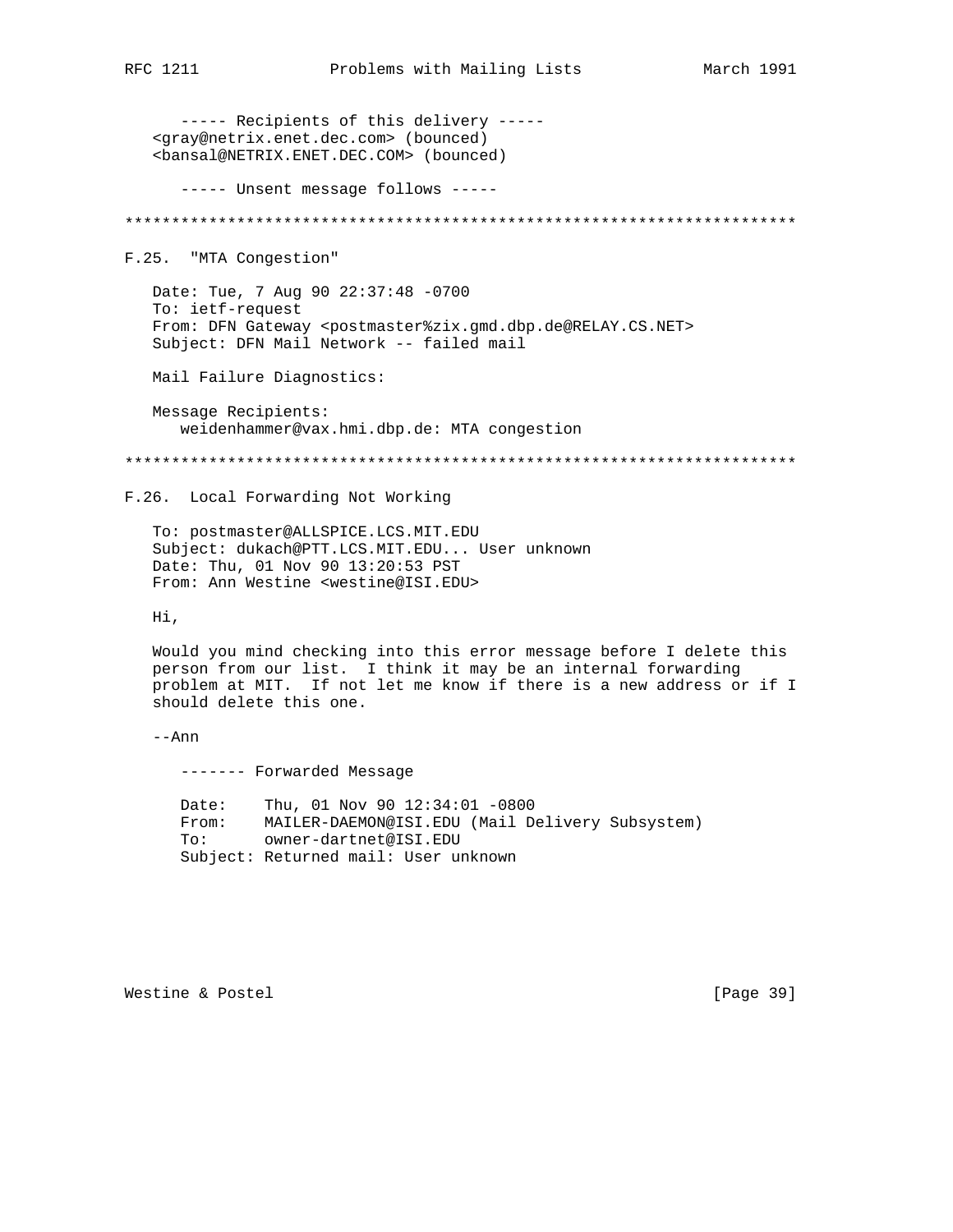----- Transcript of session follows ----->>> RCPT To:<dukach@ALLSPICE.LCS.MIT.EDU> <<< 550 /u/dukach/.forward: line 0: tabasco.lcs.mit.edu... User unknown 550 dukach@PTT.LCS.MIT.EDU... User unknown ----- Unsent message follows -----To: westine@ISI.EDU Cc: postmaster@ALLSPICE.LCS.MIT.EDU Subject: Re: dukach@PTT.LCS.MIT.EDU... User unknown In-Reply-To: Your message of Thu, 01 Nov 90 13:20:53 -0800. <9011012120.AA19211@venera.isi.edu> Date: Thu, 01 Nov 90 17:16:44 -0500 From: jrd@ALLSPICE.LCS.MIT.EDU Ann, Please don't delete Semyon. I'll get him to fix his configuration. Thanks, Chuck F.27. No Such File or Directory Date: Tue, 11 Dec 90 17:57:08 -0800 From: MAILER-DAEMON@quake.stanford.edu (Mail Delivery Subsystem) Subject: Returned mail: unknown mailer error 2 To: <westine@ISI.EDU> ----- Transcript of session follows -----<<< RCPT To:<phil@quake.stanford.edu> <<< RCPT To:<rick@quake.stanford.edu>  $<<$  DATA mail: Creating /usr/spool/mail/phil -: No such file or directory mail: Creating /usr/spool/mail/rick -: No such file or directory Mail saved in dead.letter 554 <phil@quake.stanford.edu>, <rick@quake.stanford.edu>... unknown mailer error 

Westine & Postel

[Page 40]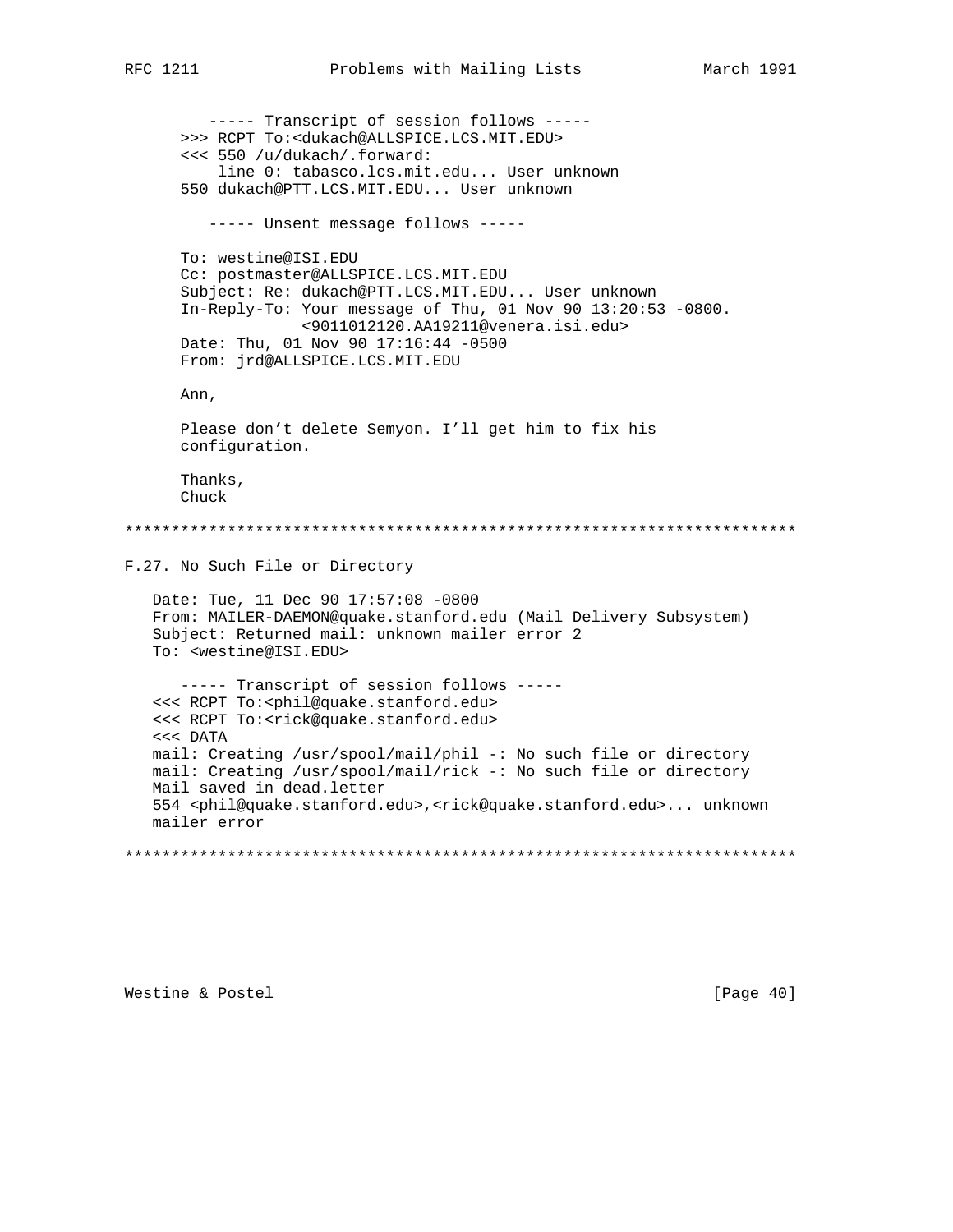F.28. User Account Terminated

 Date: Wed, 10 Oct 90 18:21:23 EDT From: MAILER-DAEMON@theory.TN.CORNELL.EDU Subject: Returned mail: User unknown To: <westine@ISI.EDU> ----- Transcript of session follows ----- Connected to DEVVAX.TN.CORNELL.EDU: >>> RCPT To:<alison@devvax.tn.cornell.edu> <<< 550 <alison@devvax.tn.cornell.edu>... User unknown 550 alison@devvax.tn.cornell.edu... User unknown \*\*\*\*\*\*\*\*\*\*\*\*\*\*\*\*\*\*\*\*\*\*\*\*\*\*\*\*\*\*\*\*\*\*\*\*\*\*\*\*\*\*\*\*\*\*\*\*\*\*\*\*\*\*\*\*\*\*\*\*\*\*\*\*\*\*\*\*\*\*\*\* F.29. Machine Terminated Date: Wed, 10 Oct 90 19:33:26 EDT From: Mail Delivery Subsystem <MAILER-DAEMON@edn-vax.dca.mil> Subject: Returned mail: Host unknown To: <westine@ISI.EDU> ----- Transcript of session follows ----- 550 edn-unix.dca.mil.tcp... 550 Host unknown 550 jsl@edn-unix.dca.mil... Host unknown ----- Unsent message follows ----- \*\*\*\*\*\*\*\*\*\*\*\*\*\*\*\*\*\*\*\*\*\*\*\*\*\*\*\*\*\*\*\*\*\*\*\*\*\*\*\*\*\*\*\*\*\*\*\*\*\*\*\*\*\*\*\*\*\*\*\*\*\*\*\*\*\*\*\*\*\*\*\* F.30. Couldn't Make Final Delivery. a. Case 1 Date: 29 Aug 90 13:17:34 EST From: "SMTP MAILER" <postmaster@ecf.ncsl.nist.gov> Subject: Mail Delivery Problem To: "owner-ietf" <owner-ietf> ----Reason for mail failure follows---- Sending mail to recipient(s) Nakassis : Couldn't make final delivery. %MAIL-E-OPENOUT, error opening USER2:[000000]NAKASSIS.DIR as output ˜˜˜˜˜˜˜˜˜˜˜˜˜˜˜˜˜˜˜˜˜˜˜˜˜˜˜˜˜˜˜˜˜˜˜˜˜˜˜˜˜˜˜˜˜˜˜˜˜˜˜˜˜˜˜˜˜˜˜˜˜˜˜˜˜˜˜˜˜˜˜˜

Westine & Postel [Page 41]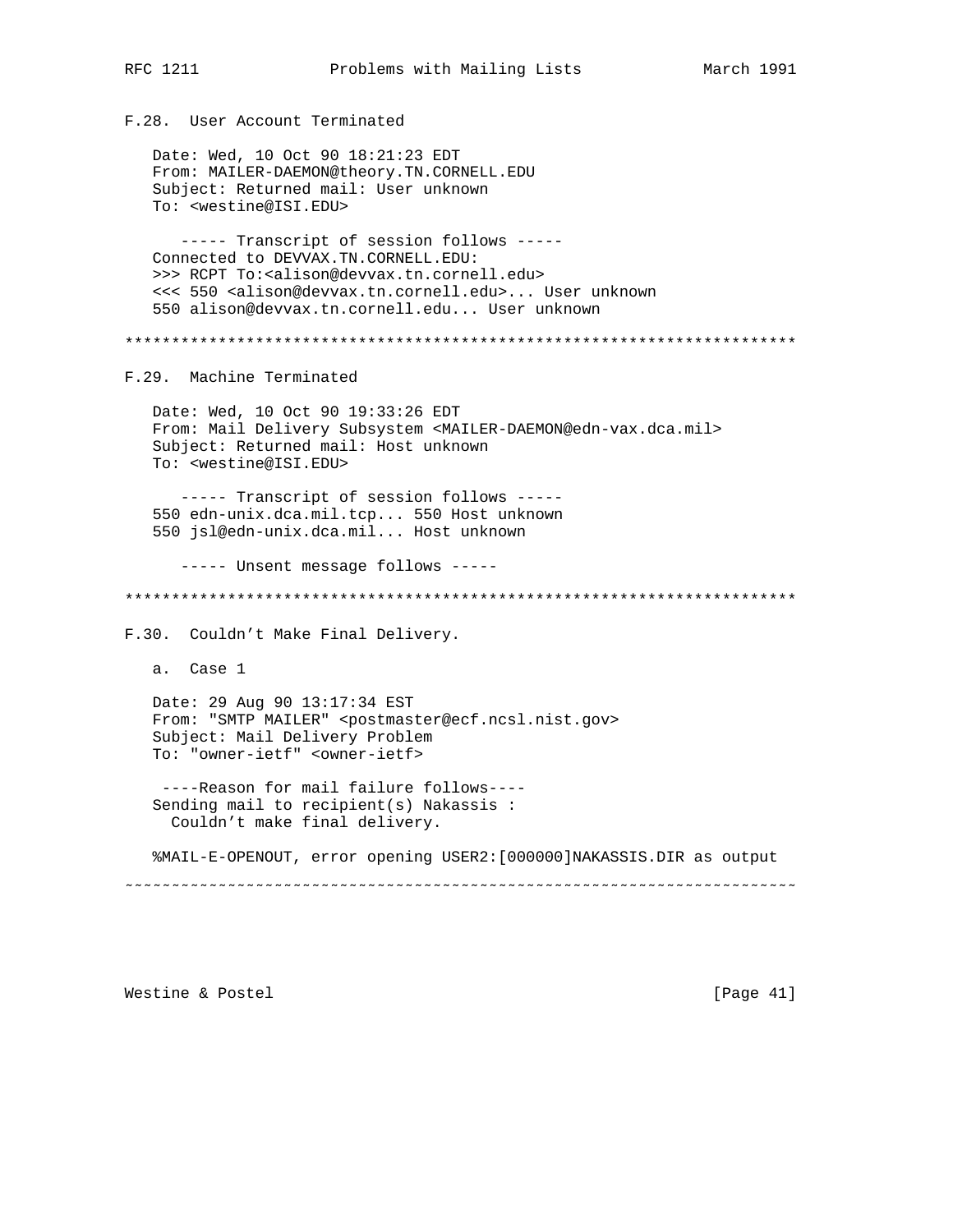b. Case 2

 Date: 8 Oct 90 20:24:32 EDT From: "SMTP MAILER" <postmaster@imo-uvax.dca.mil> Subject: Mail Delivery Problem To: "owner-ietf" <owner-ietf@ISI.EDU>

 ----Reason for mail failure follows---- Sending mail to recipient(s) morrisd : Couldn't make final delivery.

%MRGATE-E-MRFROMVMS, Error transferring message to Message Router

\*\*\*\*\*\*\*\*\*\*\*\*\*\*\*\*\*\*\*\*\*\*\*\*\*\*\*\*\*\*\*\*\*\*\*\*\*\*\*\*\*\*\*\*\*\*\*\*\*\*\*\*\*\*\*\*\*\*\*\*\*\*\*\*\*\*\*\*\*\*\*\*

F.31. Unknown ".ARPA" Hosts Without Updated Hostname

 WHATHOST and DIG show nothing for DCA-EMS.ARPA. There is no referral to the new hostname. "WHOIS" DCA-EMS came up with the new hostname.

 From: MAILER-DAEMON@ISI.EDU (Mail Delivery Subsystem) Subject: Returned mail: Deferred: Host Name Lookup Failure Posted-Date: Tue, 13 Nov 90 15:59:34 -0800 To: owner-internet-research-group@ISI.EDU

 ----- Transcript of session follows ----- Coviello@DCA-EMS.ARPA,Elliott@DCA-EMS.ARPA, Hingorani@DCA-EMS.ARPA... Host unknown

 westine 45% whathost dca-ems.arpa Unknown Host: dca-ems.arpa, errno 0, h\_errno 1 : Unknown host

˜˜˜˜˜˜˜˜˜˜˜˜˜˜˜˜˜˜˜˜˜˜˜˜˜˜˜˜˜˜˜˜˜˜˜˜˜˜˜˜˜˜˜˜˜˜˜˜˜˜˜˜˜˜˜˜˜˜˜˜˜˜˜˜˜˜˜˜˜˜˜˜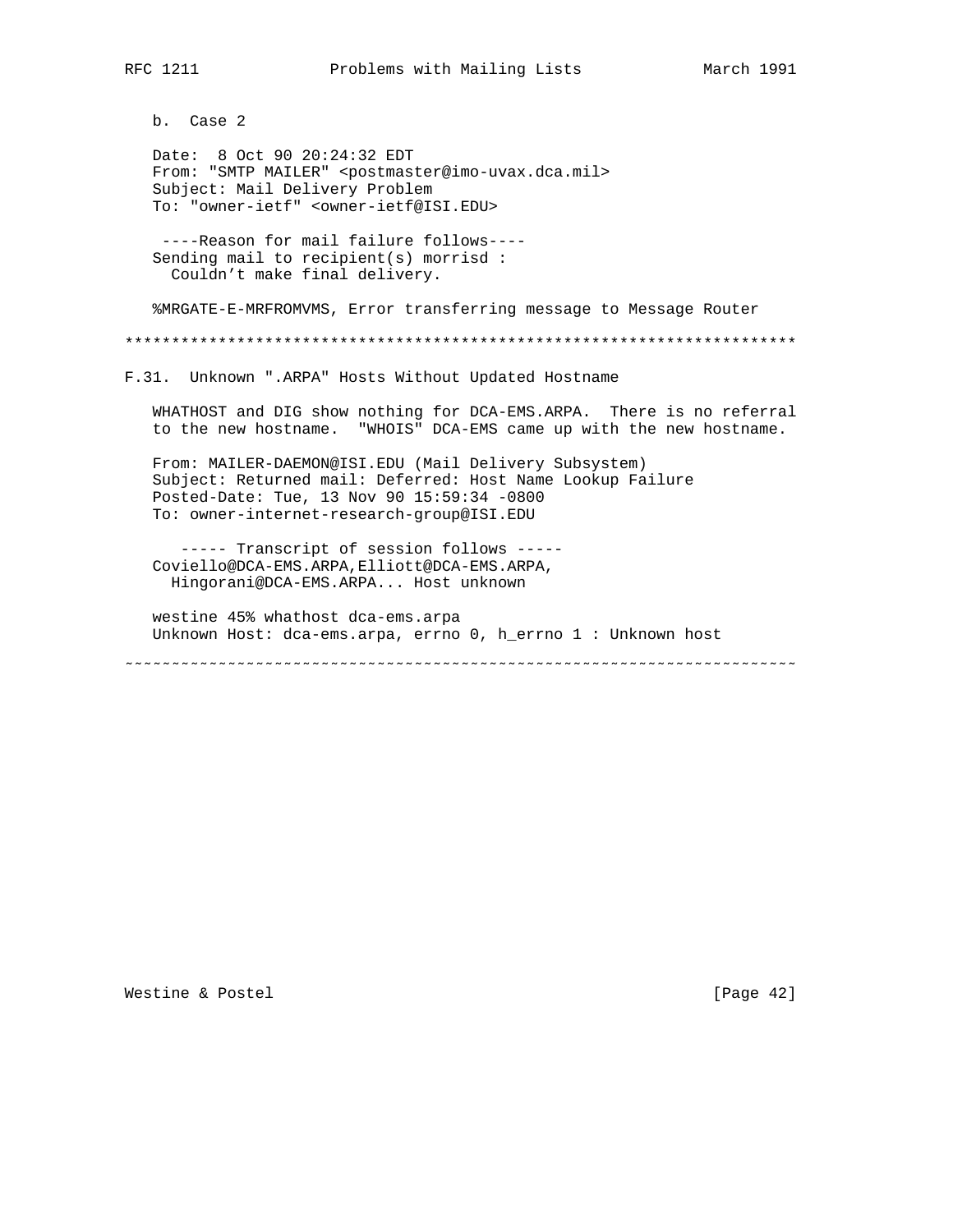westine 44% whois dca-ems Defense Communications Agency (DCA) (DCA-EMS) Office Automation Division Code H610 Washington, DC 20305-2000 Hostname: DCA-EMS.DCA.MIL Address: 26.1.0.76 System: BBN-C/70 running UNIX Host Administrator: Wilkinson, Avis D. (ADW) AWilkins@DDN-CONUS.DDN.MIL (703) 848-4867 DCA-EMS.DCA.MIL users send E-Mail to AWilkins@DCA-EMS.DCA.MIL Record last updated on 10-Sep-90. \*\*\*\*\*\*\*\*\*\*\*\*\*\*\*\*\*\*\*\*\*\*\*\*\*\*\*\*\*\*\*\*\*\*\*\*\*\*\*\*\*\*\*\*\*\*\*\*\*\*\*\*\*\*\*\*\*\*\*\*\*\*\*\*\*\*\*\*\*\*\*\* F.32. Messages From an Internet Relay to Commercial Mail Systems a. Message Too Large Date: 13 Feb 91 04:15:22 EST From: Electronic Postmaster <POSTMASTER@CompuServe.COM> To: Ann Westine <westine@ISI.EDU> Subject: Undeliverable message Re: ? EMDITB - Mail Delivery Failure. Message too large. >EPX [74360,3202] Internet Monthly Report Your message could not be delivered as addressed. --- Returned message --- ˜˜˜˜˜˜˜˜˜˜˜˜˜˜˜˜˜˜˜˜˜˜˜˜˜˜˜˜˜˜˜˜˜˜˜˜˜˜˜˜˜˜˜˜˜˜˜˜˜˜˜˜˜˜˜˜˜˜˜˜˜˜˜˜˜˜˜˜˜˜˜˜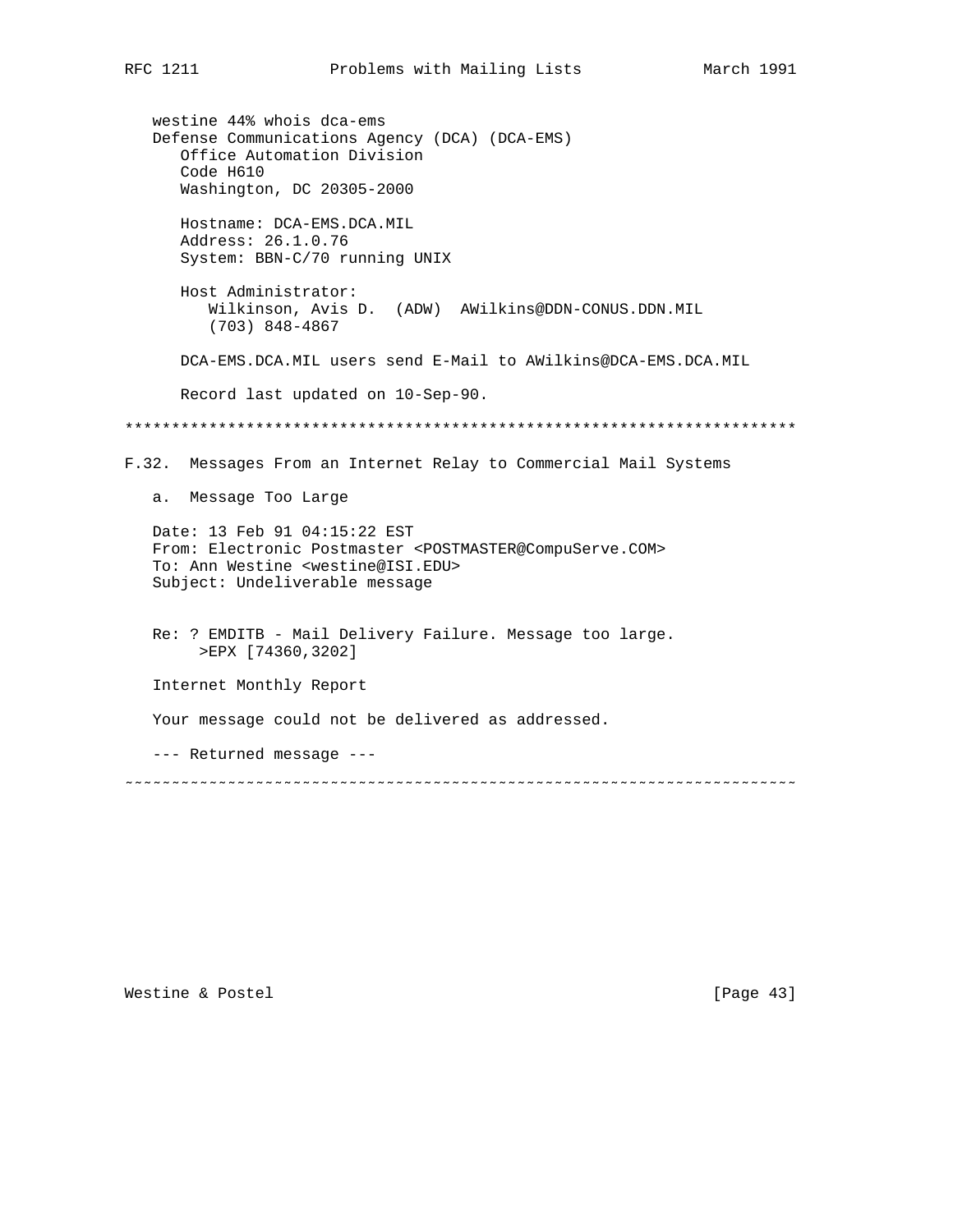b. Invalid Parameters Date: 13 Feb 91 05:34 UT From: "X.400 Gateway" <MAILER-DAEMON@sprint.com> Subject: MHS NonDelivery Report To: owner-ietf@ISI.EDU Report from domain /PRMD=/ADMD=telemail/C=us/: FAILED delivery to: 1 Recipient ORName: /PN=tony.y.mazraani/DD.TS=SM55/O=SPRINTINTL/ADMD=TELEMAIL/C=US/ Translates to: /PN=tony.y.mazraani/DD.TS=SM55/O=SPRINTINTL/ADMD=TELEMAIL/C=US /@sprint.com Reason: unable to transfer Diagnostic: invalid parameters ˜˜˜˜˜˜˜˜˜˜˜˜˜˜˜˜˜˜˜˜˜˜˜˜˜˜˜˜˜˜˜˜˜˜˜˜˜˜˜˜˜˜˜˜˜˜˜˜˜˜˜˜˜˜˜˜˜˜˜˜˜˜˜˜˜˜˜˜˜˜˜˜ c. Looping From: Allan.Cargille@pilot.cs.wisc.edu To: owner-ietf@ISI.EDU Subject: Delivery Report (failure) for Allan.Cargille@pilot.cs.wisc.edu Message-Type: Delivery Report Date: Wed, 12 Dec 1990 15:34:41 +0000 Content-Identifier: Why WAN multi... This report relates to your message: Why WAN multi... of Wed, 12 Dec 1990 15:22:56 +0000 Your message was not delivered to Allan.Cargille@pilot.cs.wisc.edu for the following reason: Message looping detected (please contact local administrator) \*\*\* The following information is directed towards the local \*\*\* administrator and is not intended for the end user  $\star$  \* DR generated by mta pilot.cs.wisc.edu  $*$  in /PRMD=xnren/ADMD= /C=us/<br> $*$  at Med 12 Dec 1990 15:34:34 at Wed, 12 Dec 1990  $15:34:35 +0000$  \* \* Converted to RFC 822 at pilot.cs.wisc.edu at Wed, 12 Dec 1990 15:34:41 +0000 \*

Westine & Postel **business and Contact Contact Contact Contact Contact Contact Contact Contact Contact Contact Contact Contact Contact Contact Contact Contact Contact Contact Contact Contact Contact Contact Contact Contact**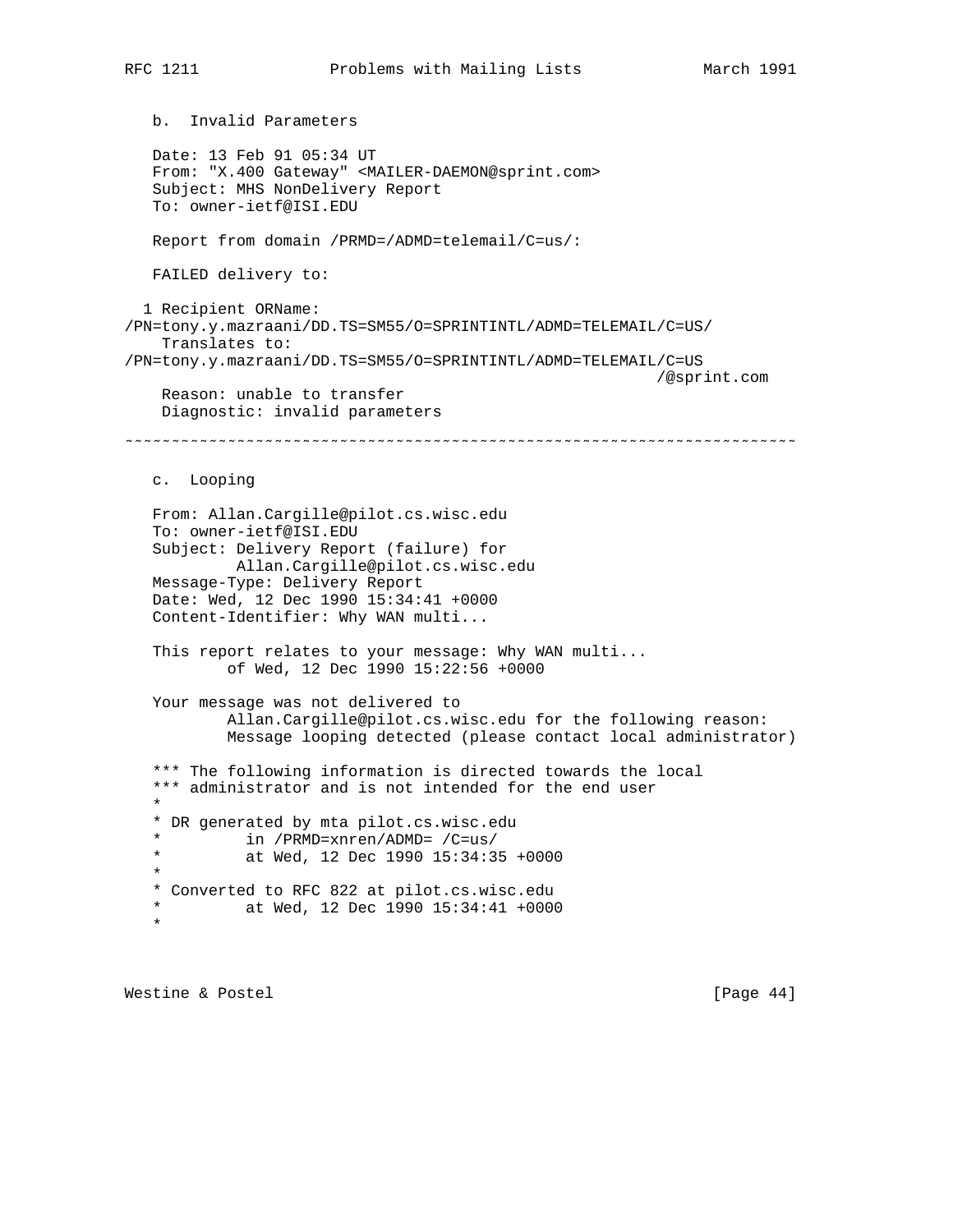```
 * Delivery Report Contents:
\star * Subject-Submission-Identifier: [/PRMD=xnren/ADMD=
   /C=us/;<9012121704.AA08993@decpa.pa.dec]
    * Content-Identifier: Why WAN multi...
   * Subject-Intermediate-Trace-Information: /PRMD=xnren/ADMD= /C=us/;
              arrival Wed, 12 Dec 1990 15:22:56 +0000 action Relayed
   * Subject-Intermediate-Trace-Information: /PRMD=xnren/ADMD= /C=us/;
             arrival Wed, 12 Dec 1990 15:22:47 +0000 action Relayed
   * Subject-Intermediate-Trace-Information: /PRMD=xnren/ADMD= /C=us/;
             arrival Wed, 12 Dec 1990 15:21:48 +0000 action Relayed
   * Subject-Intermediate-Trace-Information: /PRMD=xnren/ADMD= /C=us/;
             arrival Wed, 12 Dec 1990 11:05:55 +0000 action Relayed
   * Subject-Intermediate-Trace-Information: /PRMD=xnren/ADMD= /C=us/;
             arrival Wed, 12 Dec 1990 11:05:46 +0000 action Relayed
   * Subject-Intermediate-Trace-Information: /PRMD=xnren/ADMD= /C=us/;
   * arrival Wed, 12 Dec 1990 15:22:57 +0000 action Relayed
   * Subject-Intermediate-Trace-Information: /PRMD=xnren/ADMD= /C=us/;
   * arrival Wed, 12 Dec 1990 11:04:50 +0000 action Relayed
   * Recipient-Info: Allan.Cargille@pilot.cs.wisc.edu,
   * /G=Allan/S=Cargille/OU=cs/O=uw-madison/PRMD=xnren/ADMD=
  \begin{array}{ccc}\n \star & / \text{C=us}/i \\
 \star & \text{FATI.IIRF}\n \end{array}FAILURE reason Unable-To-Transfer (1); * diagnostic Loop-Detected (3);
             last trace () Wed, 12 Dec 1990 11:04:50 +0000;
   ****** End of administration information
```
\*\*\*\*\*\*\*\*\*\*\*\*\*\*\*\*\*\*\*\*\*\*\*\*\*\*\*\*\*\*\*\*\*\*\*\*\*\*\*\*\*\*\*\*\*\*\*\*\*\*\*\*\*\*\*\*\*\*\*\*\*\*\*\*\*\*\*\*\*\*\*\*

Westine & Postel [Page 45]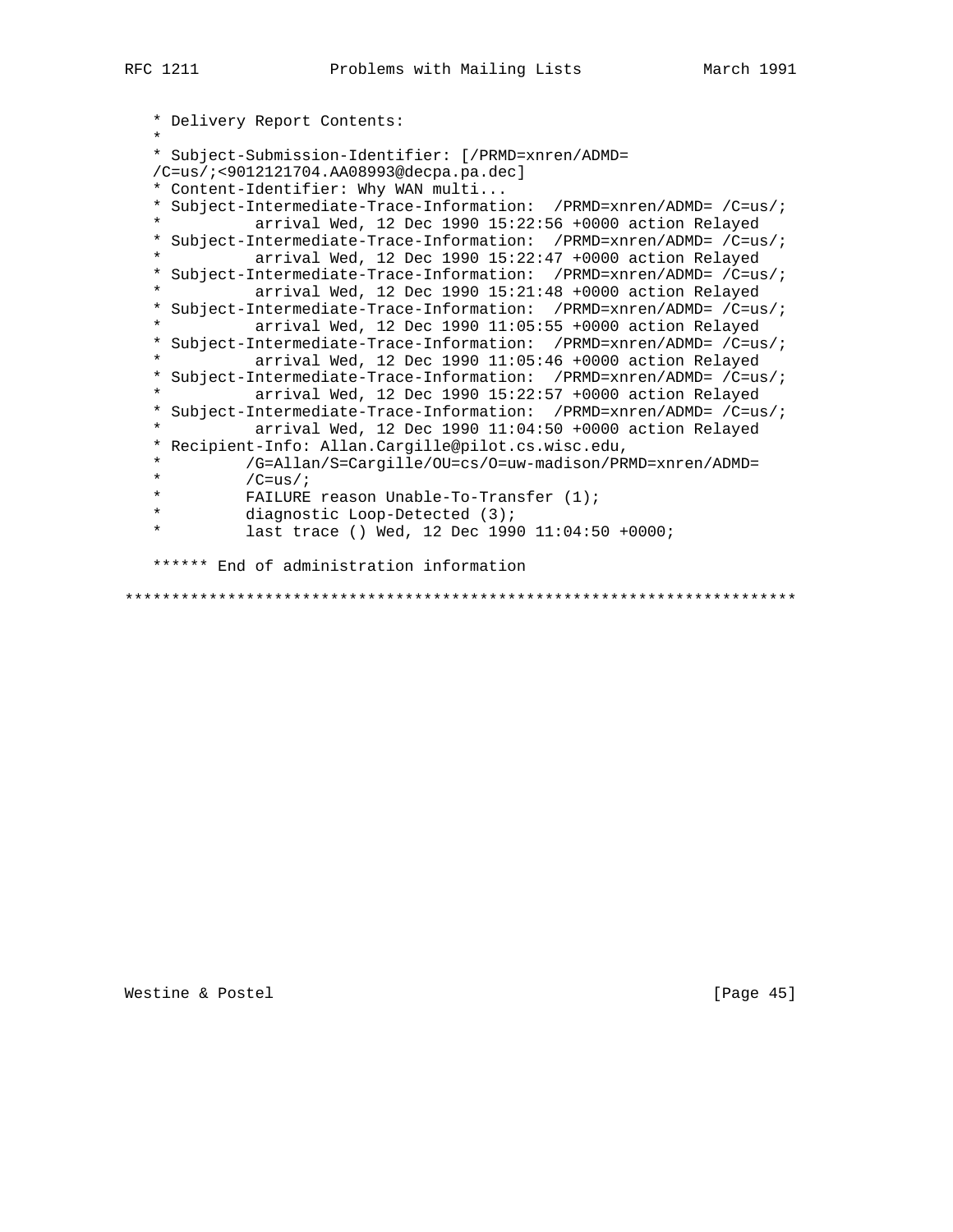```
F.33. Incomplete DNS Data on Host
   Date: Fri, 14 Dec 90 19:37:51 -0500
   From: Mail Delivery Subsystem <MAILER-DAEMON@shark.cs.fau.edu>
   To: owner-ietf@ISI.EDU
   Subject: Returned mail: Host unknown
       ----- Transcript of session follows -----
   550 megasys.com (TCP)... 550 Host unknown
   550 <pax@MEGASYS.COM>... Host unknown (Valid name but no data
        [address])
   westine 27% dig megasys.com any
   ; <<>> DiG <<>> megasys.com any
   ;; ->>HEADER<<- opcode: QUERY, status: NOERROR, id: 6
   : if lags: qr rd ra Ques: 1, Ans: 2, Auth: 2, Addit: 3
   ;; QUESTIONS:
   \mathbf{i} \mathbf{i}megasys.com, type = ANY, class = IN
   ;; ANSWERS:
   megasys.com IN NS UUNET.UU.NET ; 172786<br>megasys.com IN NS seismo.CSS.GOV ; 172786
   :: AUTHORITY RECORDS:
   MEGASYS.COM IN NS UUNET.UU.NET ; 172786<br>MEGASYS.COM IN NS seismo.CSS.GOV ; 172786
   ;; ADDITIONAL RECORDS:
   UUNET.UU.NET IN A 192.48.96.2 ; 447968<br>UUNET.UU.NET IN A 137.39.1.2 ; 170920<br>seismo.CSS.GOV IN A 192.12.141.25 ; 172786
```
#### Westine & Postel

[Page 46]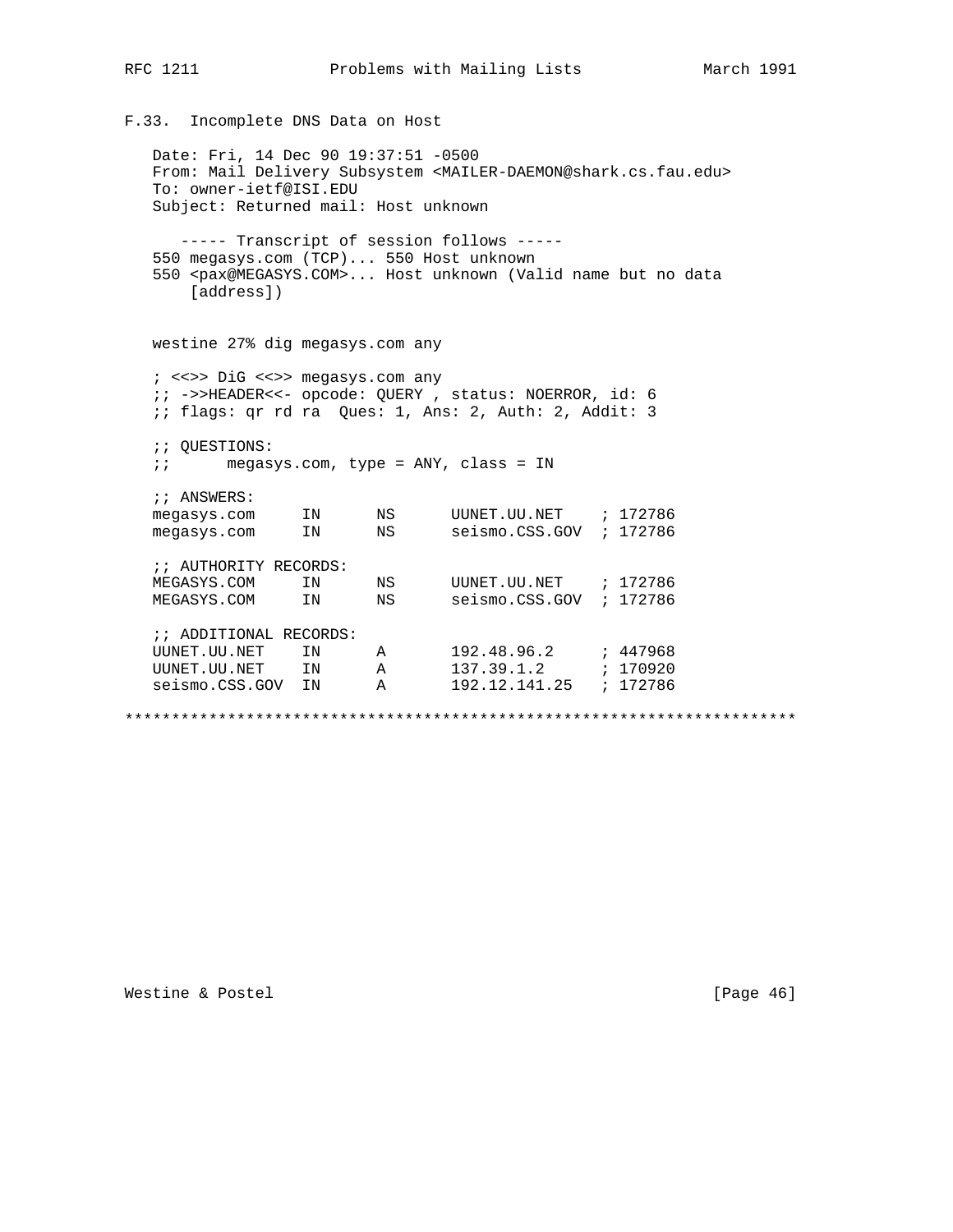F.34. Sublist Problem

 From: fischer@math.ufl.edu Posted-Date: Mon, 17 Dec 90 12:28:23 EST Received: from gimme.math.ufl.edu by venera.isi.edu (5.61/5.61+local) id <AA15131>; Mon, 17 Dec 90 09:28:24 -0800 Received: by gimme.math.ufl.edu (4.1/4.03) id AA05948; Mon, 17 Dec 90 12:28:23 EST Date: Mon, 17 Dec 90 12:28:23 EST To: ietf-request@ISI.EDU, postmaster@ISI.EDU Subject: here we go again: please release me, let me go... Fifth time now(?) I try this every couple of months now, figuring you may be hoplesslly backed up. Can you remove me from the ietf list? I may be there as either: fischer@math.ufl.edu or netadm@math.ufl.edu I would appreciate a confirmation message: I'm ready to use crontab for these mailings. Many Thanks, Randy Fischer ˜˜˜˜˜˜˜˜˜˜˜˜˜˜˜˜˜˜˜˜˜˜˜˜˜˜˜˜˜˜˜˜˜˜˜˜˜˜˜˜˜˜˜˜˜˜˜˜˜˜˜˜˜˜˜˜˜˜˜˜˜˜˜˜˜˜˜˜˜˜˜˜ To: fischer@math.ufl.edu cc: ietf-request@ISI.EDU, postmaster@ISI.EDU Reply-To: westine@isi.edu Subject: Re: here we go again: please release me, let me go... In-reply-to: Your message of Mon, 17 Dec 90 12:28:23 -0500. <9012171728.AA05948@gimme.math.ufl.edu> Date: Mon, 17 Dec 90 10:15:36 PST From: Ann Westine <westine@venera.isi.edu> Hi Randy, I remember your request, and I also remember telling you that you are not on our list (at least individually). There is an exploder

 "netadm@MATH.UFL.EDU" maintained at UFL.EDU. You need to check with the postmaster to see if you are on their list. If this is not the case, here are the only other addresses I have from UFL.EDU

Westine & Postel [Page 47]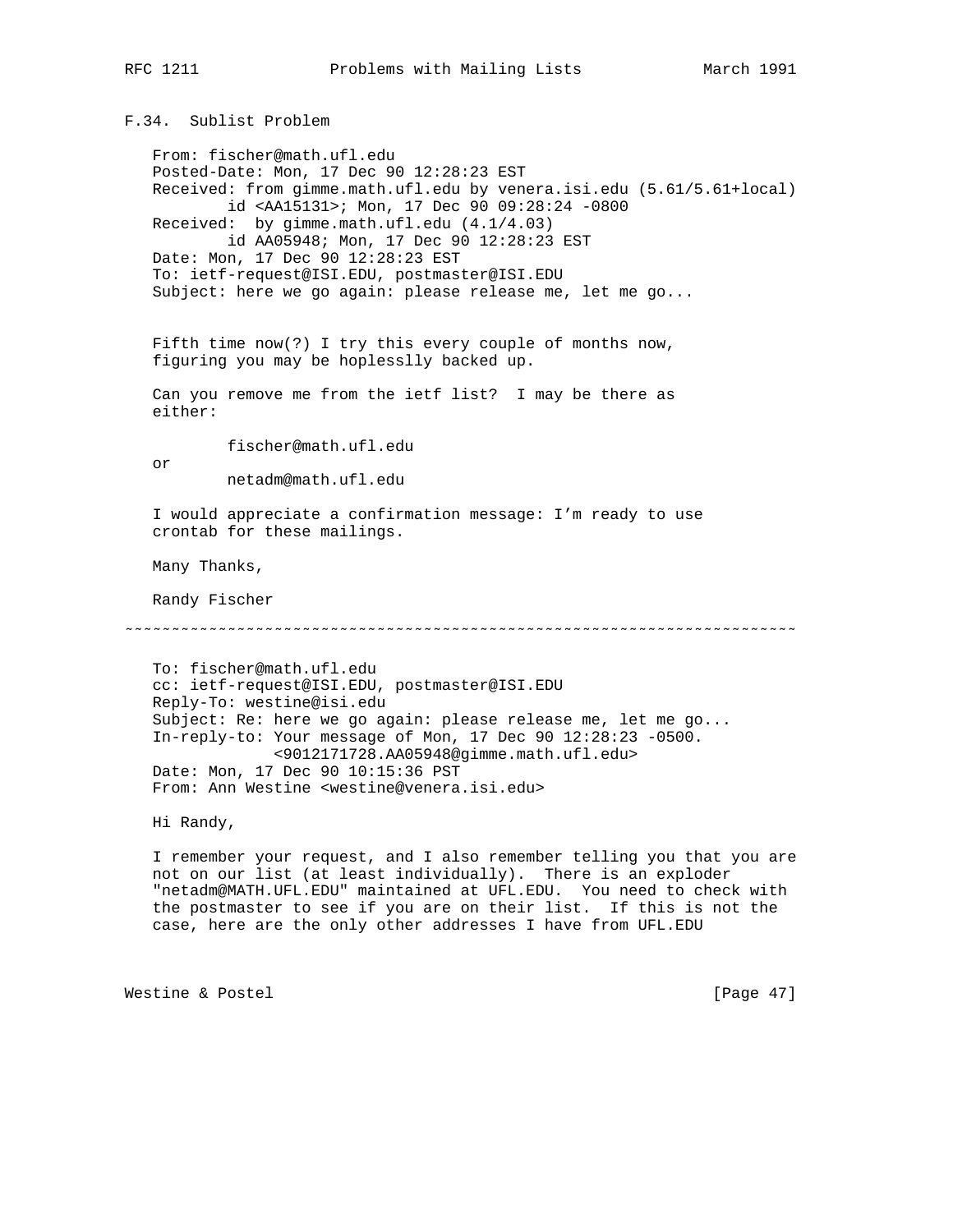ceben@NERVM.NERDC.UFL.EDU, esj@UFL.EDU, FCLA@NERVM.NERDC.UFL.EDU, netadm@MATH.UFL.EDU, POKE@NERVM.NERDC.UFL.EDU, There is another possibility, perhaps you have a pointer to a mailbox somewhere else? Regards, Ann

˜˜˜˜˜˜˜˜˜˜˜˜˜˜˜˜˜˜˜˜˜˜˜˜˜˜˜˜˜˜˜˜˜˜˜˜˜˜˜˜˜˜˜˜˜˜˜˜˜˜˜˜˜˜˜˜˜˜˜˜˜˜˜˜˜˜˜˜˜˜˜˜

From: Operator <root@math.ufl.edu> To: ietf-request@ISI.EDU, westine@ISI.EDU Subject: re: done at last: please release me, let me go...

 Many, many thanks for the reply: I did not, somehow, see your previous reply -- perhaps you forwarded it to someone at UFL.EDU instead of MATH.UFL.EDU? Or I missed it in the flow of mail I am trying to abate. No matter.

 At any rate "netadm@math.ufl.edu" is indeed a local exploder, aliased at the moment to myself and one of my assistants. It is local to the "math.ufl.edu" subdomain, and not to "ufl.edu" as your records indicate. I am the postmaster of the "math.ufl.edu", and you should be able to verify "math.ufl.edu" has an MX record pointing to "mathlab.math.ufl.edu". I am therefore mailing to you as root from that machine.

 Please remove "netadm@math.ufl.edu" from your list. I have quite enjoyed the discussions, but the volume been overwhelming.

 Thanks very much for your prompt reply, Appreciatively,

-Randy Fischer <root@math.ufl.edu> <fischer@math.ufl.edu>

\*\*\*\*\*\*\*\*\*\*\*\*\*\*\*\*\*\*\*\*\*\*\*\*\*\*\*\*\*\*\*\*\*\*\*\*\*\*\*\*\*\*\*\*\*\*\*\*\*\*\*\*\*\*\*\*\*\*\*\*\*\*\*\*\*\*\*\*\*\*\*\*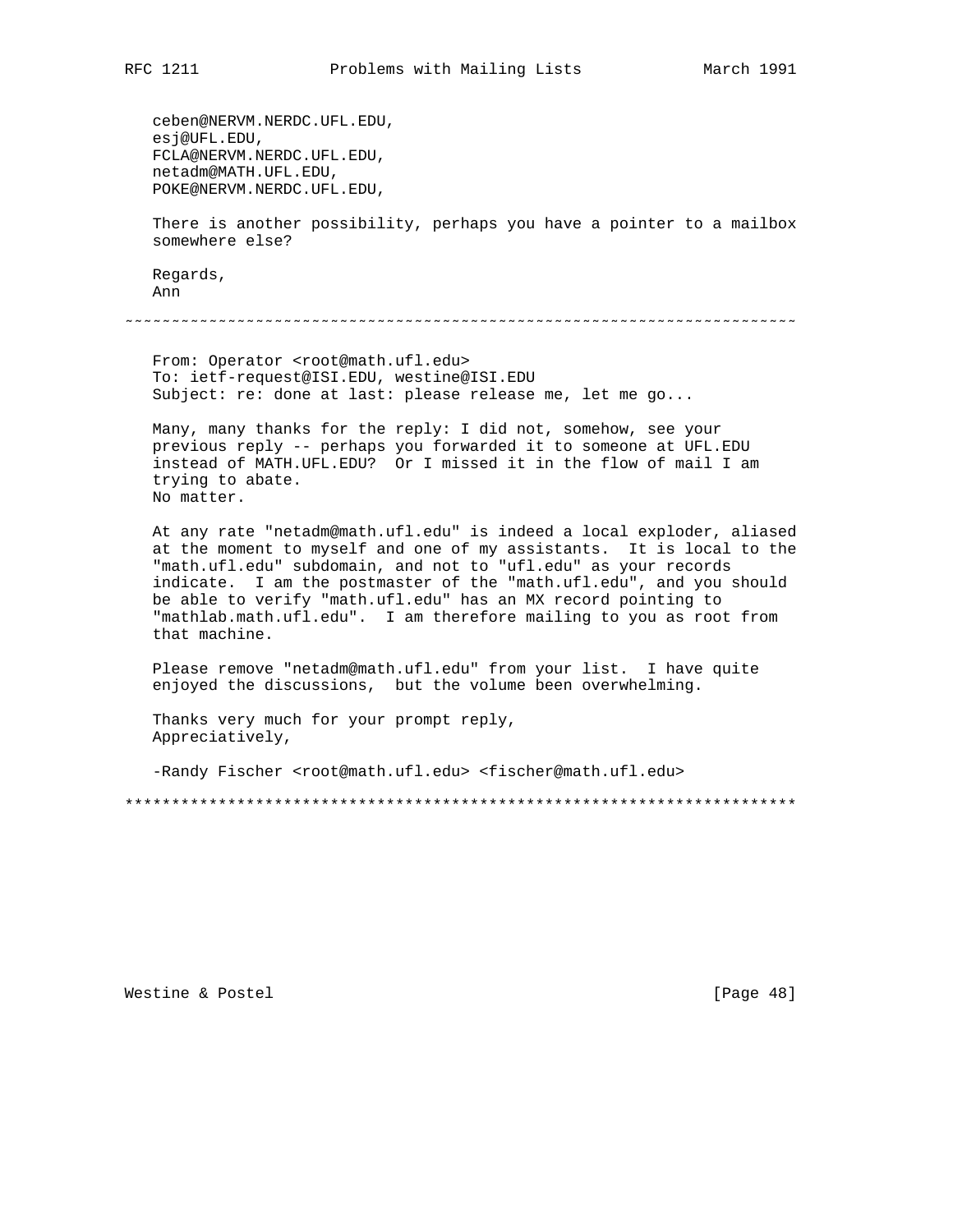From: "Raj Jain, LKG1-2/A19, DTN: 226-7642, 508-486-7642 09-Feb-1991 0904" <jain@erlang.enet.dec.com> To: owner-ietf@ISI.EDU Subject: Request to add to IETF

 I seem to have suddenly dropped off the IETF distribution list. I have not received any IETF mail since 9-Jan-91. Could you please ensure that I am still in the distribution list.

-Raj Jain

˜˜˜˜˜˜˜˜˜˜˜˜˜˜˜˜˜˜˜˜˜˜˜˜˜˜˜˜˜˜˜˜˜˜˜˜˜˜˜˜˜˜˜˜˜˜˜˜˜˜˜˜˜˜˜˜˜˜˜˜˜˜˜˜˜˜˜˜˜˜˜˜

 To: "Raj Jain, LKG1-2/A19, DTN: 226-7642, 508-486-7642 09-Feb-1991 0904" <jain@erlang.enet.dec.com> cc: owner-ietf@ISI.EDU, ietf-request Reply-To: westine@isi.edu Subject: Re: Request to add to IETF In-reply-to: Your message of Sat, 09 Feb 91 06:07:15 -0800. <9102091407.AA06473@decpa.pa.dec.com> Date: Tue, 12 Feb 91 11:17:41 PST From: Ann Westine <westine@rwa.isi.edu>

Hi Raj,

 I will readd you to the IETF list. However, if I receive more error messages like this, then I must take your name off the list again. I've sent messages to the postmaster at DEC but the problem isn't corrected. Your address isn't the only one, there's CALLON and a few others.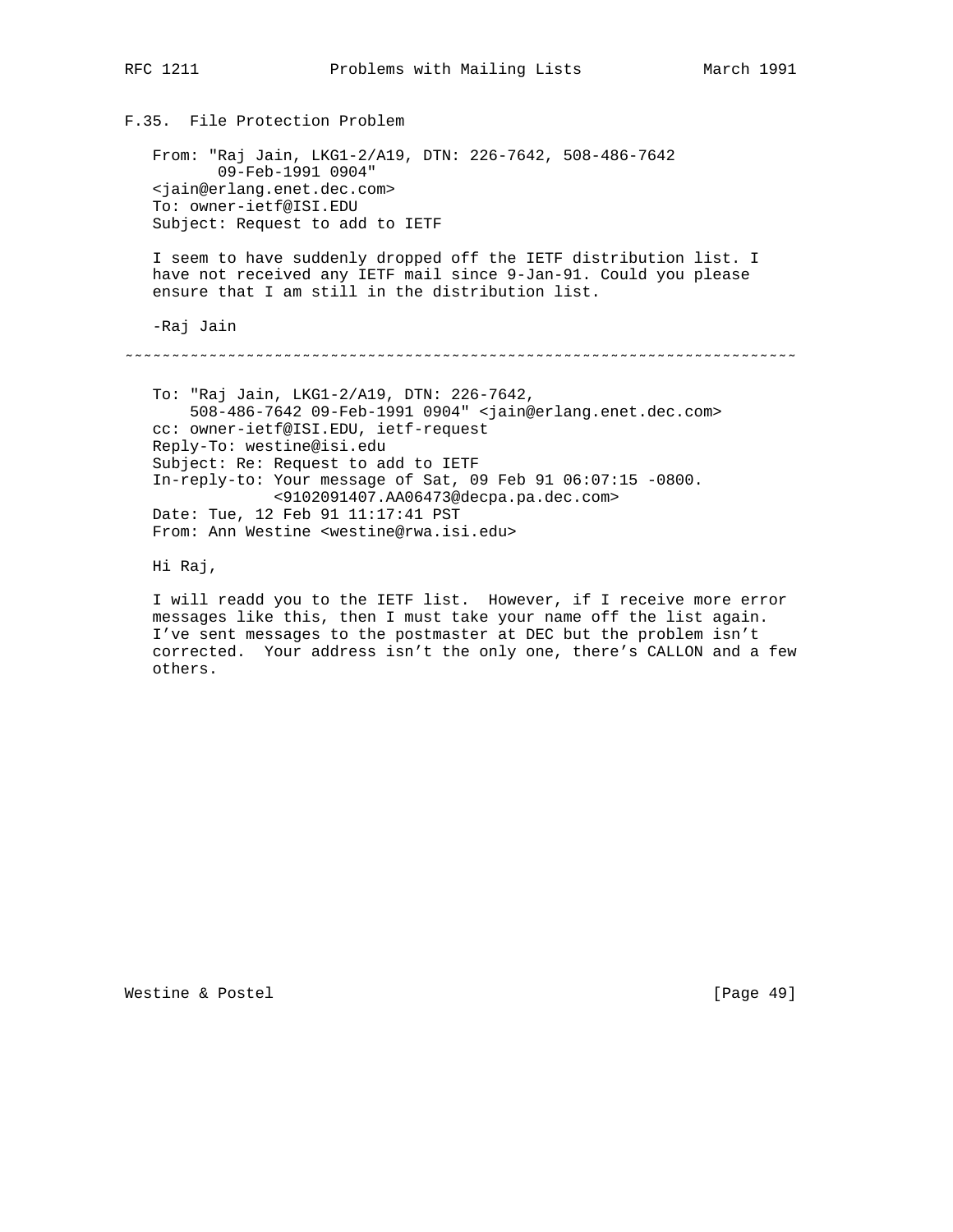Maybe you can check into this. Here's the header from one of the many error messages I received.

Regards, --Ann

 Date: Wed, 9 Jan 91 17:04:41 -0800 From: MAILER-DAEMON@decwrl.dec.com (Mail Delivery Subsystem) Subject: Returned mail: User unknown To: owner-ietf@ISI.EDU

 ----- Transcript of session follows ---- mail11: Error from DECnet MAIL object on node "erlang", during mail delivery to <ERLANG::JAIN>. Remote error code is 0x7e81fa, message is: %MAIL-E-OPENOUT, error opening !AS as output -RMS-E-PRV, insufficient privilege or file protection violation (can't decypher error code) 550 <jain@ERLANG.DEC.COM>... User unknown

 ----- Recipients of this delivery ----- <jain@ERLANG.DEC.COM> (bounced)

˜˜˜˜˜˜˜˜˜˜˜˜˜˜˜˜˜˜˜˜˜˜˜˜˜˜˜˜˜˜˜˜˜˜˜˜˜˜˜˜˜˜˜˜˜˜˜˜˜˜˜˜˜˜˜˜˜˜˜˜˜˜˜˜˜˜˜˜˜˜˜˜

 Date: Tue, 12 Feb 91 17:54:20 EST From: "Raj Jain, LKG1-2/A19, DTN: 226-7642, 508-486-7642 12-Feb-1991 1751" <jain@erlang.enet.dec.com> To: westine@ISI.EDU Subject: Re: Request to add to IETF

 The error message that you sent is unfortunately my mistake and has nothing to do with DECWRL. One day I reset protection on all my files and directories and didn't realize that even the system did not have the privilege to write mail messages on my disk. I discovered it only after several people sent phone messages to me. Thanks for adding my name again. I will try to be careful. -Raj

\*\*\*\*\*\*\*\*\*\*\*\*\*\*\*\*\*\*\*\*\*\*\*\*\*\*\*\*\*\*\*\*\*\*\*\*\*\*\*\*\*\*\*\*\*\*\*\*\*\*\*\*\*\*\*\*\*\*\*\*\*\*\*\*\*\*\*\*\*\*\*\*

Westine & Postel **business and Contact Contact Contact Contact Contact Contact Contact Contact Contact Contact Contact Contact Contact Contact Contact Contact Contact Contact Contact Contact Contact Contact Contact Contact**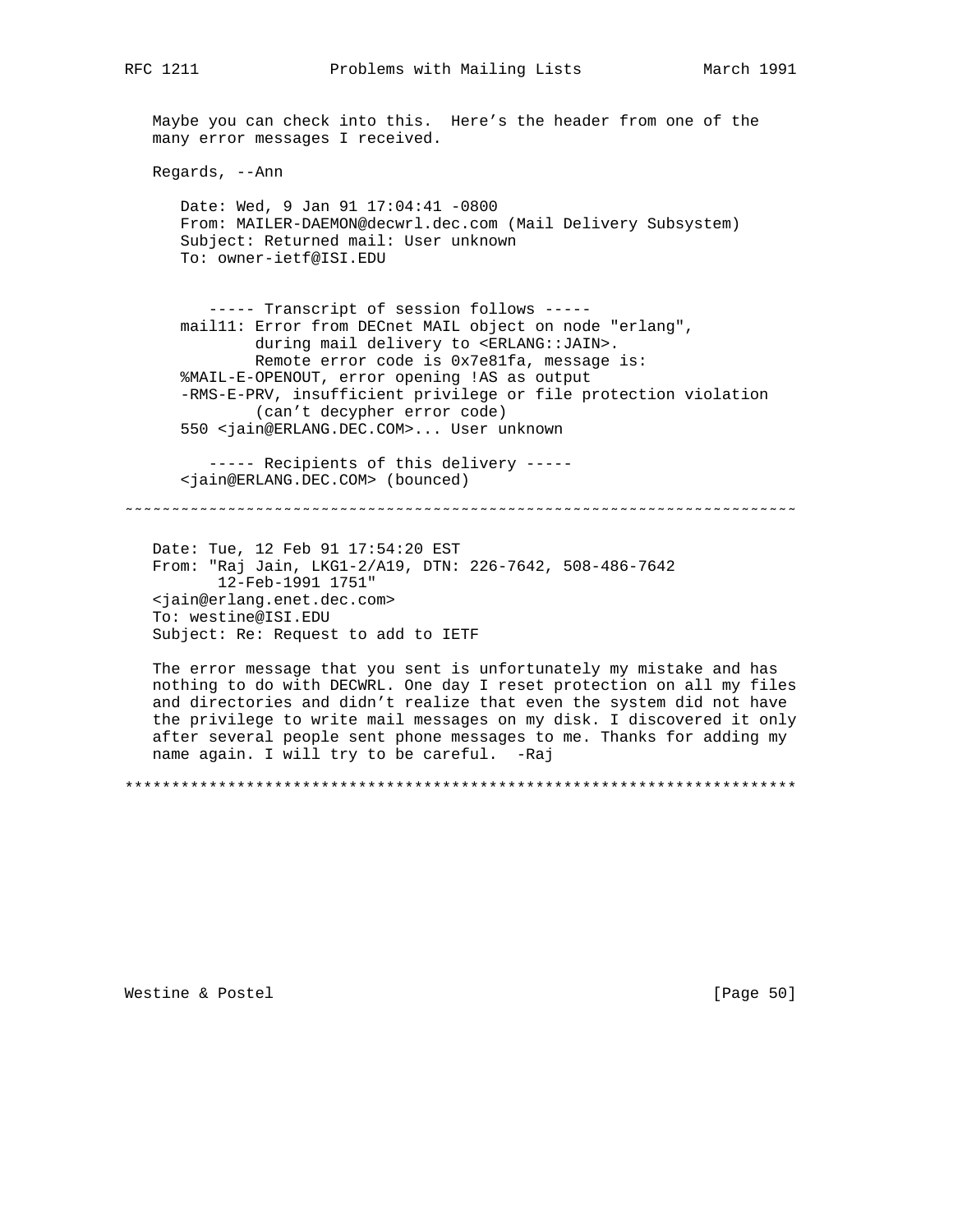F.36. User Unknown a. Request to be Readded to IETF List Date: Mon, 11 Feb 91 10:03:54 PST From: "Paul Ciarfella DTN 227-3548 Outside 508 952-3548 11-Feb-1991 1301" <ciarfella@levers.enet.dec.com> To: ietf-request@ISI.EDU Subject: add me to the ietf list (again) Hi - Could I be added to the ietf distribution list (again). I must have been dropped from the list somehow. This happened to me before the last ietf - I had to get my name reregistered then, too. Thanks, Paul Ciarfella ciarfella@levers.enet.dec.com ˜˜˜˜˜˜˜˜˜˜˜˜˜˜˜˜˜˜˜˜˜˜˜˜˜˜˜˜˜˜˜˜˜˜˜˜˜˜˜˜˜˜˜˜˜˜˜˜˜˜˜˜˜˜˜˜˜˜˜˜˜˜˜˜˜˜˜˜˜˜˜˜ b. Message to User Regarding Readd and Previous Problems To: "Paul Ciarfella DTN 227-3548 Outside 508 952-3548 11-Feb-1991 1301" <ciarfella@levers.enet.dec.com> Cc: ietf-request@ISI.EDU Reply-To: westine@ISI.EDU Subject: Re: add me to the ietf list (again) In-Reply-To: Your message of Mon, 11 Feb 91 10:03:54 -0800. <9102111803.AA11116@decpa.pa.dec.com> Date: Wed, 13 Feb 91 11:05:46 PST From: Ann Westine <westine@ISI.EDU> Hi Paul, Every couple of months I have lots of error messags from several individual mailboxes on ENET.DEC.COM. Here is a typical one. Since I cannot reach you I am forced to delete your mailbox. I have sent several messages to the postmaster at DEC but nothing has been corrected. Perhaps you can look into this. --Ann

Westine & Postel [Page 51]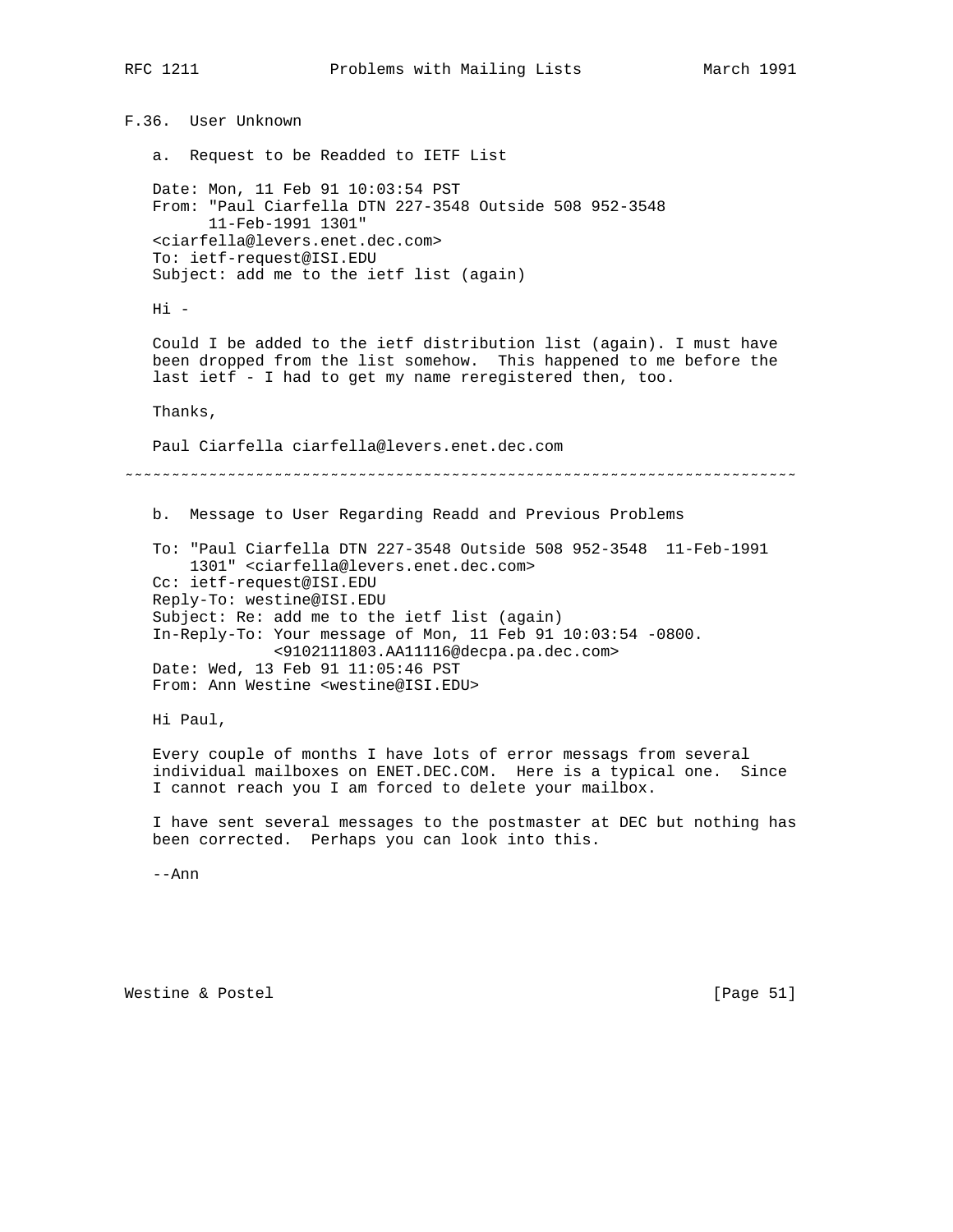Return-Path: MAILER-DAEMON@decwrl.dec.com Received-Date: Tue, 11 Dec 90 19:53:19 PST Received: from venera.isi.edu by zephyr.isi.edu (4.1/4.0.3-4) id <AA11360>; Tue, 11 Dec 90 19:53:19 PST Posted-Date: Tue, 11 Dec 90 19:42:03 -0800 Received: from decpa.pa.dec.com by venera.isi.edu (5.61/5.61+local) id <AA08309>; Tue, 11 Dec 90 19:53:17 -0800 Received: by decpa.pa.dec.com; id AA12106; Tue, 11 Dec 90 19:42:03 Date: Tue, 11 Dec 90 19:42:03 -0800 From: MAILER-DAEMON@decwrl.dec.com (Mail Delivery Subsystem) Subject: Returned mail: User unknown Message-Id: <9012120342.AA12106@decpa.pa.dec.com> To: owner-ietf@ISI.EDU ----- Transcript of session follows ---- mail11: input timeout reading remote object get\_status: Connection timed out (temporary failure) mail11: Error from DECnet MAIL object on node "levers", during mail delivery to <LEVERS::CIARFELLA>. Remote error code is 0x7e81fa, message is: %MAIL-E-OPENOUT, error opening !AS as output -RMS-E-CRE, ACP file create failed -SYSTEM-W-DIRALLOC, allocation failure on directory file (can't decypher error code) 550 <ciarfella@LEVERS.ENET.DEC.COM>... User unknown ----- Recipients of this delivery ----- <hayden@LEVERS.ENET.DEC.COM> (queued, will retry) <ciarfella@LEVERS.ENET.DEC.COM> (bounced) <anil@LEVERS.ENET.DEC.COM> (sent) ˜˜˜˜˜˜˜˜˜˜˜˜˜˜˜˜˜˜˜˜˜˜˜˜˜˜˜˜˜˜˜˜˜˜˜˜˜˜˜˜˜˜˜˜˜˜˜˜˜˜˜˜˜˜˜˜˜˜˜˜˜˜˜˜˜˜˜˜˜˜˜˜

Westine & Postel [Page 52]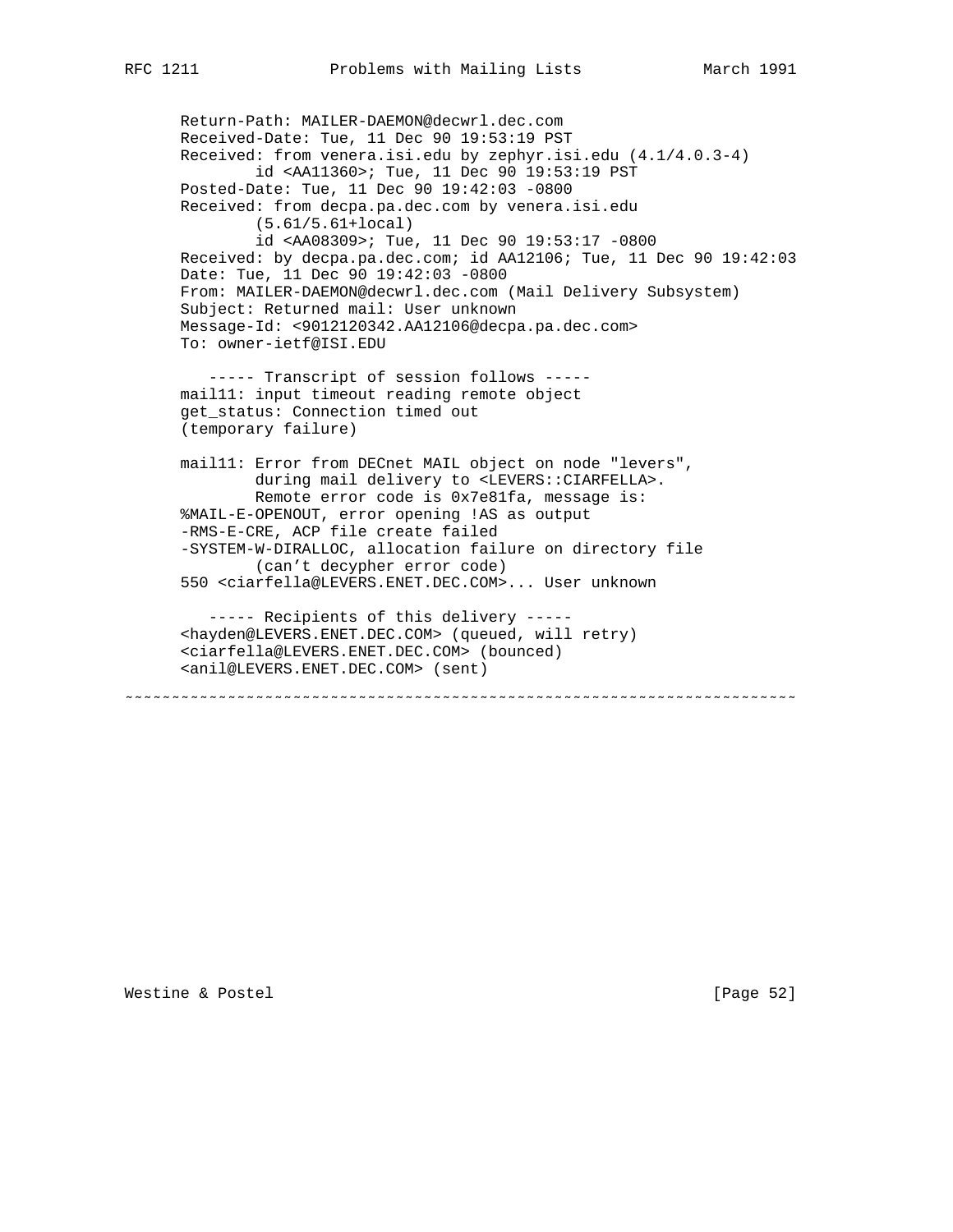c. Response from User Regarding Problem

 Return-Path: ciarfella@levers.enet.dec.com Received-Date: Wed, 13 Feb 91 13:51:25 PST Received: from venera.isi.edu by zephyr.isi.edu (4.1/4.0.3-4) id <AA26215>; Wed, 13 Feb 91 13:51:25 PST Posted-Date: Wed, 13 Feb 91 13:51:02 PST Received: from decpa.pa.dec.com by venera.isi.edu (5.61/5.61+local) id <AA04585>; Wed, 13 Feb 91 13:51:22 -0800 Received: by decpa.pa.dec.com; id AA14420; Wed, 13 Feb 91 13:51:00 -0800 Received: from levers.enet; by decwrl.enet; Wed, 13 Feb 91 13:51:02 PST Date: Wed, 13 Feb 91 13:51:02 PST From: "I'll die for my country but I won't kill for Texaco 13-Feb-1991 1641" <ciarfella@levers.enet.dec.com> To: westine@ISI.EDU Subject: re: add me to the ietf list (again)

Hi Ann,

 Could we try another address for me? The old address has been plagued by disk problems which might explain why the mail is not getting delivered.

The new address to register is:

ciarfella@quiver.enet.dec.com

 I will check into the problem on this end. Sorry about the tone of my first message but this has been a never-ending problem for over 8 months.

Thank you,

Paul C

\*\*\*\*\*\*\*\*\*\*\*\*\*\*\*\*\*\*\*\*\*\*\*\*\*\*\*\*\*\*\*\*\*\*\*\*\*\*\*\*\*\*\*\*\*\*\*\*\*\*\*\*\*\*\*\*\*\*\*\*\*\*\*\*\*\*\*\*\*\*\*\*

5. Security Considerations

Security issues are not discussed in this memo.

Westine & Postel [Page 53]